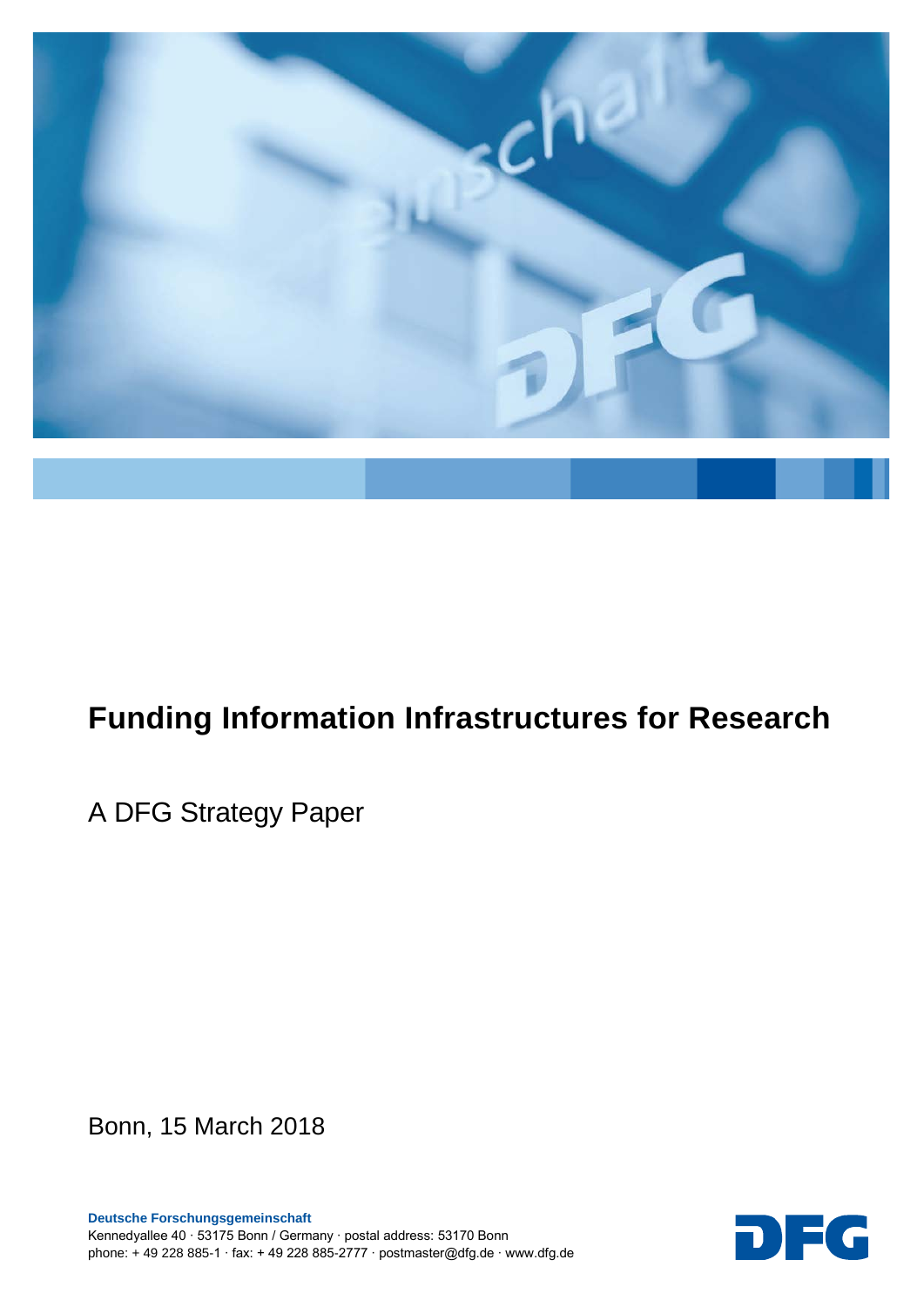# **Funding Information Infrastructures for Research**

| <b>Executive Summary</b>                                                                   | 3              |
|--------------------------------------------------------------------------------------------|----------------|
| A. DFG Funding for Scientific Information Infrastructure                                   | 6              |
| 1. Basic Framework and Types of Funding                                                    | $\overline{7}$ |
| 2. Funding Activities in the Context of Digital Transformation in Research                 | 12             |
| 3. Challenges in Funding Activities: Analysis and Proposed Actions                         | 14             |
| B. Funding Policy Considerations: Indexing and Digitisation - Open Access Transformation - |                |
| <b>Research Data</b>                                                                       | 19             |
| I. Indexing and Digitisation                                                               |                |
| 1. Current Funding Situation                                                               | 20             |
| 2. Funding Activities in the Context of Digital Transformation                             | 21             |
| 3. Action Required and Challenges                                                          | 22             |
| 4. Measures                                                                                | 25             |
| II. Open Access Transformation                                                             |                |
| 1. Current Funding Situation                                                               | 27             |
| 2. Open Access as Part of Academic Publishing:                                             |                |
| <b>Dynamics of Current Trends</b>                                                          | 28             |
| 3. Challenges                                                                              | 29             |
| 4. Action Required and Measures                                                            | 31             |
| III. Research Data                                                                         |                |
| 1. Current Funding Situation                                                               | 34             |
| 2. Research Data: Fulfilling Scientific and Policy                                         |                |
| Requirements                                                                               | 35             |
| 3. Action Required                                                                         | 36             |
| 4. Measures                                                                                | 38             |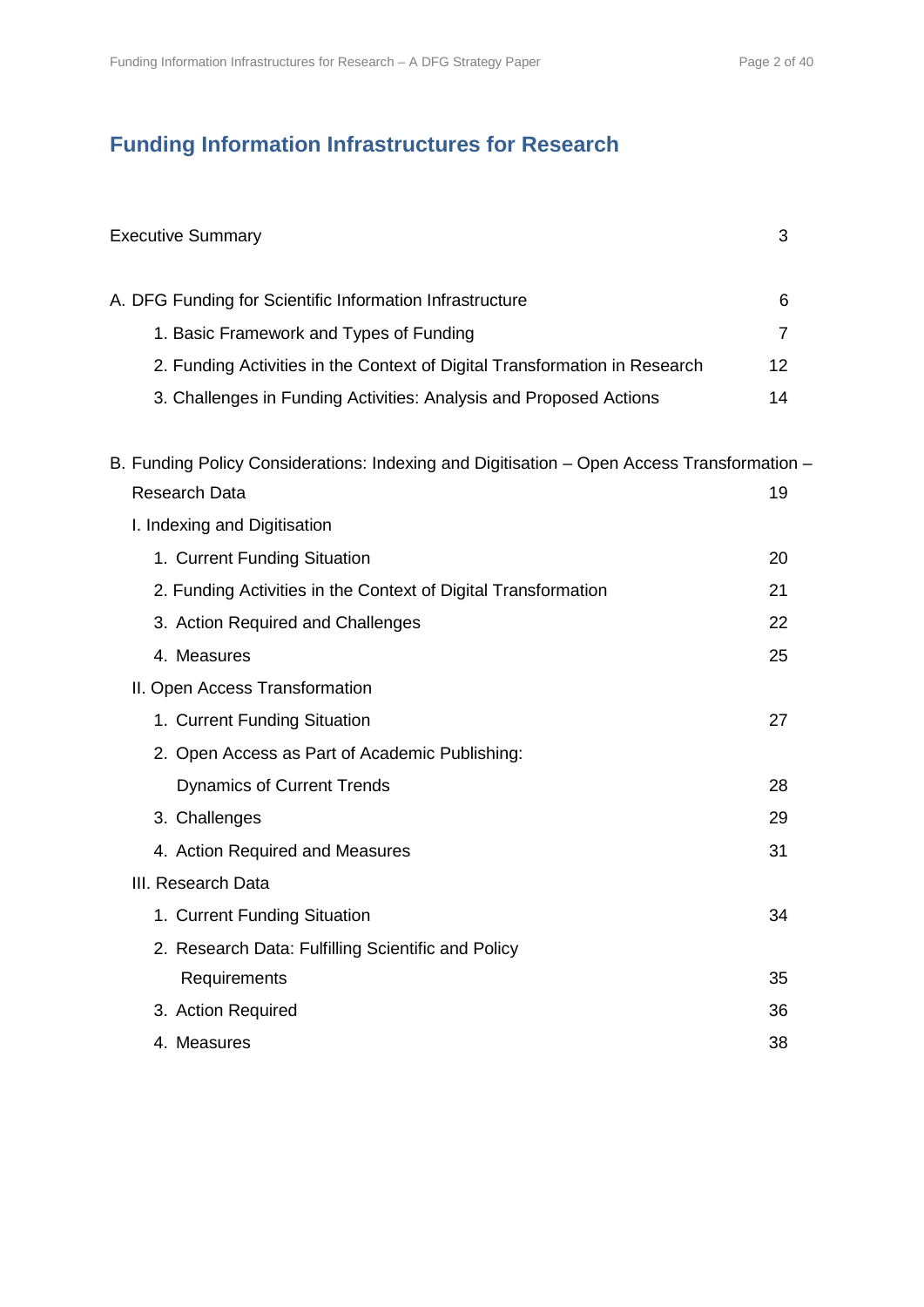# **Executive Summary**

This strategy paper discusses the funding activities of the Deutsche Forschungsgemeinschaft (DFG, German Research Foundation) in the area of scientific information infrastructures. It has two functions. First, it reflects on the basic structural framework of DFG funding activities in relation to information infrastructures in the sciences and humanities – both at an overarching level and with regard to three selected topics – and discusses the necessary changes based on the current situation. It also identifies specific measures as a response to the analysed challenges and action required. Second, it thus provides a guideline for funding activities in the area of Scientific Library Services and Information Systems (LIS).

As the self-governing organisation representing the interests of the research community in Germany, the DFG believes that it has a responsibility to actively participate in shaping the digital transformation in the sciences and humanities. Funding in the area of information infrastructures aims to respond to requirements articulated by the research community, to keep pace with constantly changing dynamics, to be open to unconventional project ideas and projects at the exploratory stage, to provide impetus and to stimulate the development of structures and standards.

In **Section A**, the funding activities of the DFG are analysed according to these criteria, and, at a broader level, three topic areas are identified on which the DFG, or more specifically the relevant body of the Joint Committee, the Committee on Scientific Library Services and Information Systems (AWBI), will focus over the next several years. Issues requiring clarification include:

- how the impacts of the digital transformation on work practices in research for instance in relation to the creation of standards or the introduction of policies – can be better integrated into funding activities
- how the self-organisation processes essential to infrastructure funding can be supported and stimulated both within individual disciplines and between infrastructure facilities
- how a productive discussion can be initiated with a view to developing long-term funding prospects for nationally relevant infrastructures established using project funds, such as specialised information services.

**Section B** contains a more in-depth examination of the three core topics of Indexing and Digitisation, Open Access Transformation and Research Data. These are the areas of funding in which, in the DFG's view, there is currently the greatest need for action. Specific measures are described for all three areas. They reflect, for the individual funding areas as well, the DFG's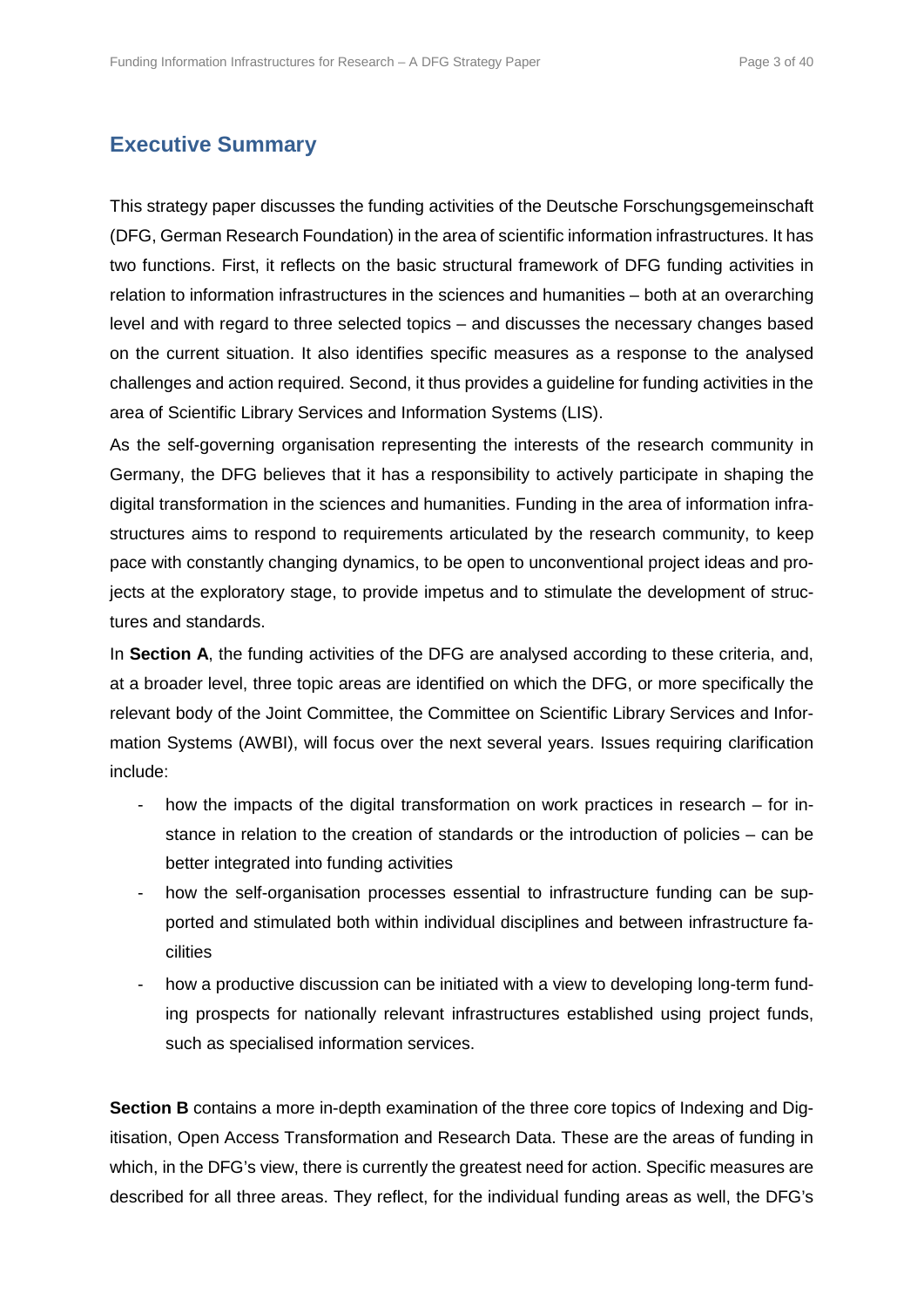aim of responding to needs articulated by the research community, of participating in shaping the digital transformation and, through funding, of providing impetus and stimulating the development of structures and standards.

In the **Indexing and Digitisation** programme (B.I.), the current limitation of funding to manuscripts and printed materials should be lifted to open up the programme to all objects of potential scholarly interest. To lay the foundations for this opening up of the programme, funding will initially concentrate on

- developing interoperable minimum data sets
- promoting the standardisation of indexing and digitisation processes for multidimensional objects.

In terms of **Open Access Transformation** (B.II.), the DFG sees the greatest need for action in the areas of funding, monitoring and policy. The DFG will therefore

- review its practice of fixed-rate publication fees with a view to open access and if appropriate link it to the further development of institutional support for literature provision (evaluation of the Open Access Publishing and Licences for Digital Content programmes)
- establish monitoring mechanisms to obtain more accurate data about publication output from DFG-funded projects and the associated costs
- adapt its open access policy such that the DFG *requests* researchers in receipt of DFG funding to publish on an open access basis.

The key areas to be supported through targeted initiatives in the area of **Research Data** (B.III.) in the years ahead include policies and regulations, digital skills and the federation of infrastructures. Specifically, it aims

- to support the further development and negotiation of subject-specific policies and regulations – focusing on research communities with a lower degree of organisation – and to reflect on whether the request to develop and use data management plans in project proposals to the DFG should be made more explicit
- to develop funding options to improve research data management skills
- to design funding initiatives for the coordination and networking of existing communityspecific infrastructures to ensure the connectivity and interoperability of these different systems.

In this strategy paper, the DFG reflects for a third time – following on from 2006 and 2012 – on the ramifications of the digital transformation for its funding activities in the area of scientific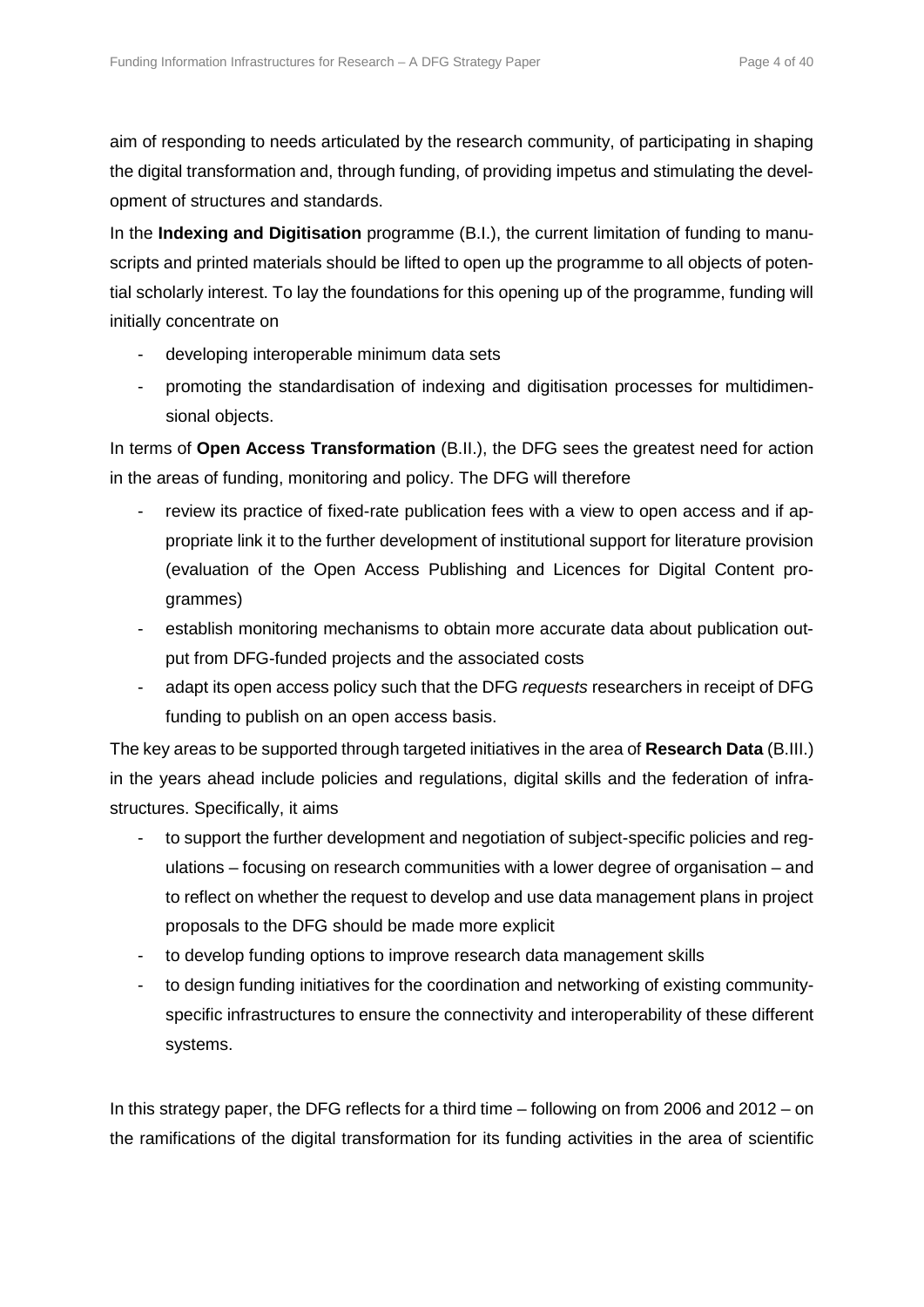information infrastructures.<sup>[1](#page-4-0)</sup> The paper was drawn up by the Committee on Scientific Library Services and Information Systems (AWBI), the body responsible for the funding of this type of infrastructure.[2](#page-4-1) As part of its remit as a body of the Joint Committee, the AWBI is responsible for designing the funding portfolio and individual funding initiatives relating to scientific information infrastructures.

<span id="page-4-0"></span><sup>1</sup> See DFG strategy paper (2006): Scientific Library Services and Information Systems: Funding Priorities Through 2015 [http://www.dfg.de/download/pdf/foerderung/programme/lis/pos\\_papier\\_funding\\_priorities\\_2015\\_en.pdf](http://www.dfg.de/download/pdf/foerderung/programme/lis/pos_papier_funding_priorities_2015_en.pdf) (DFG 2006); DFG strategy paper (2012): Taking Digital Transformation to the Next Level – The Contribution of the DFG to an Innovative Information Infrastructure for Researc[h http://www.dfg.de/download/pdf/foerderung/pro](http://www.dfg.de/download/pdf/foerderung/programme/lis/strategy_paper_digital_transformation.pdf)[gramme/lis/strategy\\_paper\\_digital\\_transformation.pdf](http://www.dfg.de/download/pdf/foerderung/programme/lis/strategy_paper_digital_transformation.pdf) (DFG 2012).

<span id="page-4-1"></span><sup>&</sup>lt;sup>2</sup> For information about the AWBI [http://www.dfg.de/en/research\\_funding/programmes/infrastructure/lis/awbi.](http://www.dfg.de/en/research_funding/programmes/infrastructure/lis/awbi/index.html)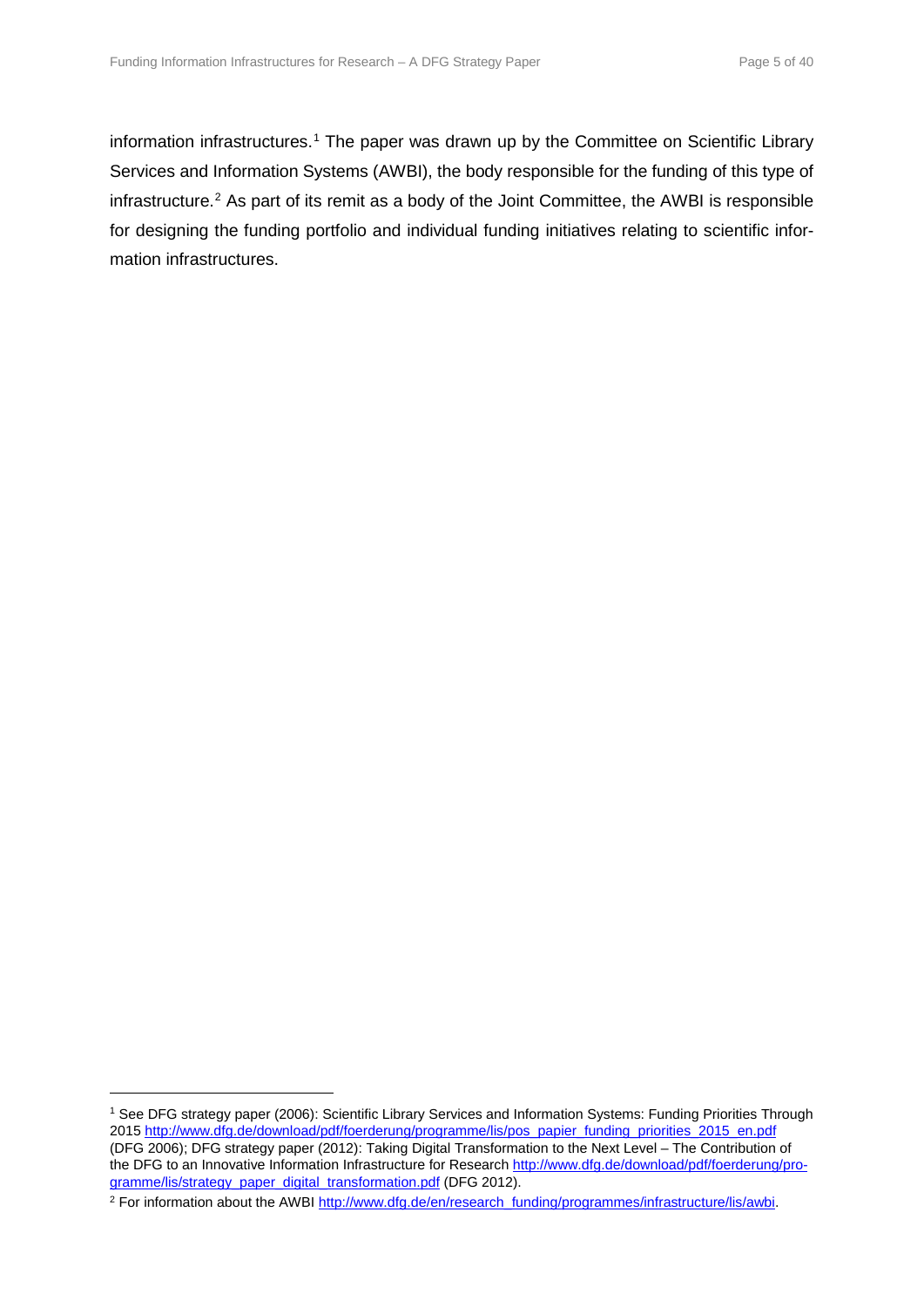# **A. DFG Funding for Scientific Information Infrastructure**

An effective, modern and secure information infrastructure is essential to excellent research. In view of this, infrastructure funding has always been a fixed component of the funding offered by the DFG. From the beginning, the purpose of this funding has been to create a coordinated system of information infrastructures for research in partnership with other stakeholders.

With the advent of digital technology, the requirements and basic framework relating to information infrastructures in the sciences and humanities have changed enormously. This is re-vealed by countless analyses,<sup>[3](#page-5-0)</sup> as well as a large number of national and international initiatives, all designed to create an adequate framework for digital information infrastructures. These include the recommendations to establish federated data infrastructures and legislative efforts to legally safeguard the use of text and data mining, to name just two examples.

These changes – which have only been touched on here – impact on DFG funding activities in the area of scientific information infrastructures. These activities are initiated and take place within a complex structure influenced by the DFG's aim of functioning as the self-governing organisation of the German research community, by the conditions of project-based funding, and by specific requirements relating to the largely systematic and coordinated funding of digital information infrastructures.

In line with the definition used by the German Council for Scientific Information Infrastructures (RfII), scientific information infrastructures are understood as "technically and organisationally networked services and offerings for accessing and preserving data, information and knowledge. The RfII defines them as primarily serving research purposes; they are frequently an object of research and always have an enabling function."[4](#page-5-1) The DFG's funding activities are focused on the benefits of information infrastructures for researchers.

<span id="page-5-1"></span><span id="page-5-0"></span><sup>3</sup> Among others, Gesamtkonzept für die Informationsinfrastruktur in Deutschland. Empfehlungen der Kommission Zukunft der Informationsinfrastruktur, [Concept for Information Infrastructure in Germany. Recommendations of the Future of Information Infrastructure Committee], April 2011 (available only in German); Empfehlungen des Wissenschaftsrates zur Weiterentwicklung der wissenschaftlichen Informationsinfrastrukturen in Deutschland bis 2020 [Recommendations of the German Council of Science and Humanities on the Further Development of Scientific Information Infrastructures in Germany Between Now and 2020] (Drs. 2359-12), July 2012 (available only in German); Enhancing Research Data Management: Performance through Diversity. Recommendations regarding structures, processes, and financing for research data management in Germany, Göttingen 2016 [www.rfii.de](http://www.rfii.de/) (RfII 2016); KE Report "Knowledge Exchange approach towards Open Scholarship"[, https://reposi](https://repository.jisc.ac.uk/6685/1/KE_APPROACH_TOWARDS_OPEN_SCHOLARSHIP_AUG_2017.pdf)[tory.jisc.ac.uk/6685/1/KE\\_APPROACH\\_TOWARDS\\_OPEN\\_SCHOLARSHIP\\_AUG\\_2017.pdf;](https://repository.jisc.ac.uk/6685/1/KE_APPROACH_TOWARDS_OPEN_SCHOLARSHIP_AUG_2017.pdf) Europe's Future: Open Innovation, Open Science, Open to the World. Reflections of the RISE Group. European Commission 2017 (doi:10.2777/79895). <sup>4</sup> RfII 2016, p. A-15.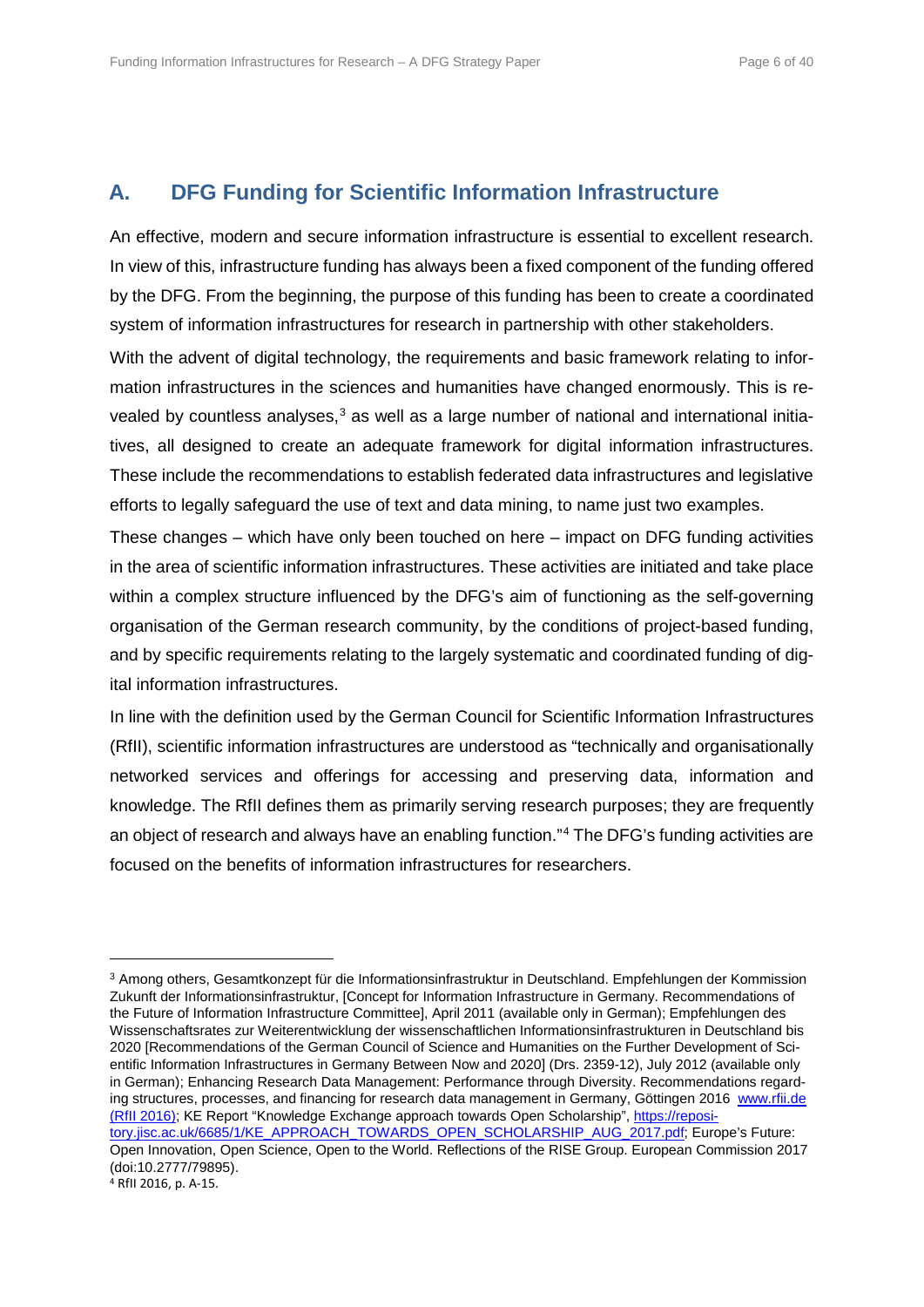# **1. Basic Framework and Types of Funding**

# *Objectives and funding conditions*

Through its Scientific Library Services and Information Systems programme, the DFG funds projects at research institutions and other research service and information centres in Germany. This funding helps to create optimum conditions for the provision, dissemination and processing of information for research purposes. The aim is to provide users with free, comprehensive access to analogue and digital research information and to link up knowledge and data. As noted in the DFG strategy paper of 2012, "Taking Digital Transformation to the Next Level", this also requires a suitable legal, technical, financial and organisational framework that enables optimum scientific work to take place. The establishment of a coordinated system of information infrastructures for research is a dynamic process in which the technical options and conditions pertaining to research work and usage requirements are mutually dependent, as well as being subject to constant change and the need for regular adaptation.<sup>[5](#page-6-0)</sup>

The funding is characterised by the aim of achieving improvements in information provision across locations and thus better basic conditions for research. In other words, funding should not solely benefit the location where a particular information infrastructure is operated; its impact should extend beyond it. Hence, in large part this type of funding also constitutes structural funding. The funding achieves its effect by providing targeted incentives to take up emerging structures at a variety of institutions or in different research communities and further develop them.

Another objective of this type of funding is to provide impetus, that is, to support research institutions in responding to the permanent change processes to which scientific information infrastructures are exposed, and not just through the digital transformation. Scientific information provision has always been subject to a constant process of adaptation, both to a changing historical and technical framework and to the needs and expectations of research users. The DFG has always seen its role as supporting this adaptation process, providing additional resources to enable the system as a whole to take up innovations and put them to good use in the interests of research. In view of this, it is possible to define the criteria for the funding of scientific information infrastructures by the DFG. These are listed in Overview 1.

<span id="page-6-0"></span><sup>5</sup> DFG 2012, p. 2.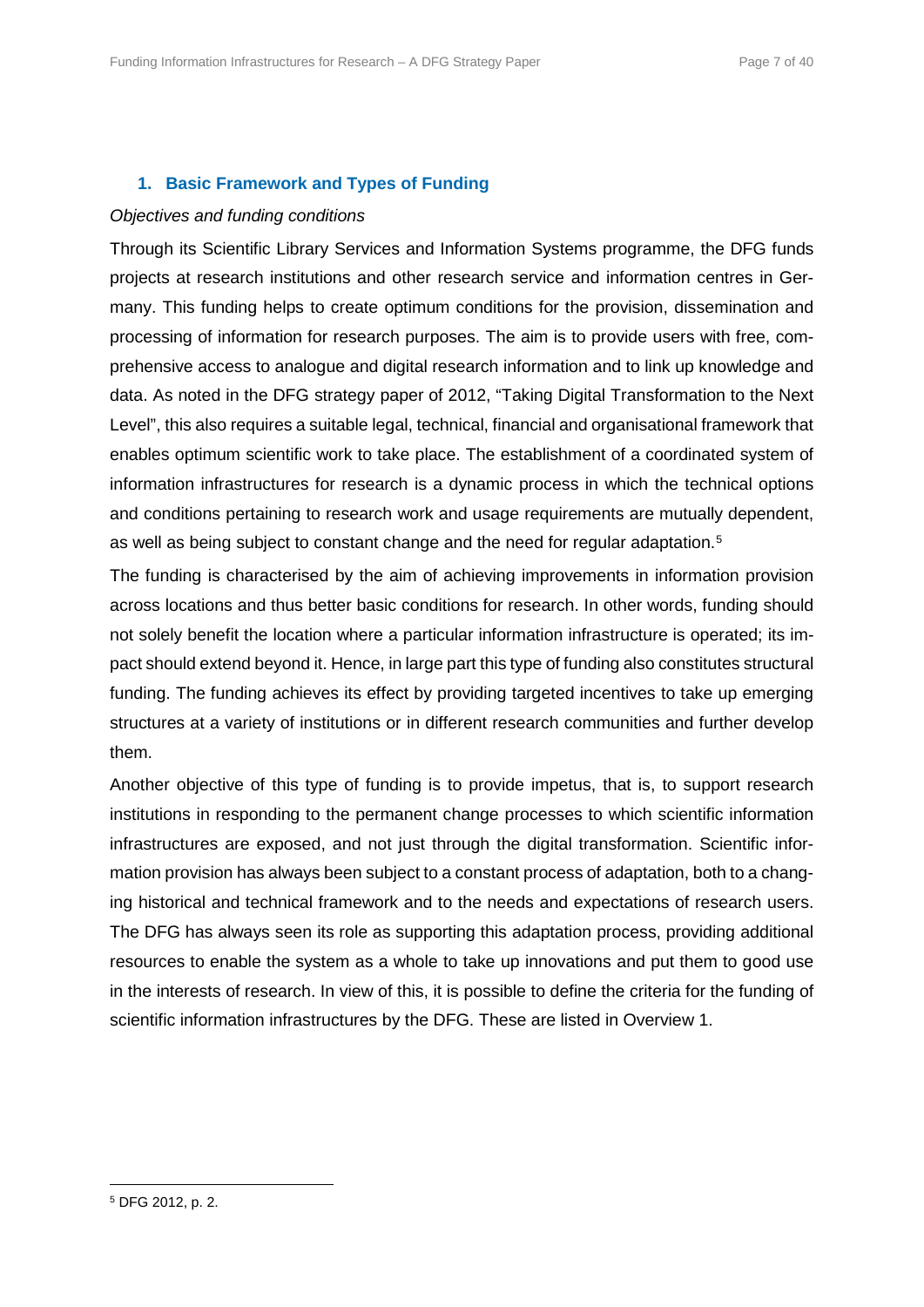# Overview 1**:** Funding criteria

The funding of scientific information infrastructures by the DFG

- is governed by the *response mode* principle, i.e. funding responds to a need articulated by the research community.
- is explicitly nationwide in its aim, i.e. the results should not just benefit those carrying out the project; instead, the focus is on the benefit, which extends beyond local or individual solutions to problems.
- relates on the one hand to projects at an exploratory stage, i.e. funding is available for projects in which novel solutions to current challenges are being developed, explored and implemented by way of example.
- on the other hand, aims to stimulate the development of structures, i.e. funding is available for projects involving the establishment, optimisation and consolidation of information infrastructures.
- provides incentives to tackle challenges identified as new and to develop solutions.
- is quality-oriented additional funding intended both to further develop the knowledge base through innovative and user-friendly information infrastructures and to stimulate and support the formation of new structures. This enables research institutions to address, develop and test new fields and topics in addition to their "routine business".
- is designed to complement the basic tasks of the institutions. All DFG grants therefore presuppose stable basic funding for the institution.

Funding is offered to applicants from scientific information infrastructure facilities such as libraries, archives, museums, and computing, data and media centres, and also to individual researchers.

# *The current funding portfolio: programmes and calls*

 $\overline{a}$ 

The DFG funding portfolio for Scientific Library Services and Information Systems currently consists of seven funding programmes. Broadly speaking, these programmes can be divided into two groups:

– first, programmes designed to be open and thus offer a funding option for all types of projects, which may relate to various information provision subtasks or different development phases of information infrastructures. They also offer scope for projects that address unconventional and fundamentally new questions or innovations relating to information infra-structures.<sup>[6](#page-7-0)</sup>

<span id="page-7-0"></span><sup>6</sup> Currently two programmes fall within this category: Infrastructure for Electronic Publications and Digital Scholarly Communication, and e-Research Technologies.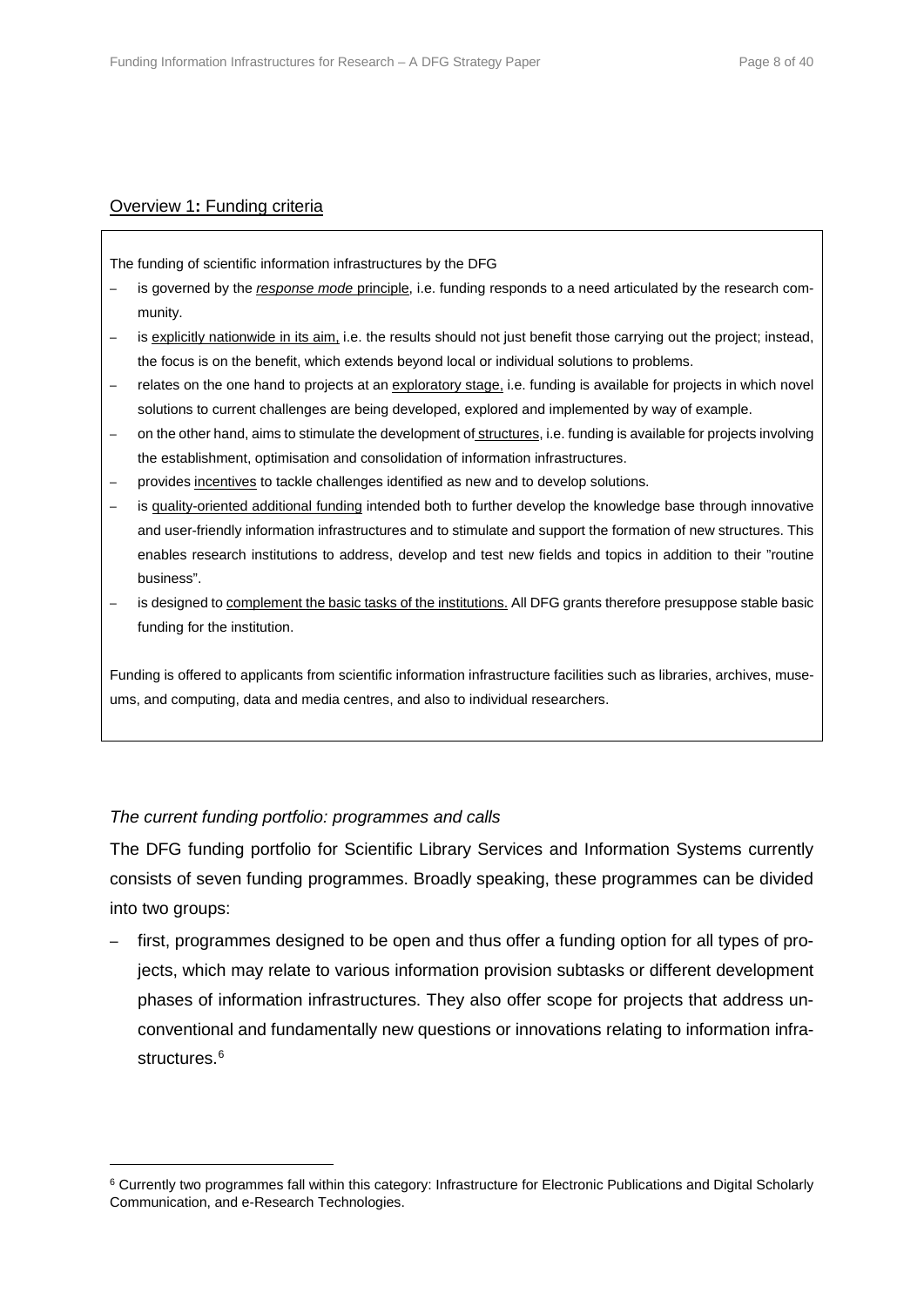– second, programmes which are geared as a whole – meaning all projects funded through the programme – towards a specific goal, or which have a strategic focus and are designed to achieve a clearly defined objective of creating structures or standards.<sup>[7](#page-8-0)</sup>

The content framework within which funding is available encompasses all areas of information provision and can be divided into phases covering the development, implementation and consolidation of information infrastructures. The following matrix diagram (Overview 2) illustrates this framework. It schematically links the process of developing and establishing infrastructures (information infrastructure development phase) with important information provision tasks, thus illustrating the maximum scope of DFG funding for infrastructure projects. DFG funding clearly reaches its limit at the point where attention shifts to the establishment of permanent operation and maintenance of information infrastructures.

<span id="page-8-0"></span><sup>7</sup> Currently five programmes fall within this category: Specialised Information Services; Licences for Digital Content; Indexing and Digitisation; Open Access Publishing; and Information Infrastructures for Research Data.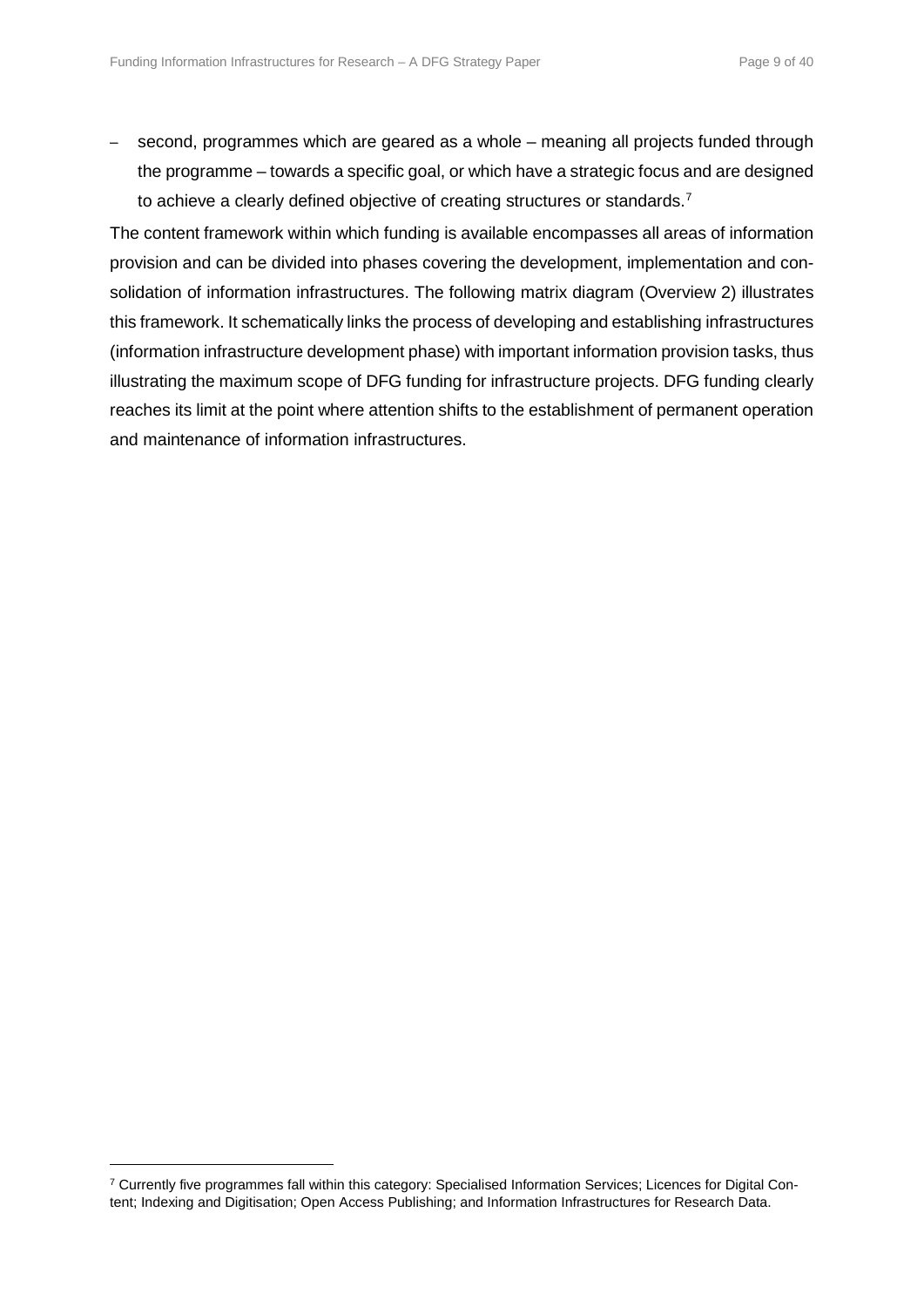|                                   |                                                   | Research &<br>development                                                            | Implementation<br>& networking                                                                             | Consolidation                                                      | nent op-<br>Perma-<br>eration |
|-----------------------------------|---------------------------------------------------|--------------------------------------------------------------------------------------|------------------------------------------------------------------------------------------------------------|--------------------------------------------------------------------|-------------------------------|
| tasks<br>provision<br>Information | Generate &<br>procure in-<br>formation            | Develop pilot<br>projects on new<br>licence<br>models<br>$-$ ()                      | - Successfully apply licence<br>models<br>$-$ ()                                                           | Integrate models into a new or<br>existing programme<br>$(\ldots)$ |                               |
|                                   | usable<br>mation acces-<br>Make infor-<br>sible & | - Automatic<br>indexing<br>$-$ ()                                                    | - Make automatic<br>indexing tools ready for<br>use (e.g. recommender,<br>visualisation)<br>$($ )          | - Integrate search technique<br>into "n" portals<br>$-$ ()         |                               |
|                                   | disseminate<br>information<br>Provide &           | - Develop hosting<br>models<br>$($ )<br>$\qquad \qquad -$                            | - Implement pilot<br>applications<br>$(\dots)$                                                             | - Establish hosting<br>structure<br>$(\ldots)$                     |                               |
|                                   | information<br>Safeguard<br>long-term             | - Research /<br>development on<br>open archiving tools<br>$($ )<br>$\qquad \qquad -$ | - Successfully apply<br>archiving tools and make<br>them more effective by<br>means of networking<br>$($ ) | - Establishment of a national<br>archiving structure<br>$(\ldots)$ |                               |

| Overview 2: Stages of development of information infrastructures       |
|------------------------------------------------------------------------|
| Please note: Each column contains only one <i>illustrative example</i> |

In all funding programmes, calls for proposals can be formulated to specify certain focal areas, stimulate developments and position specific topics. Fifteen calls have been published since 2012, nearly all of them in line with the key topics identified in the [2012 strategy paper.](http://www.dfg.de/download/pdf/foerderung/programme/lis/strategy_paper_digital_transformation.pdf) Since 2012, three pilot measures have also been implemented in the area of Indexing and Digitisation. In all programmes it is also possible to fund projects that contribute to the self-organisation of a community by promoting networking and infrastructure-related professionalisation, as well as projects for networking and coordination at the international level.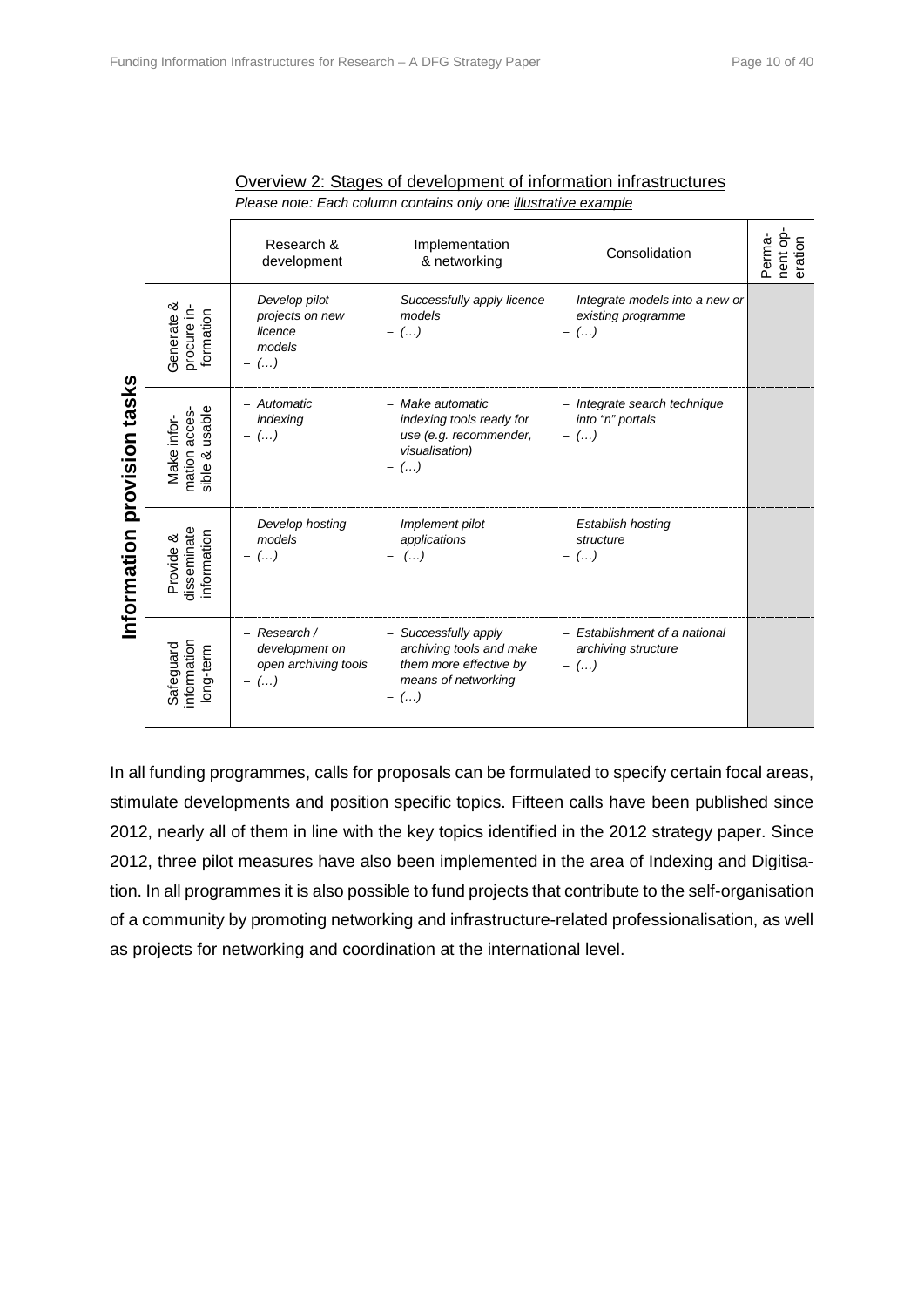# Overview 3: Calls between 2012 and 2017

#### **Specialised Information Services**

- Establishment of Competence Centres for the Licensing of Electronic Resources A Cross-Disciplinary Task in the DFG-Funded System of Specialised Information Services (2013)
- **Outstanding Research Libraries (2012)**

#### **Licences for Digital Content**

Open Access Transformation Contracts (2017)

#### **Indexing and Digitisation**

- Digitisation of Archival Sources (2016)
- Digitisation and Indexing of Printed Material Published in the 18th Century in German-Speaking Areas (VD 18) (2013 and 2014)
- Creation of Standards for the Indexing and/or Digitisation of Object Classes in Scientific Collections (2013)
- Pilot Projects for the Digitisation of a. Historical Newspapers, b. Archival Sources and c. Medieval Manuscripts (2012)

#### **Information Infrastructures for Research Data**

Research Data in Practice (2015)

#### **Infrastructure for Electronic Publications and Digital Scholarly Communication**

- Open Access Transformation (2014)
- Scientific Monographs and Monograph Series in Open Access (2013)
- National Hosting (2012)

#### **e-Research Technologies**

- Scalable Techniques of Text and Structure Recognition for the Full-Text Digitisation of Historical Printed Material (2017)
- Research Software Sustainability (2016)
- Coordinated Funding Initiative for the Further Development of Optical Character Recognition (OCR) Processes (2014)
- NEH/DFG Bilateral Digital Humanities Programme (2012 and 2014)
- **Restructuring of National Information Services (2012)**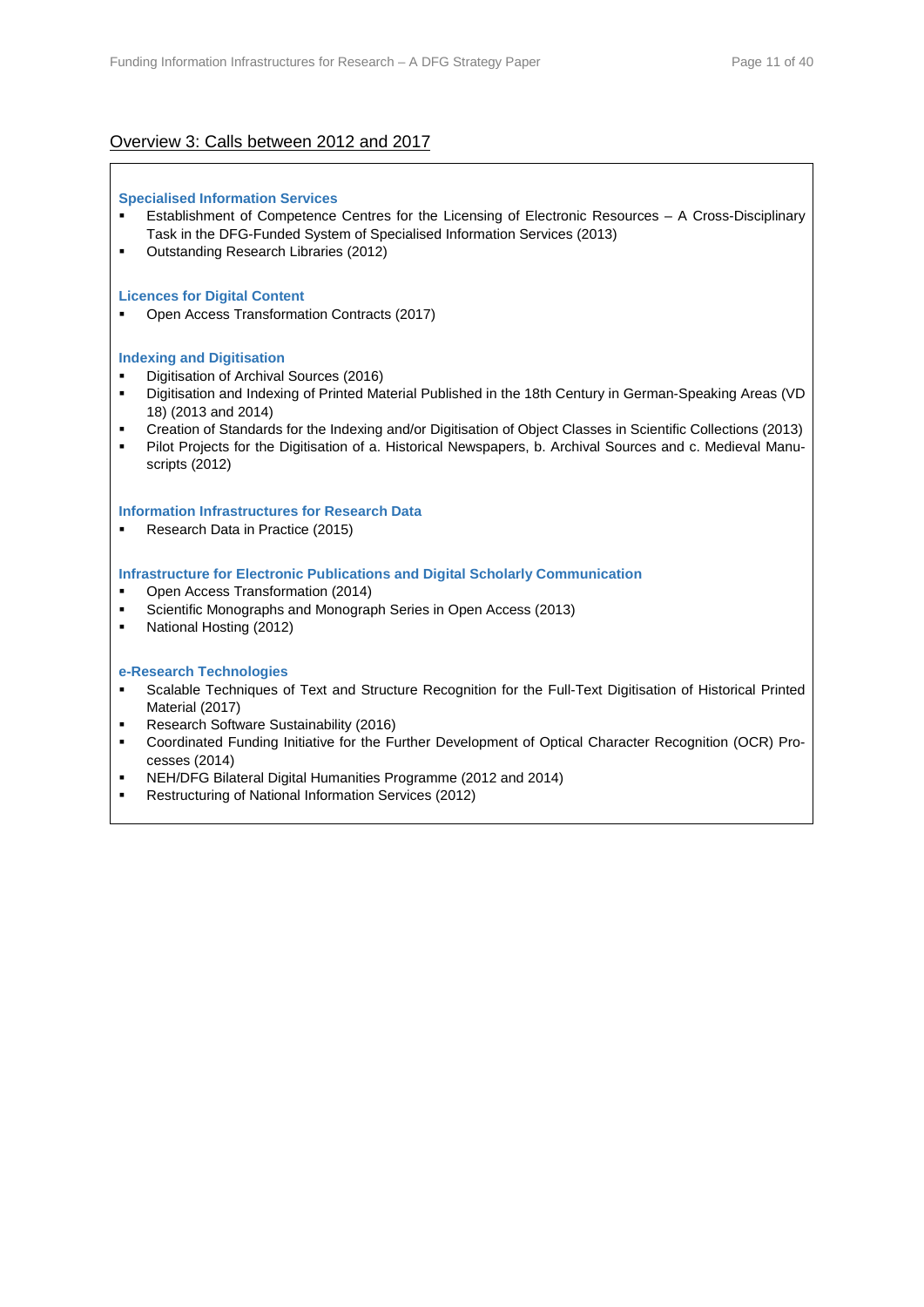#### **2. Funding Activities in the Context of Digital Transformation in Research**

The strategy paper "Taking Digital Transformation to the Next Level: The Contribution of the DFG to an Innovative Information Infrastructure for Research", prepared by the AWBI in 2012 and approved by the DFG Senate, defines a number of thematic focuses for funding which were subsequently implemented. The measures focused primarily on shaping the transformation of physically available information into digital information systems. Now, just a few years later, the starting point is different, being more noticeably characterised by genuinely digital research. Although the transformation was triggered by technical developments, it extends far beyond the technical level. Stimulated by digital technology, new areas of competence have developed which lead to different roles and responsibilities, different business models and funding requirements, and different forms of communication and reputation mechanisms. The changes are so far-reaching and lasting that neither the actual state of affairs nor the terminology used to describe it has stabilised as yet. Hence, many debates and publications amply demonstrate that linguistic negotiation processes and attempts to authoritatively define meanings are as ubiquitous as the varying terminology, including digitisation, digitality, digital science, Science 2.0 and open science.

The current situation within the research community is that, in many areas, both information provision (access, search, reception, dissemination, sharing) and research work (analysis, processing, data, software, methods, publication) are partly or entirely digital. These far-reaching changes in scientific working affect the entire research cycle.<sup>[8](#page-11-0)</sup> At every phase of the research endeavour, we are therefore seeing needs and challenges relating to information infrastructures that are no longer shaped by the demands of a transformation, but by those of a genuinely digital work process. In addition to the familiar tasks of scientific information provision – primarily the acquisition of research publications and data, making them accessible and usable, and systematic networking structures (identifiers, standard data, standards, interfaces) – there are new tasks relating to research methods (development of methods and software, content mining) and collaborative work practices, including the exploitation of artificial intelligence for the research process. However, the availability and (algorithmic) analysis of data are becoming particularly vital to research in the digital era.

The challenges arising as the result of a genuinely digital work process affect every aspect of research – epistemic, scholarly, organisational, technical, financial, political, legal and cultural. It was against this background that the DFG Senate initiated a process in 2016 intended to establish the DFG's basic position on the digital turn in the sciences and humanities. Establishing this position will make it possible to represent the interests of the research community

<span id="page-11-0"></span><sup>&</sup>lt;sup>8</sup> Example of the 21st Century Digital Scholarship Cycle: [https://library.ucf.edu/about/departments/scholarly-com](https://library.ucf.edu/about/departments/scholarly-communication/overview-research-lifecycle/)[munication/overview-research-lifecycle/.](https://library.ucf.edu/about/departments/scholarly-communication/overview-research-lifecycle/)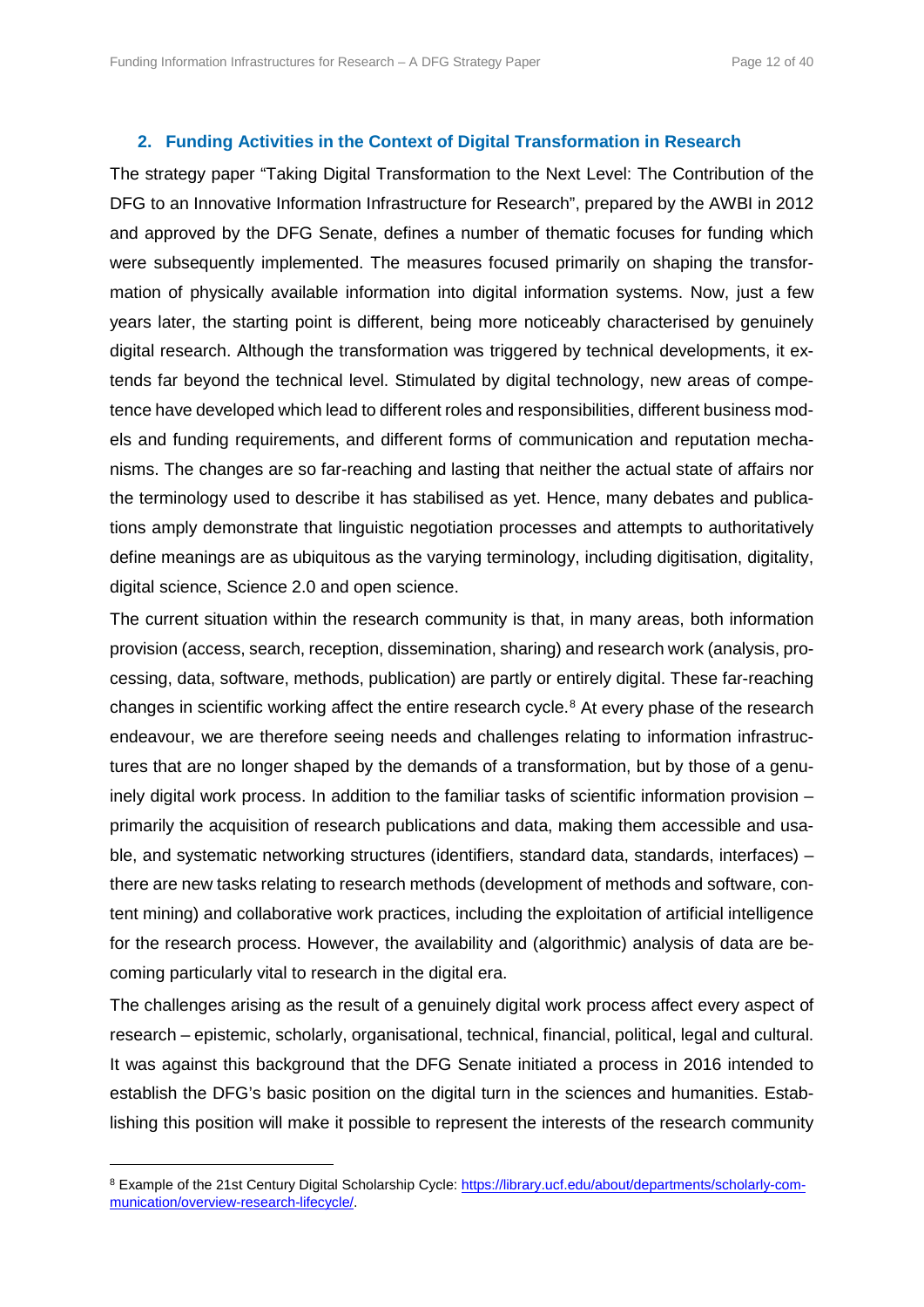even more effectively on all issues relating to digital transformation in the sciences and humanities – not just infrastructure. $9$ 

Digital transformation in research presents infrastructure facilities not only with the challenge of a considerable expansion and modification of their responsibilities, but also large-scale adaptation and negotiation processes, all interacting with each other. Digitisation makes it *possible* to use services provided locally from any location, even globally. But it also makes it *essential* to approach tasks cooperatively, because this is necessary and appropriate from both a scholarly and an economic perspective. This applies, for instance, to standardised cataloguing and media indexing systems; cross-referencing and coordinated cataloguing and, building on this, indexes of printed and digital media; an electronic resource management system; a national hosting system and long-term availability.[10](#page-12-1)

As it is only possible to create a coordinated system of information infrastructures in partnership with many other stakeholders and responsible bodies, the DFG participates in national and international partnerships such as the Digital Information Initiative of the Alliance of Science Organisations in Germany, Knowledge Exchange, and Science Europe.[11](#page-12-2)

The question that immediately arises as to coordination and the allocation of responsibilities among information infrastructure facilities is one of enormous relevance. This question first became the subject of science policy debate through the joint statement issued by the DFG and the German Council of Science and Humanities on the development of library networks. On the funding policy side, it was accompanied by the DFG call for proposals for the "Restruc-turing of National Information Systems".<sup>[12](#page-12-3)</sup> The statement called for the replacement of the established arrangement of regionally based task allocation by a functional allocation of tasks adapted to the challenges of digital information provision. Now, seven years after the statement

<span id="page-12-0"></span><sup>9</sup> A position is to be adopted on three levels: (1) Scientific discourse: A science-driven position will be developed on opportunities and risks facing science and scholarship in the digital era. (2) Funding activities: Current activities in all DFG funding areas with a connection to the topic of digital science will be systematically identified and new funding areas and opportunities developed; (3) Policy advice: The DFG's role as the voice of the research community in national and international processes of standards creation will be examined.

<span id="page-12-1"></span><sup>10</sup> DFG-Positionspapier (2011) zur Weiterentwicklung der Bibliotheksverbünde als Teil einer überregionalen Informationsinfrastruktur [DFG Strategy Paper on the Development of Library Networks as Part of a National Infor-mation Infrastructure (available only in German[\) http://www.dfg.de/foerderung/programme/infra-](http://www.dfg.de/foerderung/programme/infrastruktur/lis/veroeffentlichungen/index.html)

[struktur/lis/veroeffentlichungen](http://www.dfg.de/foerderung/programme/infrastruktur/lis/veroeffentlichungen/index.html) (DFG 2011); Stellungnahme der Sektion 4 des Deutschen Bibliotheksverbandes (dbv) zur Neuausrichtung der überregionalen Informationservices [Statement by Section 4 of the Deutscher Bibliotheksverband (dbv) on the Restructuring of National Information Services], published on 14 October 2015 (available only in German) [http://www.bibliotheksverband.de/fachgruppen/sektionen/sektion-4/publikationen](http://www.bibliotheksverband.de/fachgruppen/sektionen/sektion-4/publikationen.html) (dbv Section 4 2015).

<span id="page-12-2"></span><sup>11</sup> For more information see [http://www.allianzinitiative.de/en/,](http://www.allianzinitiative.de/en/) [http://www.knowledge-exchange.info,](http://www.knowledge-exchange.info/) [http://www.scienceeurope.org.](http://www.scienceeurope.org/) 

<span id="page-12-3"></span><sup>12</sup> See Gemeinsame Erklärung der Deutschen Forschungsgemeinschaft und des Wissenschaftsrates zur Zukunft der Bibliotheksverbünde als Teil einer überregionalen Informationsinfrastruktur in Deutschland [Joint Declaration of the DFG and the German Council of Science and Humanities on the Future of Library Networks as Part of a National Information Infrastructure in Germany] (available only in German) [http://www.dfg.de/foerderung/pro](http://www.dfg.de/foerderung/programme/infrastruktur/lis/veroeffentlichungen/index.html)[gramme/infrastruktur/lis/veroeffentlichungen](http://www.dfg.de/foerderung/programme/infrastruktur/lis/veroeffentlichungen/index.html) (DFG/WR 2011).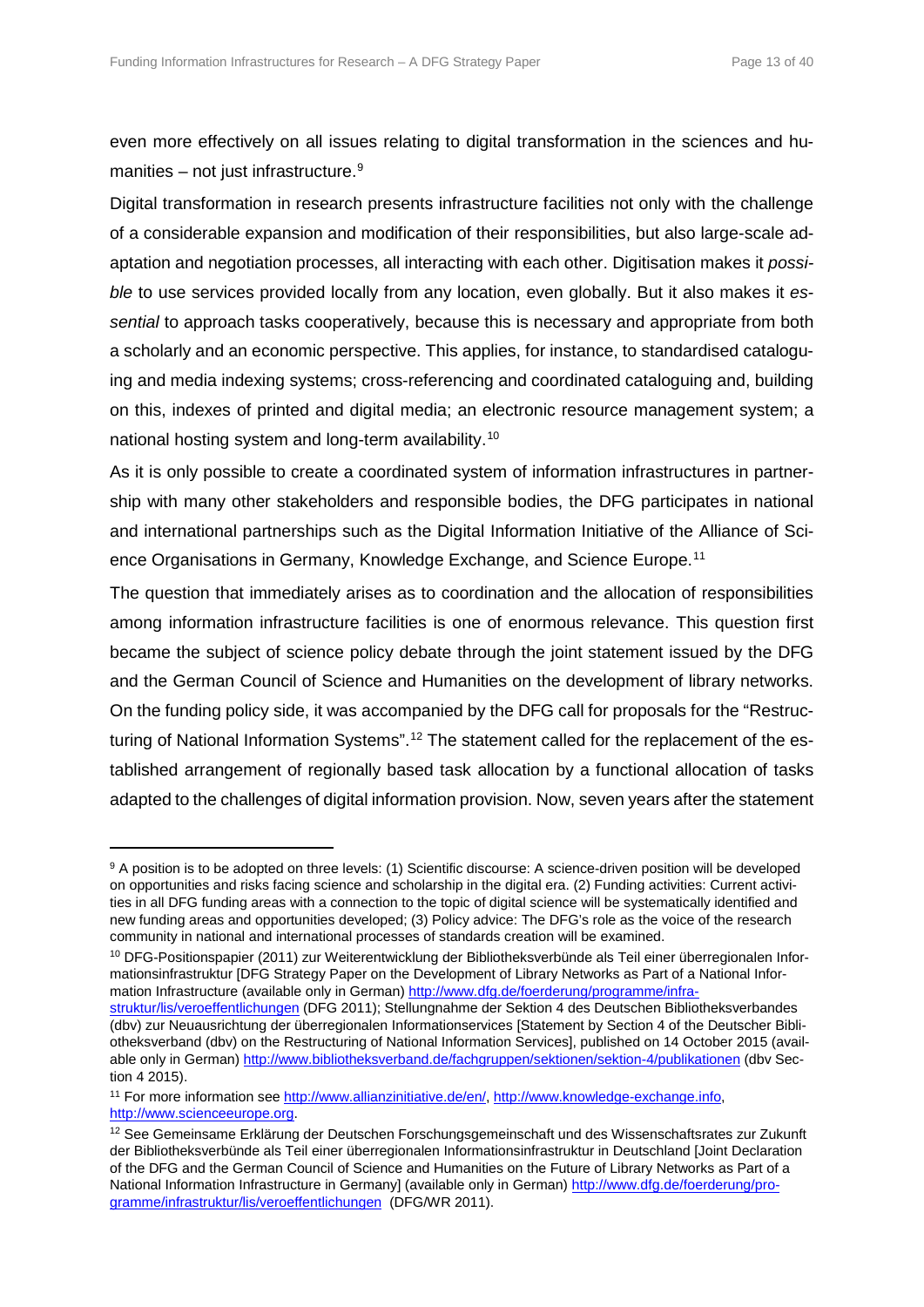was published, this is still the desired goal.<sup>[13](#page-13-0)</sup> At the same time, the question of coordination and the allocation of tasks – and thus a possible redefinition of role – is now raised not only for organisations such as the networks but also for the libraries themselves.<sup>[14](#page-13-1)</sup>

The new and extensive possibilities for measuring usage are another effect of the digital transformation. Because every item of digital information is countable, the use of information services and facilities can be quantified. This data, and in particular its capacity to provide meaningful information, must be examined critically; it must not be understood solely as an indicator of success for information facilities or used to track and document individual user behaviour. From the perspective of the research community and information facilities, critical debate is therefore urgently needed on the potential consequences of quantification, tracking and, if relevant, monitoring – for example if personalised authentication, authorisation and access systems are implemented by commercial providers, and personal access and usage data are therefore collected.

# **3. Challenges in Funding Activities: Analysis and Proposed Actions**

As the self-governing organisation representing the interests of the German research community, the DFG aims to be actively involved in the shaping of the digital transformation in the sciences and humanities. Funding activities relating to information infrastructures are designed to (a) respond to requirements articulated by the research community, (b) keep pace with the constantly changing dynamics described above, (c) be open to unconventional project ideas and projects at the exploratory stage, (d) create impetus and stimulate the development of structures and standards. The DFG can achieve these goals in part through its own actions, while in other respects it relies on partnership with other stakeholders.

The aim of responding to needs articulated by the research community requires both subjectspecific differentiation and an understanding of the unique characteristics and different working practices of different disciplines. To align the DFG's funding programmes for information infrastructure more appropriately to the needs of research, it may be helpful to survey and analyse subject-specific requirements and working practices. This forms part of the internal DFG project "The Digital Turn in the Sciences and Humanities". However, surveys and analyses presuppose that the research community has already achieved a degree of self-organisation and

<span id="page-13-0"></span><sup>&</sup>lt;sup>13</sup> No evaluation of the DFG call has yet been carried out.

<span id="page-13-1"></span><sup>&</sup>lt;sup>14</sup> The AWBI is currently in the process of examining the impacts of digitisation on Germany's system of academic libraries and is expected to issue a statement on this in a separate publication.

See also the strategy paper Wissenschaftliche Bibliotheken 2025 [Academic Libraries 2025], available only in German), published by Section 4 (Wissenschaftliche Universalbibliotheken) of the German Library Association.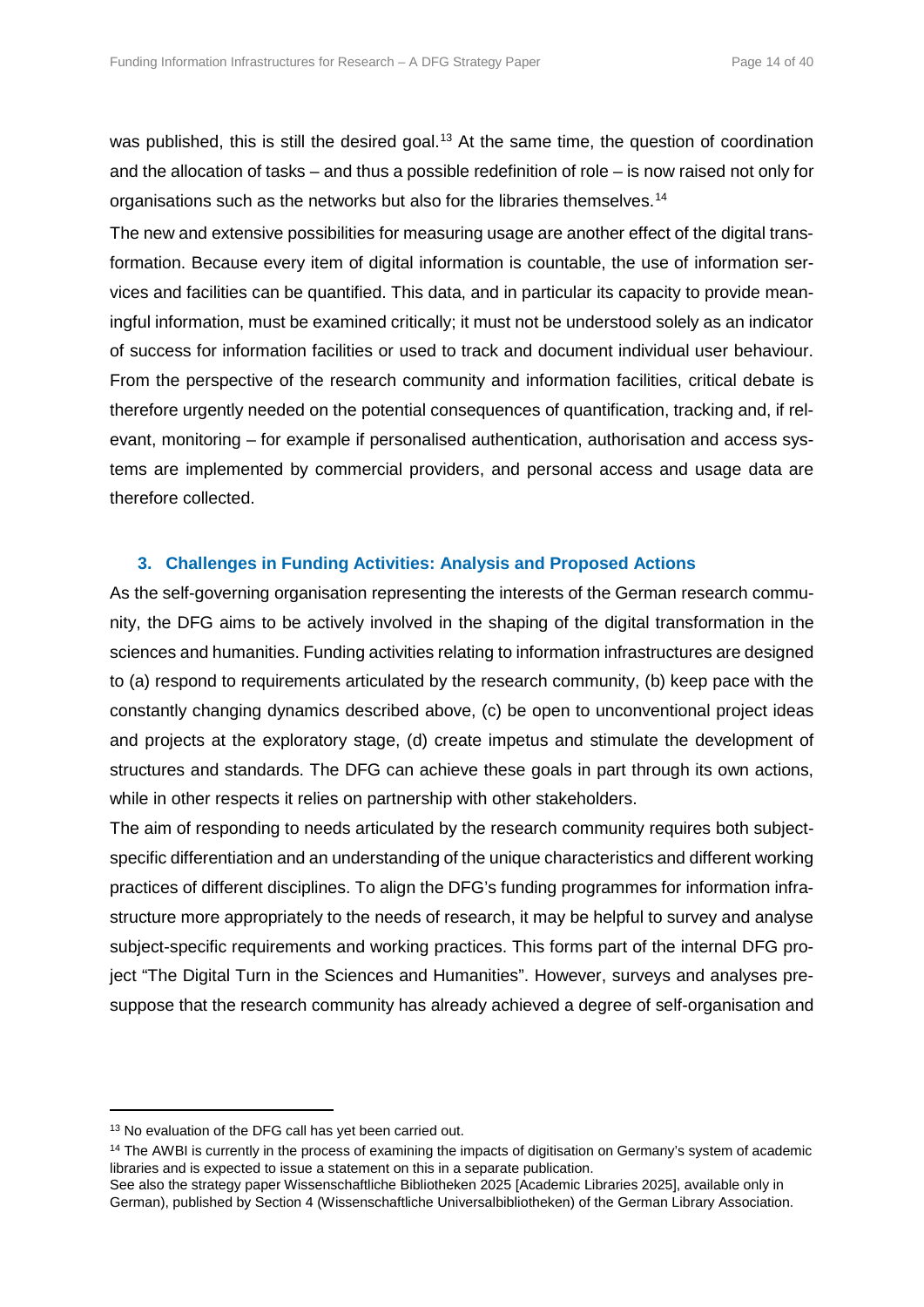that individual disciplines are able to agree on and articulate common needs. While this process is already well advanced in some disciplines,[15](#page-14-0) other disciplines are still very much in the early stages and are (as yet) unable to articulate their needs and expectations in relation to information infrastructures.

In view of the current situation, it would seem appropriate when designing the funding portfolio to give greater consideration to a genuinely digital research process. This would entail, for example, creating scope for the testing of novel solutions based on digital information infrastructures, promoting connectivity and the creation of standards in all programmes and giving greater consideration in funding activities to the growing importance of policies that enable specific objectives to be agreed and implementation measures to be defined.<sup>[16](#page-14-1)</sup> Only through such an approach can the DFG achieve its aim of actively shaping the development of scientific information infrastructures. This active process also includes analysing the impact of funding programmes, calls for proposals and individual projects which may be considered to have definite structural potential of their own. Analysis of this type is essential to the identification of funding gaps and potential for the reuse of existing services and structures.

The aim of being open to projects from across the whole spectrum of scientific information provision, including unconventional and fundamentally new research questions, is covered by the e-Research Technologies programme. This programme allows applicants to propose and receive funding for projects relating to different information provision tasks and different development stages of information infrastructures. In particular, it provides a funding framework for projects designed to address current questions and problems relating to scientific information infrastructures through an investigative and experimental approach.

The aim of providing impetus and stimulating the creation of standards and structures involves more prerequisites and is therefore much more difficult to implement. It presupposes the identification of appropriate topics for which standard-setting and structural measures are judged to be necessary. Naturally enough, these are often topics – and approaches associated with them – which are not yet generally known and accepted, with the result that people must first be convinced of their relevance before implementation can go ahead. These topics must gain the approval of the specialised disciplines, on the one hand, that will benefit from the measures, and, on the other hand, of the institutions involved in proposing a project and hence developing and implementing standards and establishing structures, and last but not least the funding providers, which may be required to guarantee long-term funding. This requires a process of negotiation between the DFG and applicants as well as self-organisation processes on the part

<span id="page-14-0"></span><sup>&</sup>lt;sup>15</sup> This is the case in astrophysics, biodiversity, social sciences and archaeology, for example.

<span id="page-14-1"></span><sup>&</sup>lt;sup>16</sup> This is especially true with respect to research data and open access.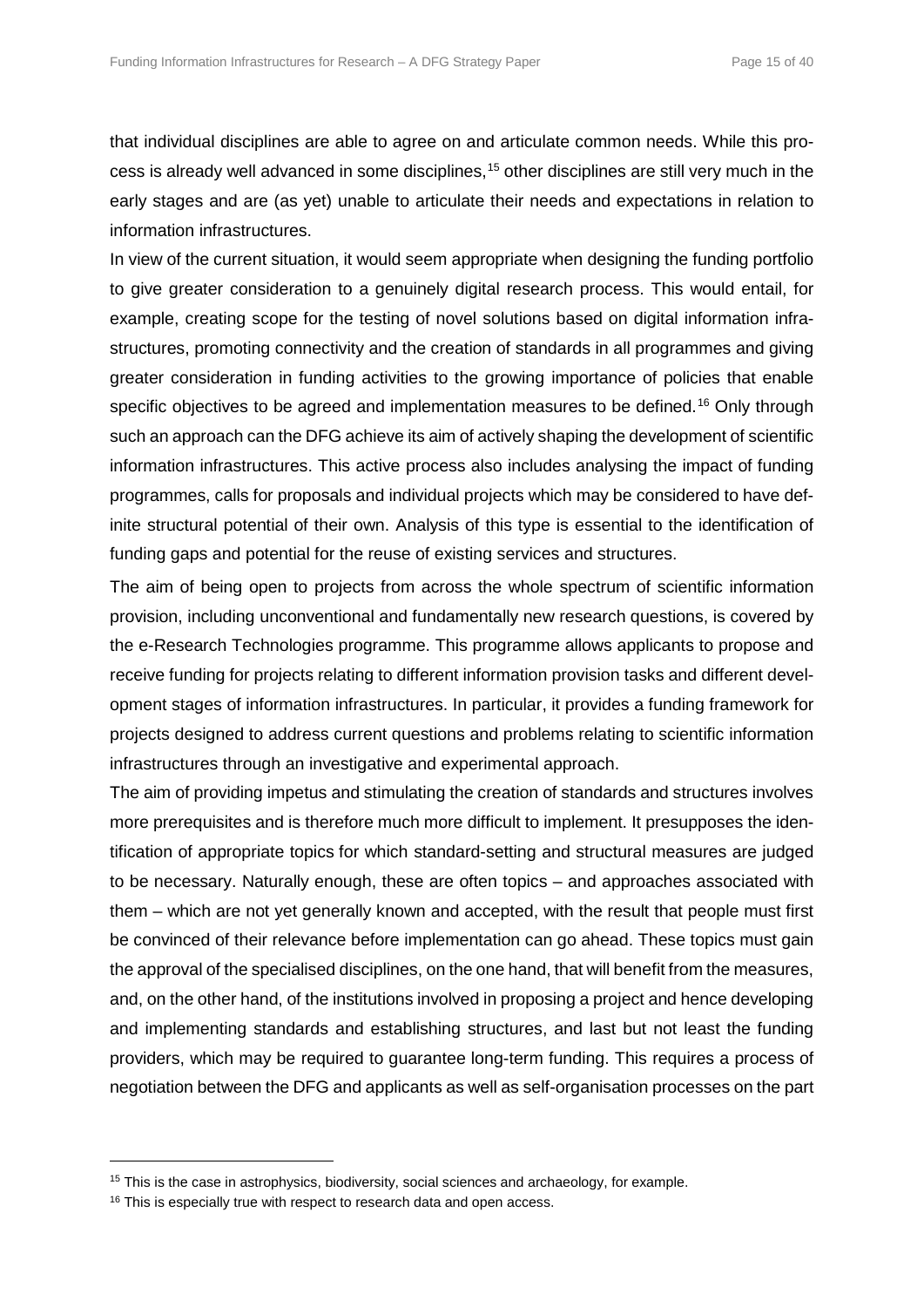of applicants themselves. Forums and processes for the self-organisation of academic or infrastructure-related stakeholders in relation to these questions are not yet sufficiently established.

In this respect it is occasionally noted that libraries, in particular, lack a central coordinating body.[17](#page-15-0) However, well-established and efficient self-organisation processes in academic and information science communities have the potential to compensate for a lack of central institutions. Compared with central institutions, which may develop agendas of their own over time, they also have the advantage that they can ensure more direct feedback to scientific users and infrastructure providers.

The question is then how it is possible to stimulate the self-organisation processes necessary for the design of a funding programme and its general acceptance. It would be appropriate to consider to what extent the Scientific Networks format established in research funding programmes could be transferred to scientific information infrastructures, if such networks are designed not only to explore new topics but also to coordinate and network existing projects or support particular communities in their professionalisation efforts. Such a format could also make it easier to pick up on impetuses and signals from the communities that are relevant from a funding perspective, or indeed identify those areas where existing offerings need to be more effectively networked.

While self-organisation is a prerequisite for achieving the creation of standards and structures through funding activities, and the DFG can influence this process at least to a certain extent, for example through suitable funding formats, the success of funding activities is also subject to other factors which are outside the DFG's province to date.

One key success factor in the establishment of a coordinated system of information infrastructures for research, and hence for the success of funding efforts, is that research institutions are both motivated and able to co-design and develop structures and services for national use and make them available on a long-term basis. This demands a willingness to cooperate and coordinate efforts. However, to achieve sustainable services which are not limited to a particular location, this also requires a set of basic conditions: organisational (to establish accepted and effective cooperation and coordination), legal (to enable cooperation and funding across different federal states) and financial (to progress from project funding to structural funding).<sup>[18](#page-15-1)</sup> In 2015, following on from the recommendations of the DFG and the German Council of Science and Humanities and the call issued by the DFG in 2012, the Scientific Libraries Section

of the German Library Association published a statement identifying a range of services that

<span id="page-15-0"></span><sup>&</sup>lt;sup>17</sup> See, most recently, Michael Knoche, Die Idee der Bibliothek und ihre Zukunft [The Idea of the Library and Its Future], Göttingen 2018, p. 90 ff. (available only in German)

<span id="page-15-1"></span><sup>&</sup>lt;sup>18</sup> The AWBI is currently in the process of examining the impacts of digitisation on Germany's system of academic libraries and is expected to issue a statement on this in a separate publication.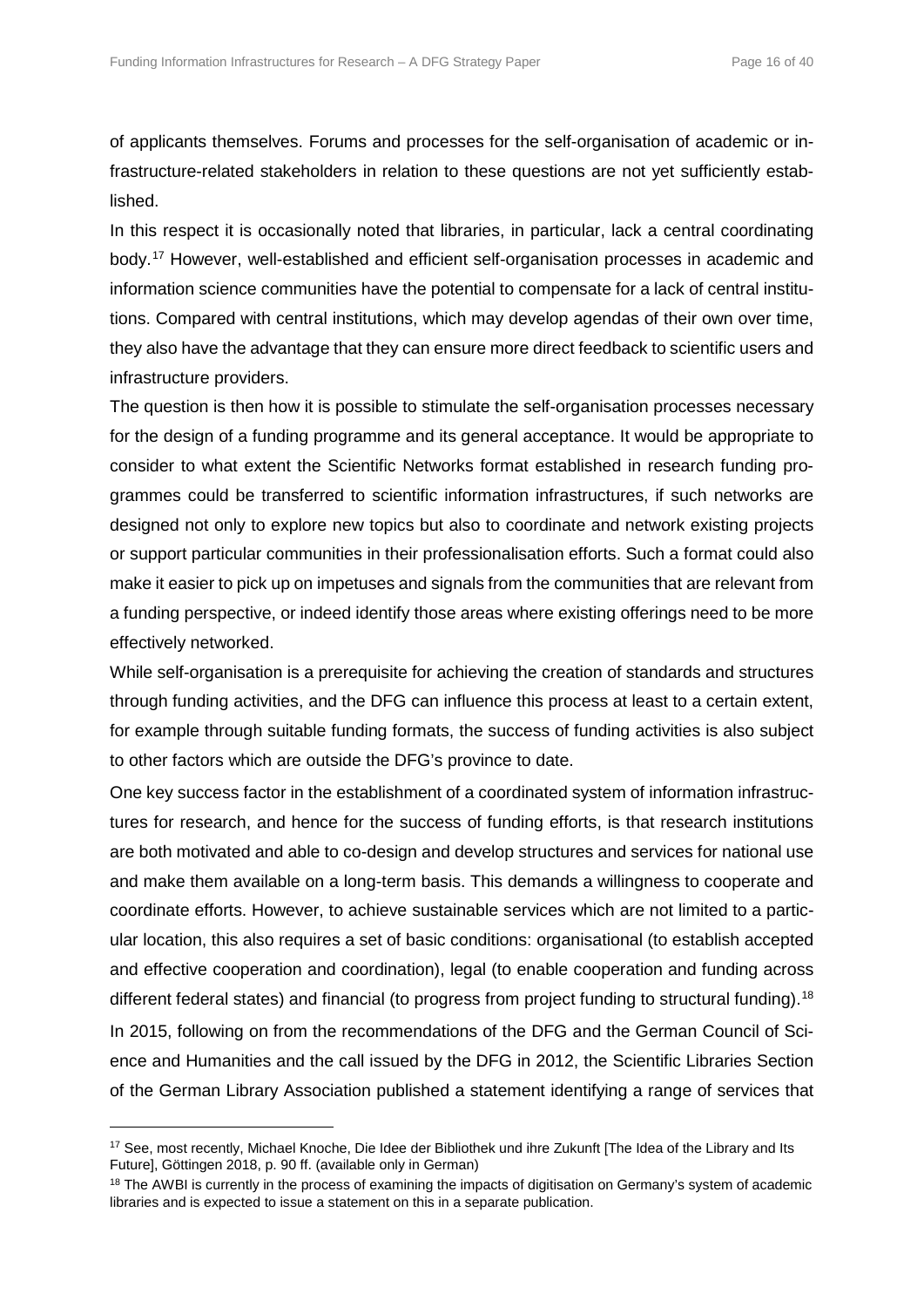should be offered within a nationally coordinated framework.<sup>[19](#page-16-0)</sup> There are already initiatives and funded projects for most of the action areas listed in this statement, including electronic resource management, national hosting, long-term availability, a nationally distributed system for the archiving and availability of research data and nationwide licence procurement.<sup>[20](#page-16-1)</sup> However, the challenge lies in transitioning from individual initiatives to a strategic process, the goal of which is to create an organisational, legal and financial framework for long-term restructuring. The central question which arises, for instance in the context of restructuring national information systems, is the long-term operation of services across the boundaries of individual federal states. This cannot be resolved by individual institutions, nor by short-term funding. It thus remains to be determined how – with the involvement of individual initiatives – a strategic process can be initiated that creates the necessary financial and legal framework to enable services provided on a "division of labour" basis to be offered at the national level with secure funding.[21](#page-16-2)

The solution to this problem is also important for the success of DFG funding for scientific information infrastructures to the extent that the funding is specifically intended to contribute to structure creation. One specific application with regard to DFG funding is the question of permanent funding prospects for specialised information services. These are a special example of infrastructures which are provided locally but used at a national level; their continued funding after the end of the project phase must be an urgent consideration. Specialised information services complement basic information provision with services that exceed the basic mandate of an institution, for example the improvement of literature searches through innovative search functions or the central procurement of literature from regions with unstable markets. In an ideal scenario, these services would become indispensable to the areas of scholarship served by a specialised information service, thus raising the issue of reliable funding prospects which cannot, in this case, be left to local institutions alone. While the establishment of a specialised information service can be financed with DFG project funding, the problem of

<span id="page-16-0"></span><sup>19</sup> dbv Section 4 201[5 http://www.bibliotheksverband.de/fachgruppen/sektionen/sektion-4/publikationen.html.](http://www.bibliotheksverband.de/fachgruppen/sektionen/sektion-4/publikationen.html)

<span id="page-16-1"></span><sup>&</sup>lt;sup>20</sup> The DFG funds projects on the topics of electronic resource management, national hosting and distributed research data infrastructures. The concept of a National Research Data Infrastructure (NFDI) is a topic of discussion in the Joint Science Conference (GWK). The national acquisition of licences is organised jointly by all German universities and research organisations as part of DEAL (a project to conclude nationwide licensing agreements for electronic journals).

<span id="page-16-2"></span><sup>&</sup>lt;sup>21</sup> The German Council of Science and Humanities identified this deficit in its Empfehlungen zur Weiterentwicklung der wissenschaftlichen Informationsinfrastrukturen in Deutschland bis 2020 [Recommendations on the Further Development of Scientific Information Infrastructures in Germany Between Now and 2020] (Drs. 2359-12), July 2012 (available only in German).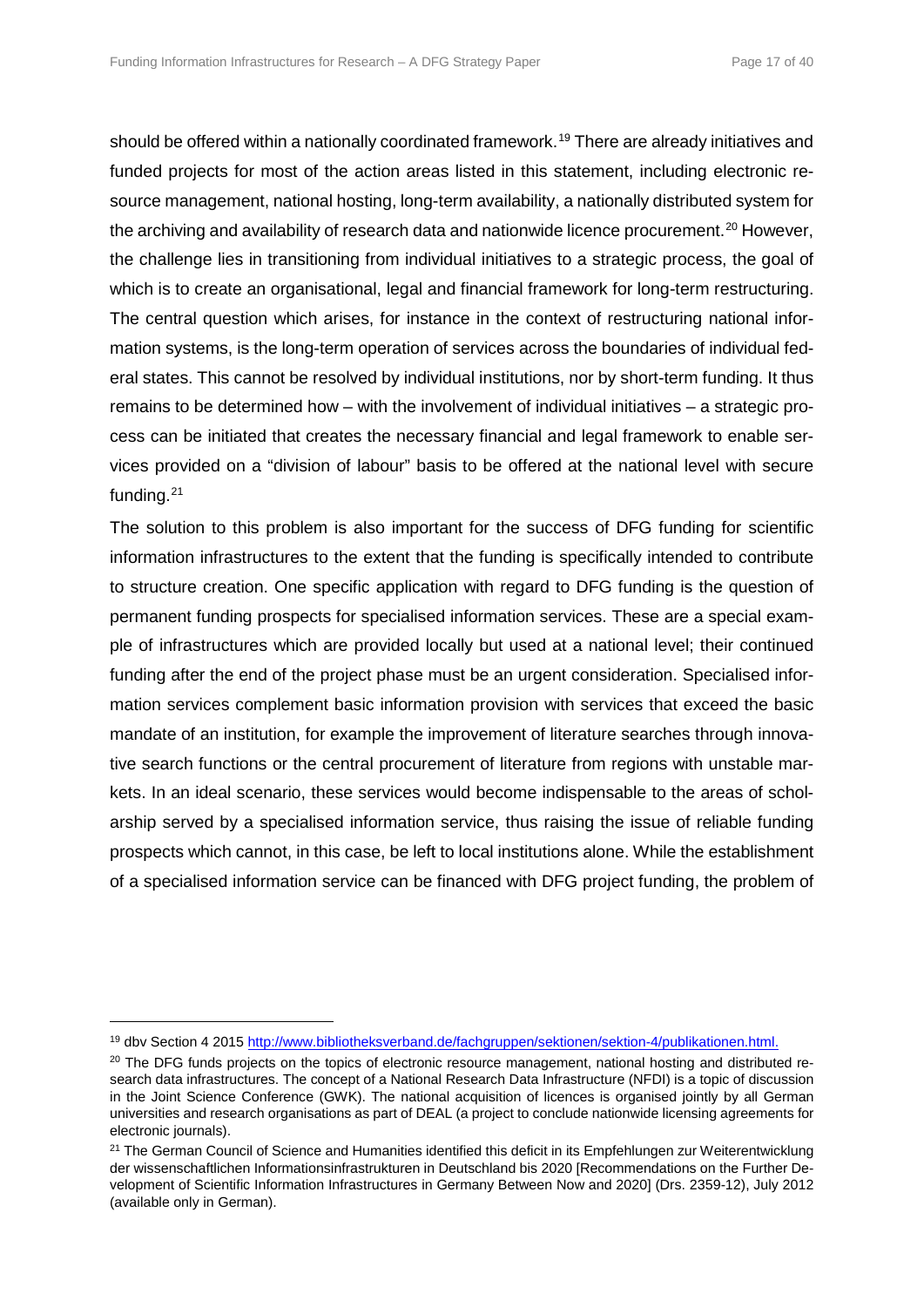its continued funding after the project-funded phase remains to be resolved. Of the 38 specialised information services<sup>22</sup>, 21 are financed exclusively by universities and ten others are supported jointly by universities and other partners.

This example shows that universities play an important role in the non-location-dependent provision of information infrastructures. The expertise of universities in this area can only be maintained and expanded if they are able to rely on funding options that extend beyond basic university funding and project funding. Specialised information services are thus another application for the request formulated by the German Council of Science and Humanities in 2011 to the federal and state governments to find ways of "increasingly basing information infrastructures at universities or making them jointly funded by universities and non-university research institutions to avoid dysfunctions in the research system".<sup>[23](#page-17-1)</sup>

<span id="page-17-0"></span><sup>22</sup> As at January 2018.

<span id="page-17-1"></span><sup>&</sup>lt;sup>23</sup> German Council of Science and Humanities: Übergreifende Empfehlungen zu Informationsinfrastrukturen [Comprehensive Recommendations on Information Infrastructures] in: German Council of Science and Humanities: Empfehlungen zu Forschungsinfrastrukturen, Cologne 2011, p. 5–70, p. 42. (available only in German).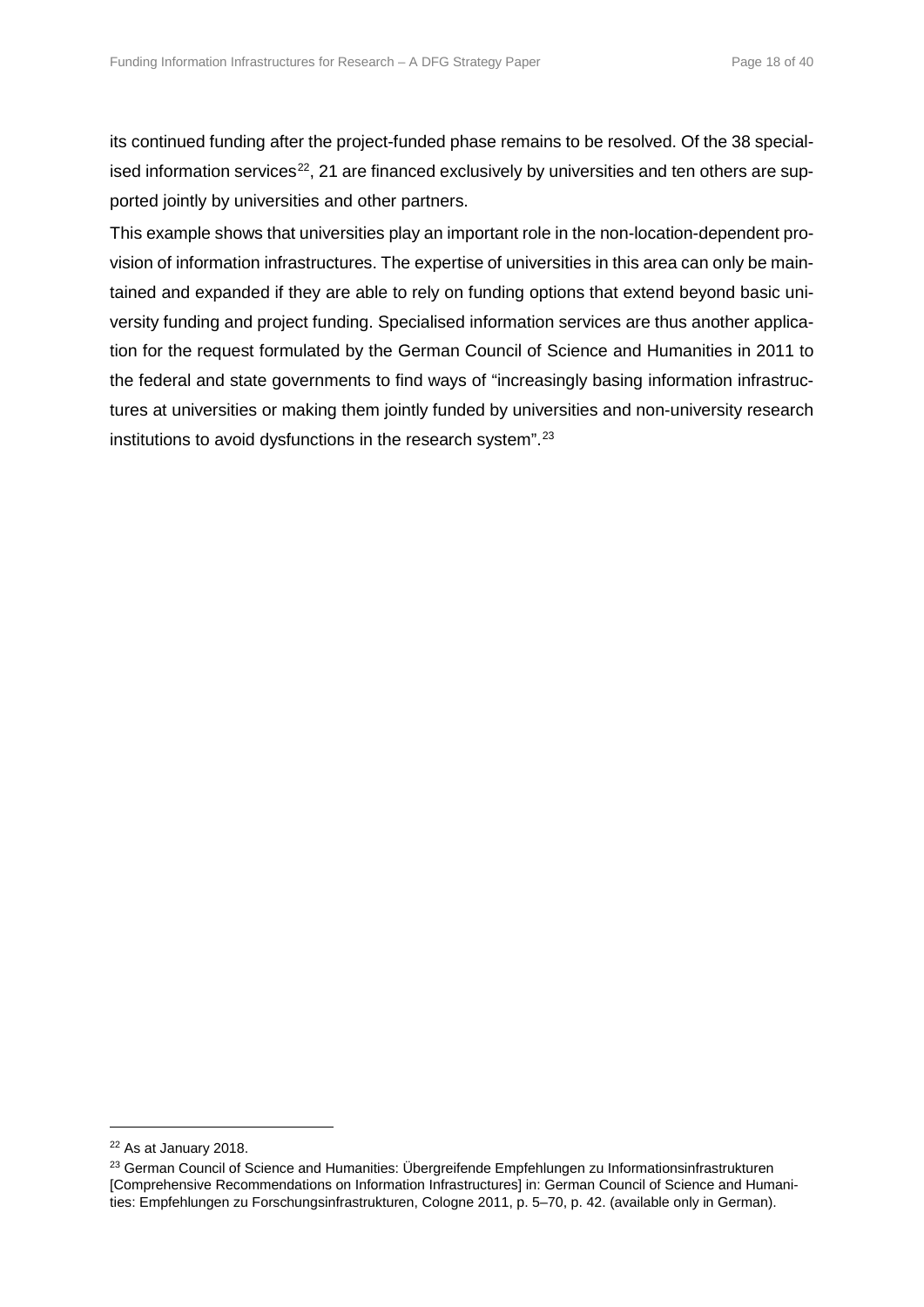# **B. Funding Policy Considerations: Indexing and Digitisation – Open Access Transformation – Research Data**

**Indexing and Digitisation, Open Access Transformation** and **Research Data** are the areas for which, from the AWBI's point of view, the need for discussion is the greatest. This does not reflect any prioritisation of these programmes compared with others in the area of scientific information infrastructures. In the sections that follow, the current funding situation for each of these three programmes is outlined, the need for action to develop the funding portfolio is analysed and starting points for specific measures are explored. The aims defined in the first section – to actively participate as the self-governing organisation in the digital transformation of the sciences and humanities while acting on needs articulated by the research community itself, to keep pace with constantly changing dynamics and to create impetus, and stimulate structures and standards through funding – are also important considerations in the examination of individual funding areas.

All other funding programmes, which are not considered in detail in this strategy paper, have either undergone recent extensive restructuring and already satisfy the requirements of digital transformation in research, or detailed road maps are in place for an in-depth and systematic examination of these programmes. The first group includes the Infrastructure for Electronic Publications and Digital Scholarly Communication programme (IePdW), introduced in 2014, which incorporated the previous programmes Electronic Publications and Scientific Journals, and the e-Research Technologies programme, launched in 2016, which incorporates both the funding options Scientific Information Management Tools and Methods and Virtual Research Environments. The second group includes the Specialised Information Services programme, which is currently being evaluated in order to provide a basis for discussing the positioning of this programme within the DFG funding portfolio from a funding policy perspective. Also in this group are the Licences for Digital Content and Open Access Publishing programmes, which will be evaluated together in 2018 and 2019.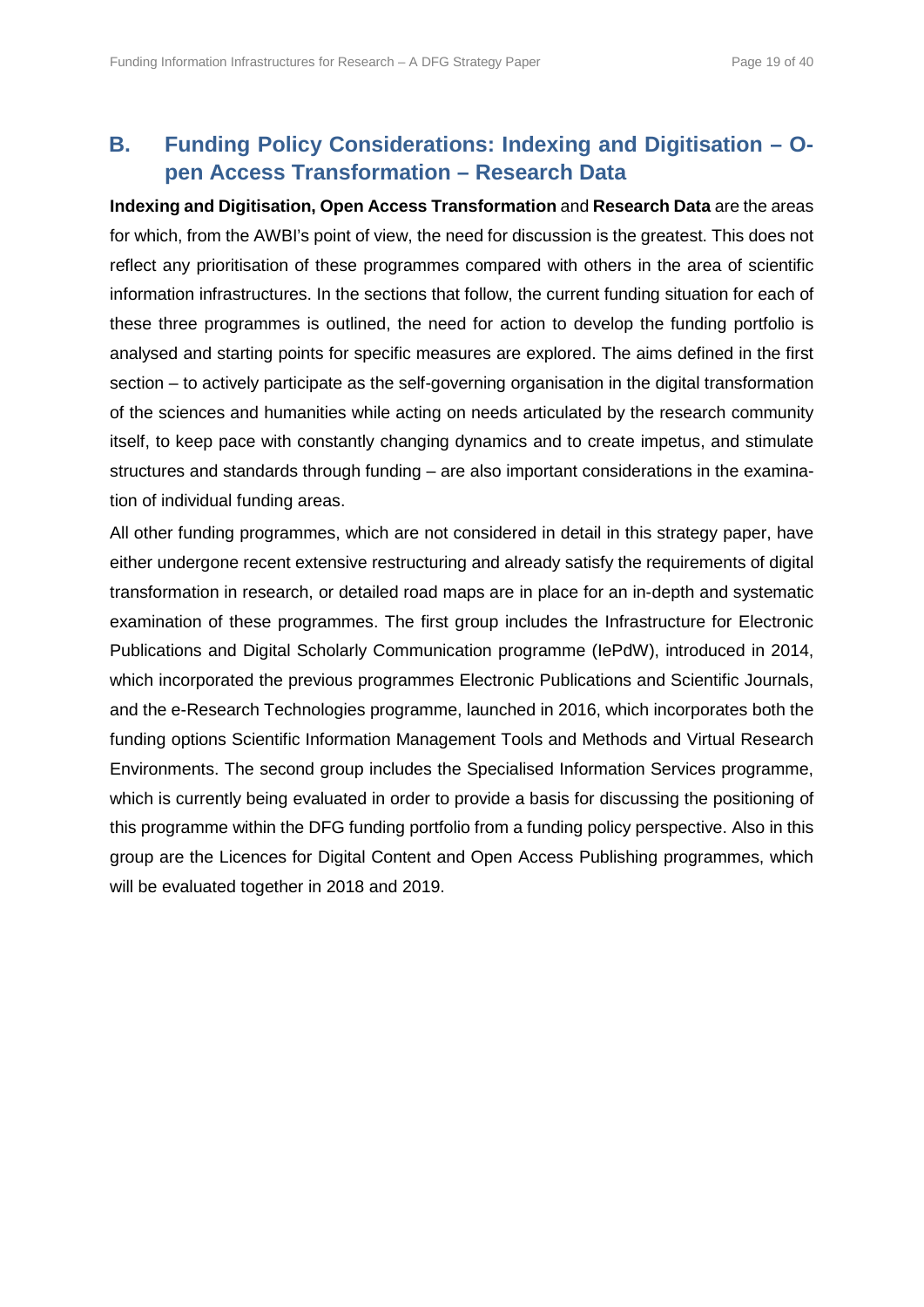# **I. Indexing and Digitisation**

## **1. Current Funding Situation**

The DFG has been providing financial support for the indexing of manuscripts and printed works since the 1950s. Since 1997, this has been supplemented by funding for the digitisation of these materials. The aim of this funding continues to be to make holdings of national importance to research visible and accessible. Since 2006, in addition to individual projects on holdings in all scholarly disciplines – with a recognisable focus on the humanities – the funding area of Indexing and Digitisation has included structure-building measures, which are accelerating the move towards the mass digitisation of texts. This includes the digitisation of titles in the lists of printed material published in the German-speaking areas in the 16th, 17th and 18th centuries (referred to as VD), the retroconversion of archival finding aids and pilot phases for the preparation of the large-scale digitisation of medieval manuscripts, historical newspapers and archival sources.

The DFG Practical Guidelines on Digitisation, first introduced in 2007 and updated several times since then, play an important role. Because they define technical standards and provide practical organisational recommendations, these guidelines have become the *de facto* standard, influencing text digitisation practice both within and beyond DFG-funded activities as well as internationally. Together with the DFG Viewer for the presentation of image files and structural data for digitised material, the Practical Guidelines have been a major step forward in the standardisation of written materials.

The extensive collections of digitised images of historical printed material and manuscripts which funding has made possible require the use of technical methods such as full text recognition to exploit their full research potential as text corpora. In 2014, the programme produced a funding initiative for the further development of full text recognition through Optical Character Recognition (OCR-D). Focusing on method development, it forms part of the e-Research Technologies programme.

In 2011 and 2013, anticipating and following the recommendations published by the German Council of Science and Humanities in 2011 on Wissenschaftliche Sammlungen als Forschungsinfrastrukturen [Scientific Collections as Research Infrastructures], available only in German), the programme was extended to include items other than printed materials and manuscripts for the first time, with two calls for the indexing and digitisation of academic collections of objects.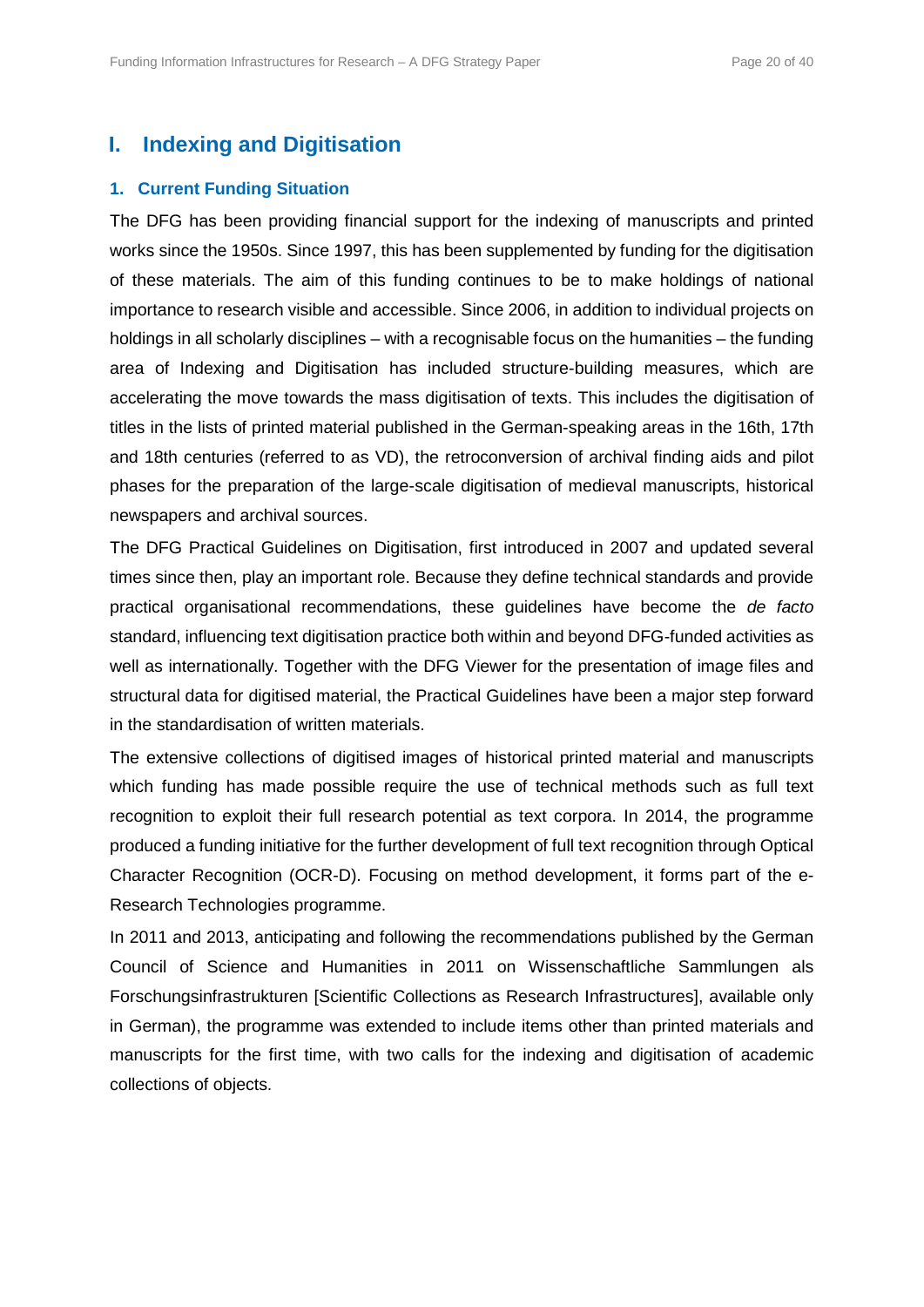#### **2. Funding Activities in the Context of Digital Transformation**

Researchers have traditionally regarded the ability to access digital versions of analogue documents from any location and without time restrictions, with the associated convenience, as the greatest advantage of the digital transformation of our cultural heritage. Digital research is characterised by both the ability to consult material on the researcher's own computer screen and the processing of data<sup>[24](#page-20-0)</sup> with the aid of software. For example, quantitative analyses, qualitative annotations, interdisciplinary networking and pattern recognition can all help to answer research questions. Just the growth in the volume of data alone makes the development and use of (partly) automated methods relevant. The large reservoir of data also makes it possible to use exploratory data analysis techniques. Research questions, hypotheses and indexing concepts can be continuously adapted as data is analysed or actually developed in the first place as a direct result of the exploration of what are usually large volumes of data. In particular, comparisons with previously validated values, indexing methods and data and the resulting application to other holdings offer considerable potential.

The existence of digital versions also affects the type and depth of indexing. For instance, the mere existence of key pages for VD 17 led to the modification of bibliographical descriptions for written materials. Depending on the nature of the object and the scholarly discipline in question, the digital version may do away with the need for more detailed descriptive metadata that is created in advance, so long as the object is capable of being adequately cited for research purposes with minimal and interoperable description and persistent addressing.

In the context of digital research, indexing should be understood not as a completed, one-off attribution of metadata by employees of the cultural institutions that hold materials, but rather as a stage within the collaborative scholarly endeavour and generation of knowledge and thus a part of the research cycle. This implies the possibility of planned and unplanned distribution among different stakeholders, each with different competences, and a decoupling of indexing from location and time limitations. The relevance of digital content indexing that is standardised and can be analysed automatically increases with the volume of data. However, indexing can also take place downstream, in an iterative process, and in part through the research community itself. It may range from the indexing of individual objects to the contextualisation of entire collections.

<span id="page-20-0"></span><sup>&</sup>lt;sup>24</sup> The term "data" is used here in a broad sense. In the area of Indexing and Digitisation, it refers to both the metadata for the analogue document or object and the digital version, and the digital version itself (sometimes referred to as the "digitised item" or "digitised material" in the case of written materials). The term "metadata" in turn includes descriptive, structural, administrative and technical metadata. No distinction is made between these and research data.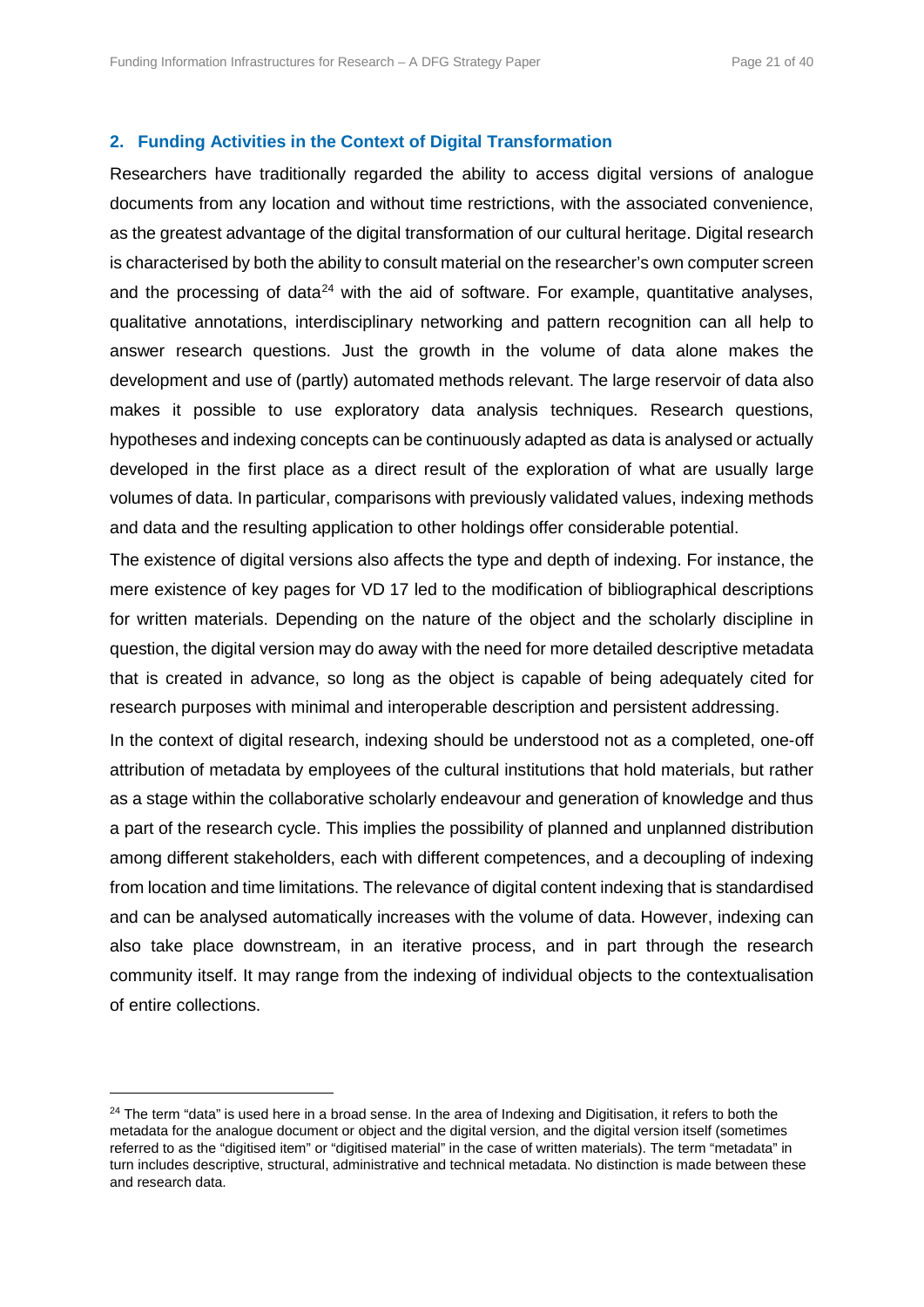In addition to the well-documented digitisation of text, where considerable progress has been made, the digitisation of multidimensional objects<sup>[25](#page-21-0)</sup> and of sound and images, and the integration of networking with genuinely digital data are all becoming more important. But dynamic and promising as advances in information technology may be, particularly in 3D digitisation, very few scientific or academic requirements or subject-specific quality requirements have been identified. There is also a lack of standards and best practices for digitisation processes and methods, and no standard has yet become established for the documentation of existing results. Standardised, non-software-dependent data formats are rare, with proprietary formats being the norm, especially in the case of audiovisual objects. This inevitably results in a lack of options for connecting results. There is no guarantee that researchers can freely reuse the data or that it is reliable.

However, irrespective of these hurdles, scholarship does not exclude any object a priori. Furthermore, it is only by combining and networking a wide array of physical and digital objects that the possibilities of research-relevant collections can be fully exploited. The transformation of analogue collections through digitisation is thus only one step in a larger process. The option of flexible supplementation with genuinely digital objects or assembling a collection of exclusively digital objects giving due consideration to the relevant metadata represents another step. This openness reflects an inherent trait of scientific collections – the fact that they are works in progress – and provides good connectivity for digital research methods as well.

# **3. Action Required and Challenges**

# *Expanding the range of objects*

 $\overline{a}$ 

The current limitation of the Indexing and Digitisation funding programme to manuscripts and printed material is based on pragmatic considerations, yet it contradicts the interests and basic premise of scholarship and often reproduces the structures of the analogue world due to category- and material-specific standards. Scholarship does not exclude any object in advance. Researchers may refer to individual objects and existing collections of objects, but also turn their attention to relationships and generate networks and new collections through the exploration of available data and objects.

This need can only be met by opening up the programme for the funding of indexing and digitisation to all objects of potential relevance to research. This absolute expansion of the range of objects covered would require an entirely new conceptual design for the Indexing and

<span id="page-21-0"></span> $25$  An "object" is understood as physical or non-physical and may be a carrier of data, for example in the form of text, images, videos or sound, and of interest for archiving or research purposes due to its characteristics.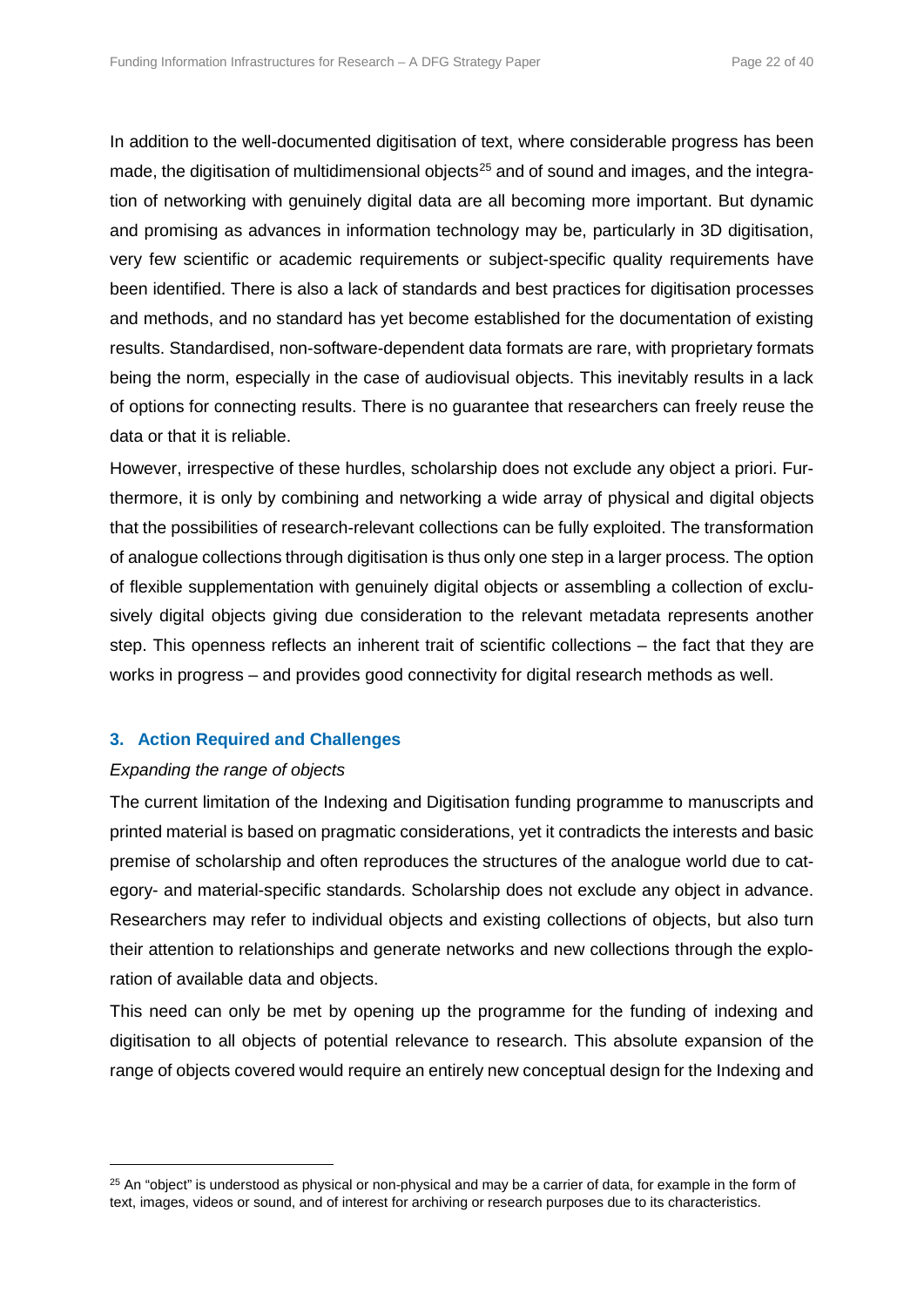Digitisation programme. The positive aspects of the current funding model will need to be retained and supplemented by suitable funding instruments so as to produce reliably archived data that can be networked, reused and cited.

# *Digitisation and indexing*

The expansion of the range of objects requires a funding concept for the digitisation of all objects which both keeps pace with the dynamism and potential of digitisation and also takes account of the need for long-term infrastructure funding that stimulates the creation of structures. The aim of digitisation funding is to develop methods that can be used in the digitisation of many different types of objects. However, the lack of standardisation in 3D digitisation and the preponderance of proprietary data formats in the case of audiovisual objects shows that starting out with an unrestricted approach to funding would be premature from an infrastructure perspective.

In the case of text digitisation, the established standards set out in the DFG Practical Guidelines on Digitisation continue to apply. Where there are recognised standards for the indexing and digitisation of specific objects, funding can be similar to that for written materials. In all other respects, funding should focus on the expansion of knowledge and the networking of experts as well as exploratory projects. This approach may be expected to contribute to the development of standards and reusable methods and procedures. The development of suitable equipment or the adaptation of equipment for the purposes of digitising cultural assets is also regarded as relevant, meaning that the funding of scientific infrastructure is closely linked to DFG funding for infrastructure and equipment.

Indexing, which provides contextualisation and structuring for individual objects and collections of objects through the creation of metadata, is undoubtedly relevant. However, current funding needs to be adapted, particularly due to the following three factors. First, the relationship between indexing and digitisation is reciprocal, and digital versions influence the depth of indexing. Second, because of the possibilities offered by working digitally, indexing becomes easier to allocate among various parties and can take place in a downstream process. Third, it can be advantageous to develop, improve and validate indexing concepts where there are already large volumes of data on which to base the concepts. Funding programmes should respond to this by enabling the digitisation of analogue objects even without the availability of detailed indexing data.

This also means that more emphasis is needed on the development of automated structuring and indexing methods based on representative samples and training data in order to respond to the likely growth in data volumes. While the e-Research Technologies programme focuses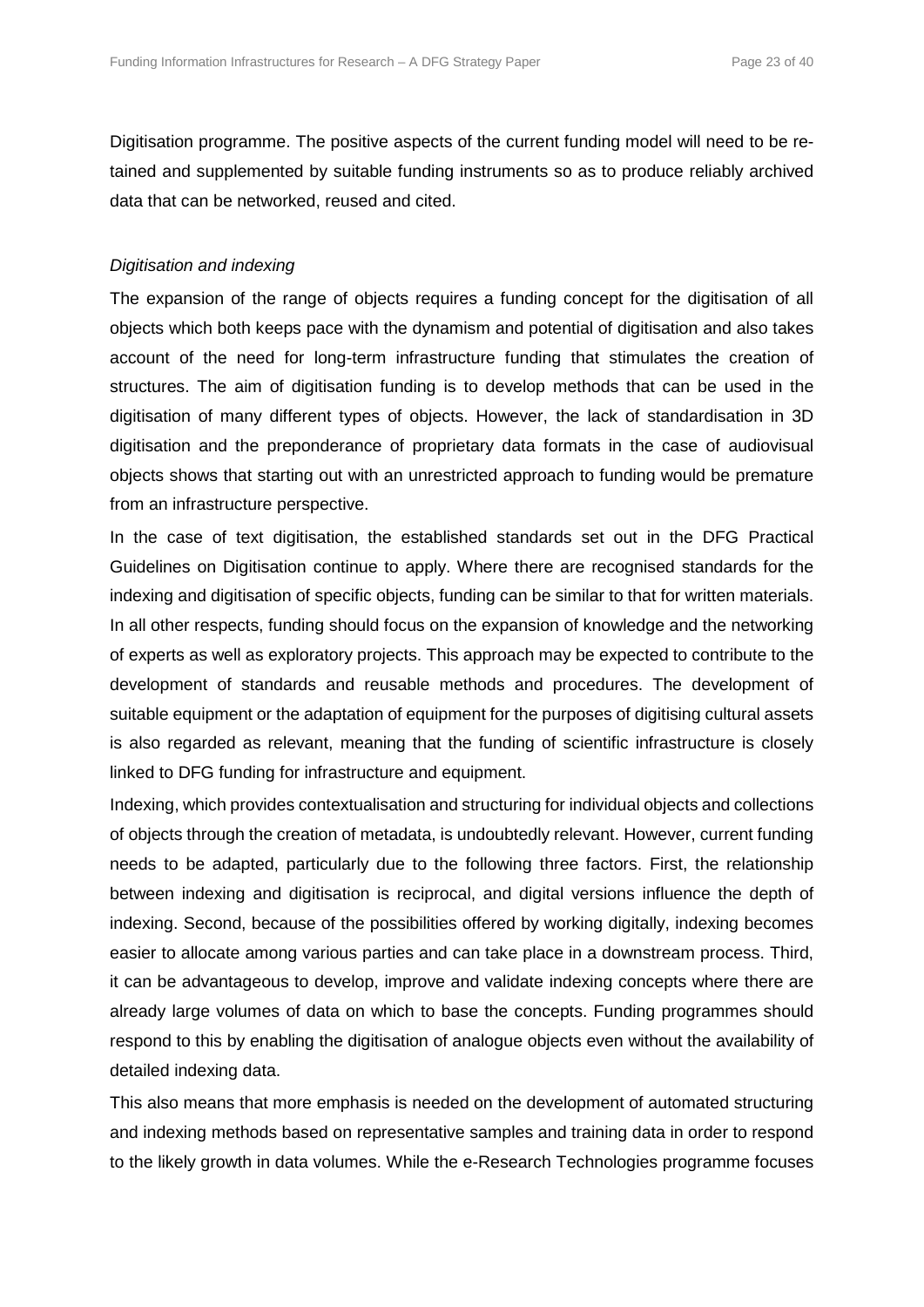on the development and implementation of processes, the Indexing and Digitisation programme will incorporate the application of these processes to index the content generated.

#### *Standardisation and data management*

The use of standards has always been the foundation for the provision of content, providing the ability to connect different research disciplines. The larger the data volumes and the more heterogeneous the objects being studied, the more relevant both the use of standards and the funding of standards development become for scientific infrastructure funding. Standards may emerge from the community itself in a bottom-up process and/or be initiated on a top-down basis for policy and strategic reasons. Existing negotiation processes and approaches to developing discipline- and material-specific standards must receive continued funding support and the interoperability of subject-, category- and material-specific exchange formats and vocabularies must be further developed. Expert workshops and networking opportunities should also be offered to encourage the development of standards in areas which are still underdeveloped or for objects for which recognised standards do not yet exist. Consideration should be given to both international connectivity and existing international initiatives. Since standards only remain applicable through use and dynamic ongoing development, when designing funding programmes the approach should always be to gauge, based on the results, at what stage a standard has established itself to the point where extensive funding for indexing and digitisation can be based on it.

The development of an interoperable minimum data set is essential, especially if digitisation is possible without the creation of deep indexing metadata. The combination of a greatly reduced set of metadata and persistent identification will facilitate findability and reliable citation as well as the networking of heterogeneous data both in different disciplinary contexts and in crossdisciplinary and cross-category contexts. At the same time, standardised and clearly comprehensible documentation of rights should create added transparency for the reusability of data. This minimal level of exchange will constitute the minimum requirement for the creation of digital versions.

In terms of the anticipated complexity of the data and the varying degree to which standards have been established for different objects, disciplines and categories, well-designed data management will be extremely important. This must take into account the data life cycle, integration into the research process, indexing and archiving concepts including the legal status of the data, the time dimensions and recognised challenges and planned approaches. It follows that there can be no doubt as to the importance of data management plans for indexing and digitisation projects. The content and degree of differentiation must be developed with reference to existing concepts, for example those for research data.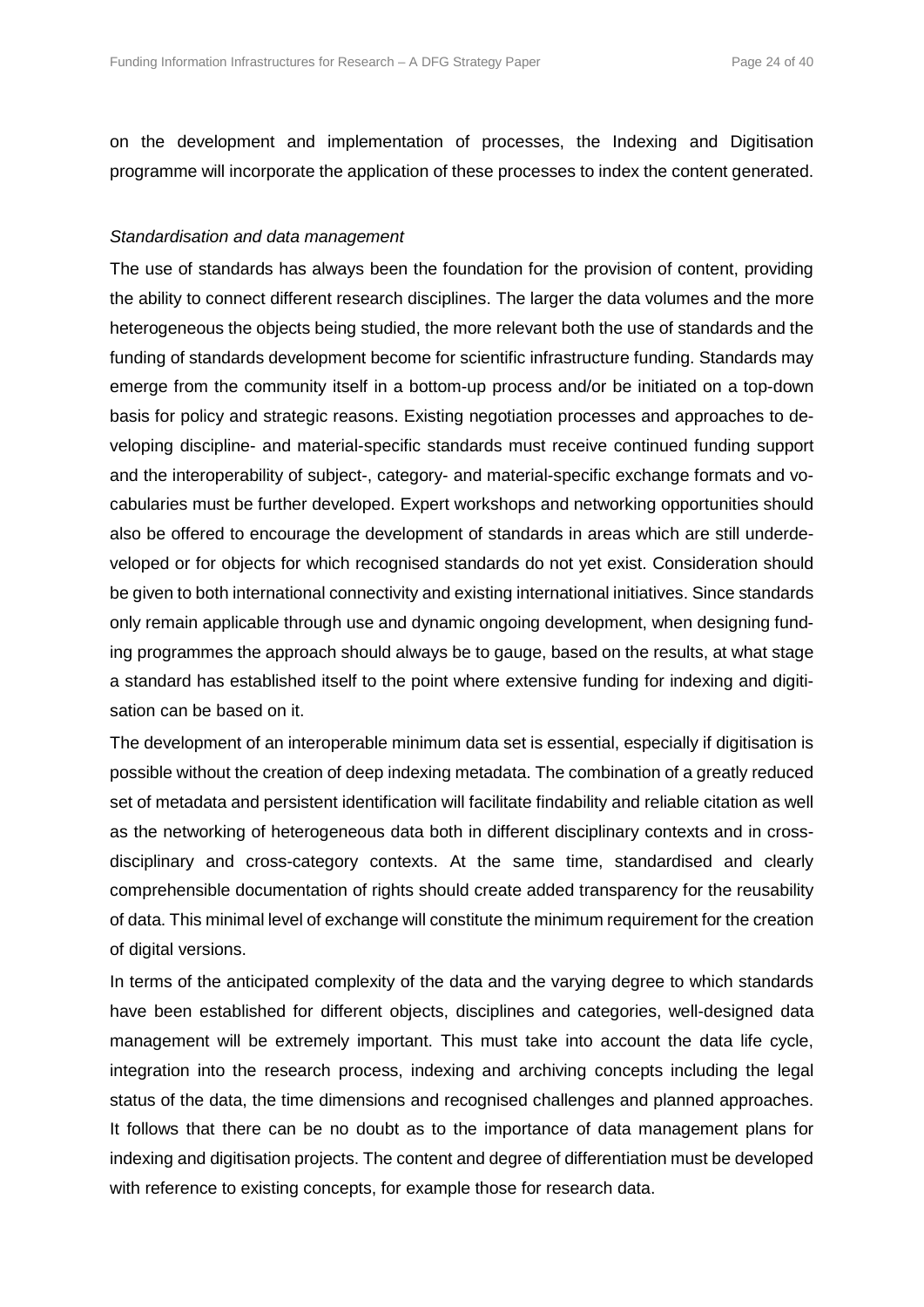#### *Scientific information infrastructure*

The more heterogeneous the objects with relevance to research are which are processed, not only *for* but increasingly *by* the research community, the more essential close interplay between researchers and scientific infrastructure providers becomes. In addition to the current approach of the funding programme, based on holdings and collections, a research-motivated approach will become increasingly important. Hence, it is not enough to simply convert research collections from analogue to digital form. In fact, dynamic research collections are created by the ability to combine and network a wide range of different objects and data.

Along with these requirements for standardisation and the design of suitable collaborative strategies, it will become increasingly important to create and further develop flexible and interactive systems. These reference and presentation systems must be flexible enough to represent existing heterogeneous data sources with diverse quality levels and differing provenance, but they must also support data input by researchers and employees of information infrastructure facilities in processes that are in part independent of time and location. Connectivity with existing international systems is a prerequisite for this. The close interlinking of DFG funding formats in the area of scientific infrastructure, but also in research funding, is clear to see. While the Indexing and Digitisation programme is primarily concerned with making research-relevant content available, the e-Research Technologies programme offers funding for the establishment or expansion of national digital information infrastructures. The intersection with research funding arises from the intensity with which the objects are processed and the research questions that may be associated with the actual indexing and digitisation process. Although current funding models already provide opportunities for linking research projects and information infrastructure projects, the aim is to achieve a more open funding concept to satisfy needs relating to the combined processing and study of objects.

#### **4. Measures**

The challenges described that arise from the reorientation of the funding programme are farreaching. It follows that funding options will evolve gradually, especially since funding opportunities for archival sources, medieval manuscripts and historical newspapers are still being initiated on the basis of the results of the pilot phases for the digitisation of these materials.

The measures named above that accompany the opening up of the funding programme to include the indexing of all potential research objects are as follows:

• funding for the development of an interoperable minimum data set to enable the funding of digitisation without prior indexing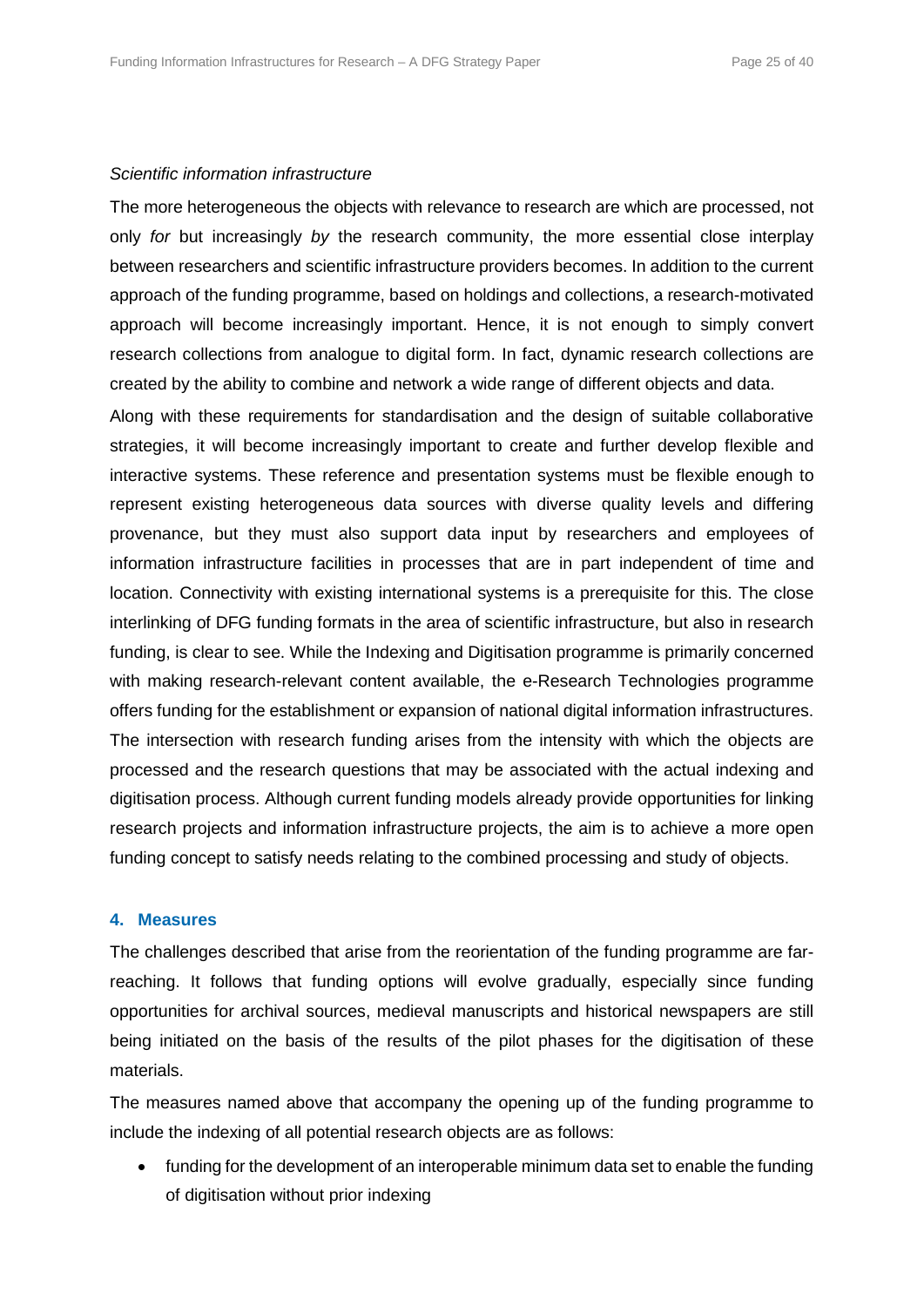- funding for the use of automated indexing and structuring methods (funding for the development of techniques in the e-Research Technologies programme)
- funding for expert workshops and networking opportunities for the creation of standards, relating to
	- o the indexing of objects for which no recognised discipline- or material-specific standards yet exist
	- o the digitisation of objects, especially for multidimensional objects and where there is a preponderance of proprietary formats
- funding for exploratory projects on the digitisation of objects if they have the potential to contribute to the development of standards
- development of the necessary degree of differentiation of data management plans for indexing and digitisation projects, drawing on existing concepts with the help of interviews or meetings with experts
- further development of flexible and interactive systems appropriate to the generated data and research working methods (funding for the development of systems in the e-Research Technologies programme)
- consideration of the interaction between scientific information infrastructure funding and DFG infrastructure and instrumentation funding for digitisation technology, with a view to developing suitable equipment for the digitisation of objects or to funding the acquisition of such equipment
- facilitation of cooperation between research projects and information infrastructure projects by raising awareness of available opportunities to link up funding opportunities.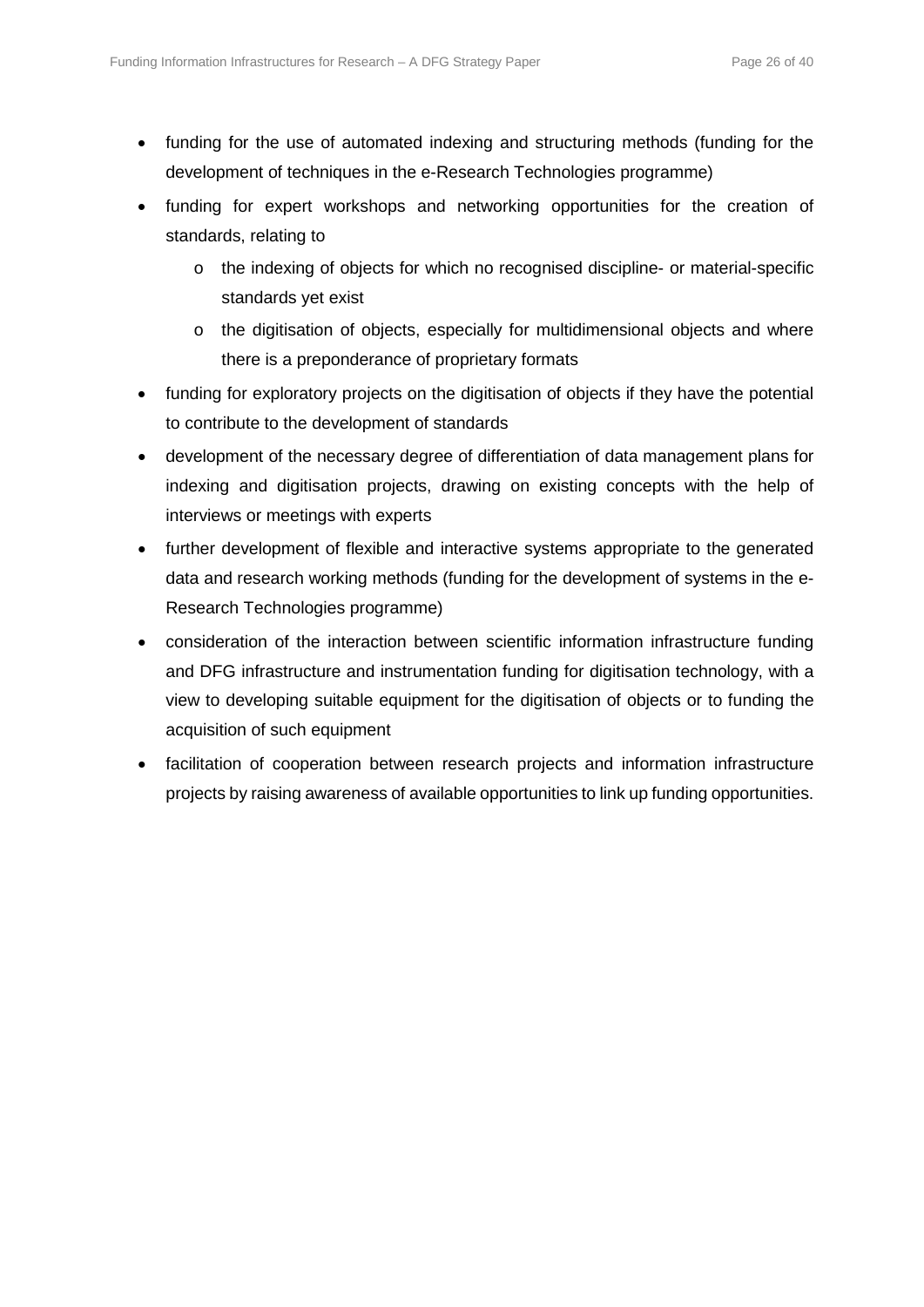# **II. Open Access Transformation**

# **1. Current Funding Situation**

l

"Open access" refers to the aim of making research results<sup>[26](#page-26-0)</sup> widely available via the internet such that they can be accessed without financial, technical, organisational or legal restrictions and are available for productive reuse. The DFG has actively supported open access since 2003. The principle of open access represents a continuation of the digital transformation in publishing in a manner that meets the needs of research. Quality-assured open access publishing enables efficient research processes and novel research, and guarantees the verifiability of results. It can also contribute to enhancing public trust in expert discourse and the validity of scientific findings.

The DFG views the open access transformation as a restructuring of the scientific publishing system which includes aspects such as the transformation of publishing routes, business and finance models, processes and procedures, publication formats, evaluation and sharing mechanisms, and conventions and approaches. This transformation may be of equal relevance to all disciplines. The DFG therefore supports all open access models as long as they are conducive to scholarly communication. No privilege is given to any particular open access road within the funding framework.

At present there are multiple programmes for information infrastructure funding which support researchers and research institutions in the implementation of open access. The Open Access Publishing and Licences for Digital Content programmes and the call for proposals on Open Access Transformation Contracts – which also enables the transformation of e-books and other formats – are designed to support the improvement of basic structural conditions for access to scientific information across all disciplines. The programme Infrastructure for Electronic Publications and Digital Scholarly Communication enables institutions and individual researchers to establish and expand publishing infrastructures and repositories, convert journals to open access and implement other projects relating to metrics, monitoring and the development of new publishing formats.

It is also possible to apply for publishing costs in the majority of research funding formats (research grants, early career support programmes, Collaborative Research Centres, Research Training Groups, Research Units, Priority Programmes), which can be used to cover the costs of open access publishing.

<span id="page-26-0"></span><sup>&</sup>lt;sup>26</sup> The broad term "research results" is used here in place of the term "publications" because today scientific findings are no longer documented exclusively in the "traditional" forms of journal article, contribution to an anthology, book chapter or monograph.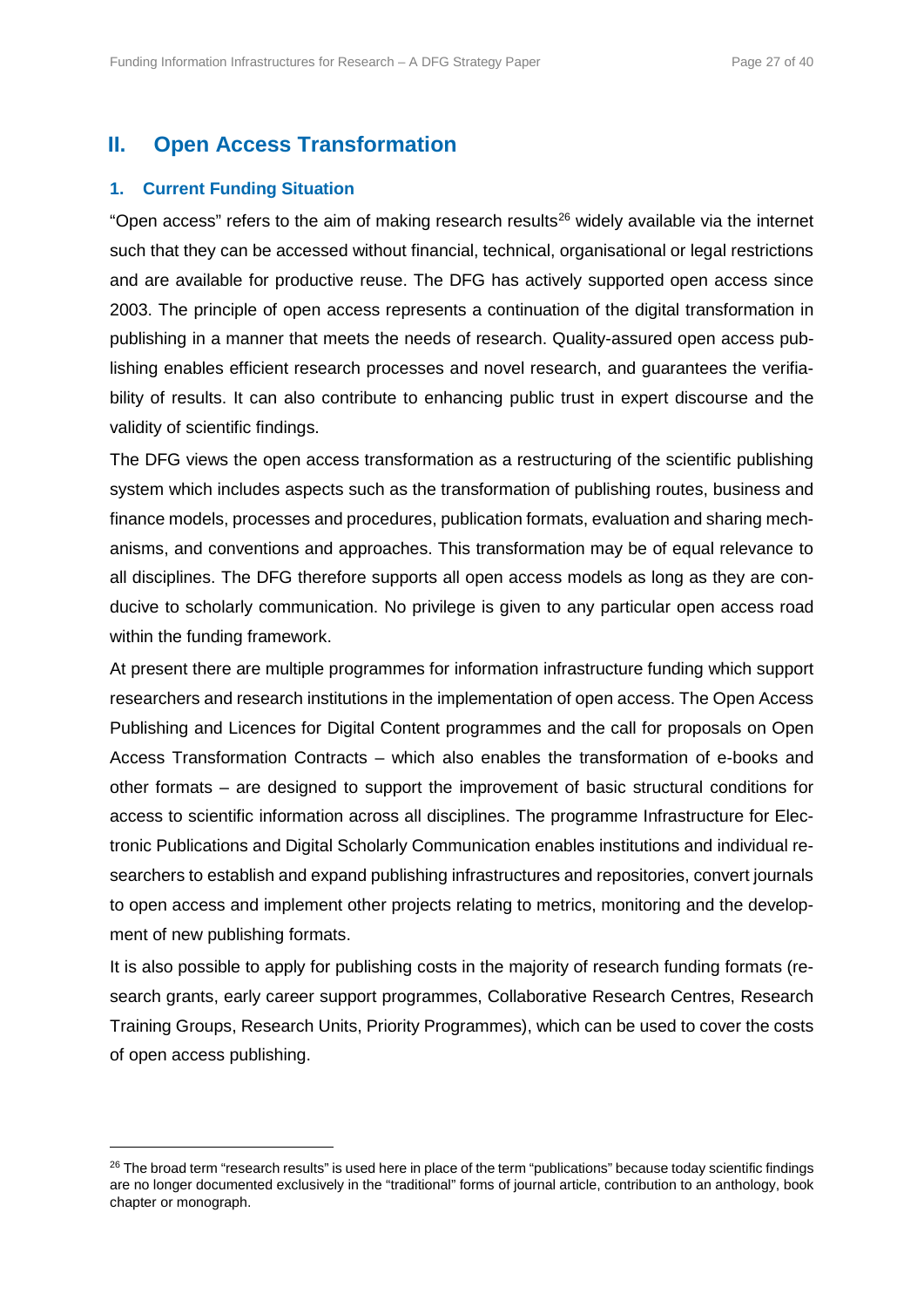## **2. Open Access as Part of Academic Publishing:**

#### **Dynamics of Current Trends**

Academic publishing is experiencing sustained worldwide expansion. Quality-assured gold open access publications currently account for approximately 11% of output<sup>[27](#page-27-0)</sup>. Large amounts of scientific literature are also accessible via the green road, personal websites or academic exchange platforms and can be found via search systems such as BASE (Bielefeld Academic Search Engine) as well as integrable tools $28$ .

Scholarly publishing is currently an extraordinarily dynamic area. There is an increasingly critical relationship between the interests voiced by the research community and the interests of market-leading publishers. Efforts are being made within the framework of international initiatives, such as OA2020, and national initiatives, including the DEAL project initiated by the Alliance of Science Organisations in Germany, the National Open Access Contact Point OA2020-de and the DFG call for proposals on Open Access Transformation Contracts, to achieve a large-scale transition from a subscription model, which is no longer adequate for academic requirements, to a system funded on the basis of open access publishing.

At the same time, publishers and infrastructure facilities are working towards offering researchers in a wide range of disciplines additional options that go beyond the kind of open access financed by article or book publication fees (for example publicly funded publishing infrastruc-tures, funding from foundations, crowd funding and cooperative open access funding)<sup>[29](#page-27-2)</sup>. Along with public institutions, smaller and new publishers are also taking advantage of the opportunity to provide services that meet the needs of academics and promote open scholarly communication while satisfying a range of needs, for example the continuing need for printed books. Forms of publishing and reception that function independently of publishing companies are also becoming established (for instance discipline-specific publishing servers run by the Center for Open Science).

In view of the ongoing expansion of open access publishing, it would appear that publishing and dissemination services are becoming increasingly disconnected from traditional mechanisms of filtering, quality assessment and reputation-building. The dynamic evolution of academic publishing can be seen in new and diverse publishing and reception preferences. In parallel to this, a new diversity and increasing complexity are emerging in relation to publishing

<span id="page-27-0"></span><sup>&</sup>lt;sup>27</sup> Piwowar, Priem, Larivière et. al.: The State of OA: A large-scale analysis of the prevalence and impact of Open Access articles. This figure only relates to articles that appeared in 2015.

<span id="page-27-1"></span> $28$  E.g. oaDOI as the basis for services like Unpaywall [\(https://unpaywall.org/\)](https://unpaywall.org/).

<span id="page-27-2"></span><sup>29</sup> See for example the Jussieu Call[: http://jussieucall.org.](http://jussieucall.org/)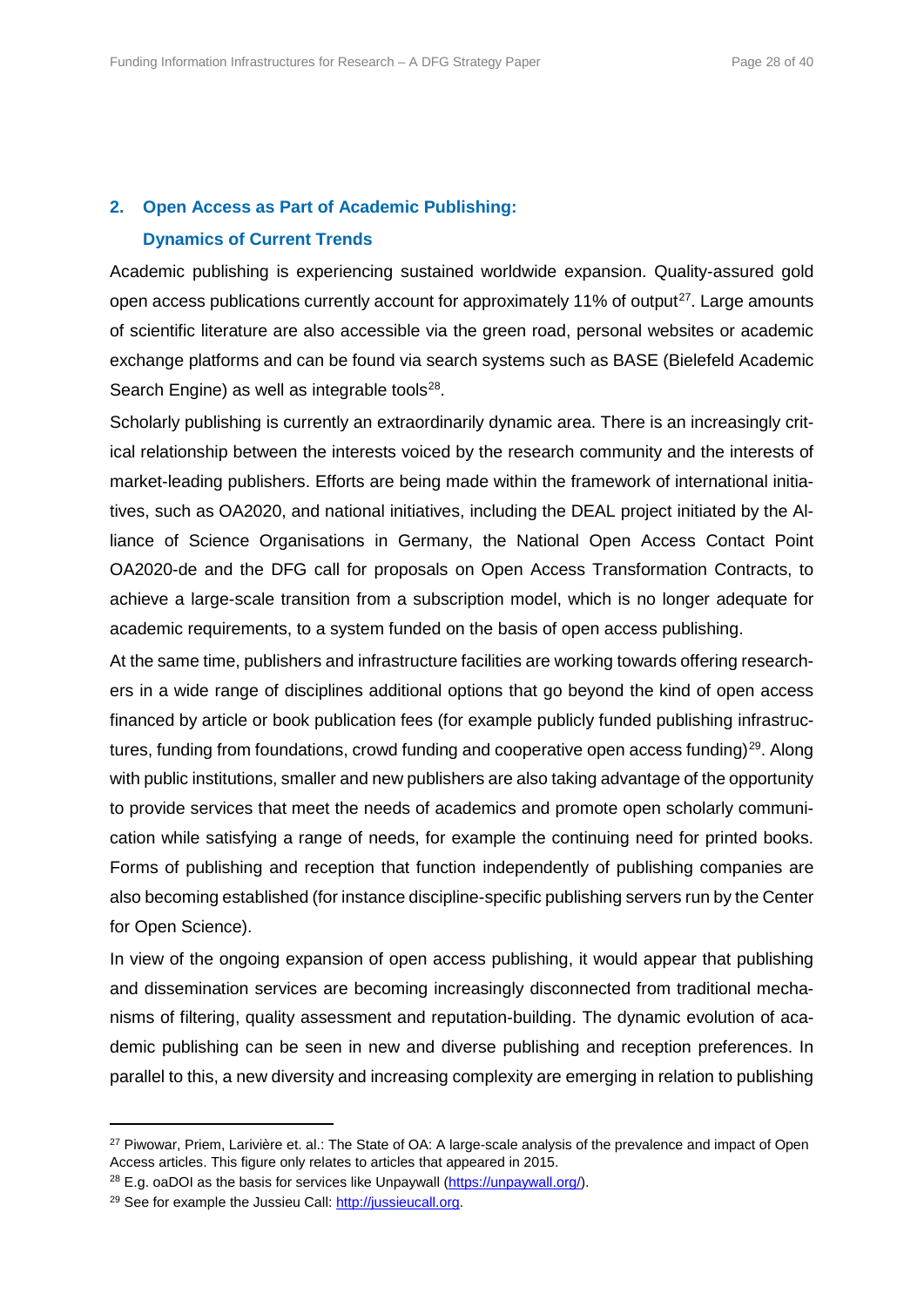processes and funding models.[30](#page-28-0) This dynamic within the open access transformation is also bringing about a shift in the established roles of stakeholders. Researchers are exploiting the possibilities of direct digital sharing and showing an interest in the rapid dissemination and perception of their results, whether interim or final. They are increasingly uneasy about traditional evaluation mechanisms inherited from the world of print journals, such as the journal impact factor.

Libraries are no longer focused on the task of acquiring and providing scientific information alone, but are also acting as publishing infrastructures, organisers of the open access transformation with a role in reallocating funds and providing advice. In an international framework, funding organisations themselves perform the task of establishing publishing infrastructures and linking them to evaluation mechanisms. By imposing open access obligations, they are setting policy guidelines and working on the development and harmonisation of their policies. Germany's federal states, individual countries and the European Commission are drafting open access strategies and defining targets for the large-scale transition to open access. These targets therefore also require monitoring mechanisms that supply comparable, contextualised data.

## **3. Challenges**

l

The fundamental goal of open access is to improve scholarly communication; it is a form of publishing that is adequate to the needs of science and the humanities in the digital era. However, open access is value-neutral in itself, and its implementation may have both positive and negative effects on the overall system of scientific communication and its components.

In the DFG's view, open access should therefore always be based on research-friendly objectives and be implemented along corresponding lines. Determining the function of free access for the research community is key to the DFG's actions. A functional view of open access recognises not only the benefits of free access but also conflicts of interest regarding the definition of open access, sees path dependencies, and takes account of reinforcement effects and dialectic developments in the system as a whole. Regarding open access as an end in itself – and consequently imposing obligations to publish on an open access basis, for example – is not consistent with the DFG's role as the self-governing body of the research community. Instead, the DFG has an intrinsic interest in supporting research-friendly open access structures and engaging in a critical debate on the impacts of open access on the research system, both desirable and undesirable.

<span id="page-28-0"></span><sup>&</sup>lt;sup>30</sup> Open access itself is becoming ever more complicated, at least in terms of the different roads that can be described: diamond, gold, bronze, green, blue, etc. Different directions are also emerging in relation to the implementation of open access.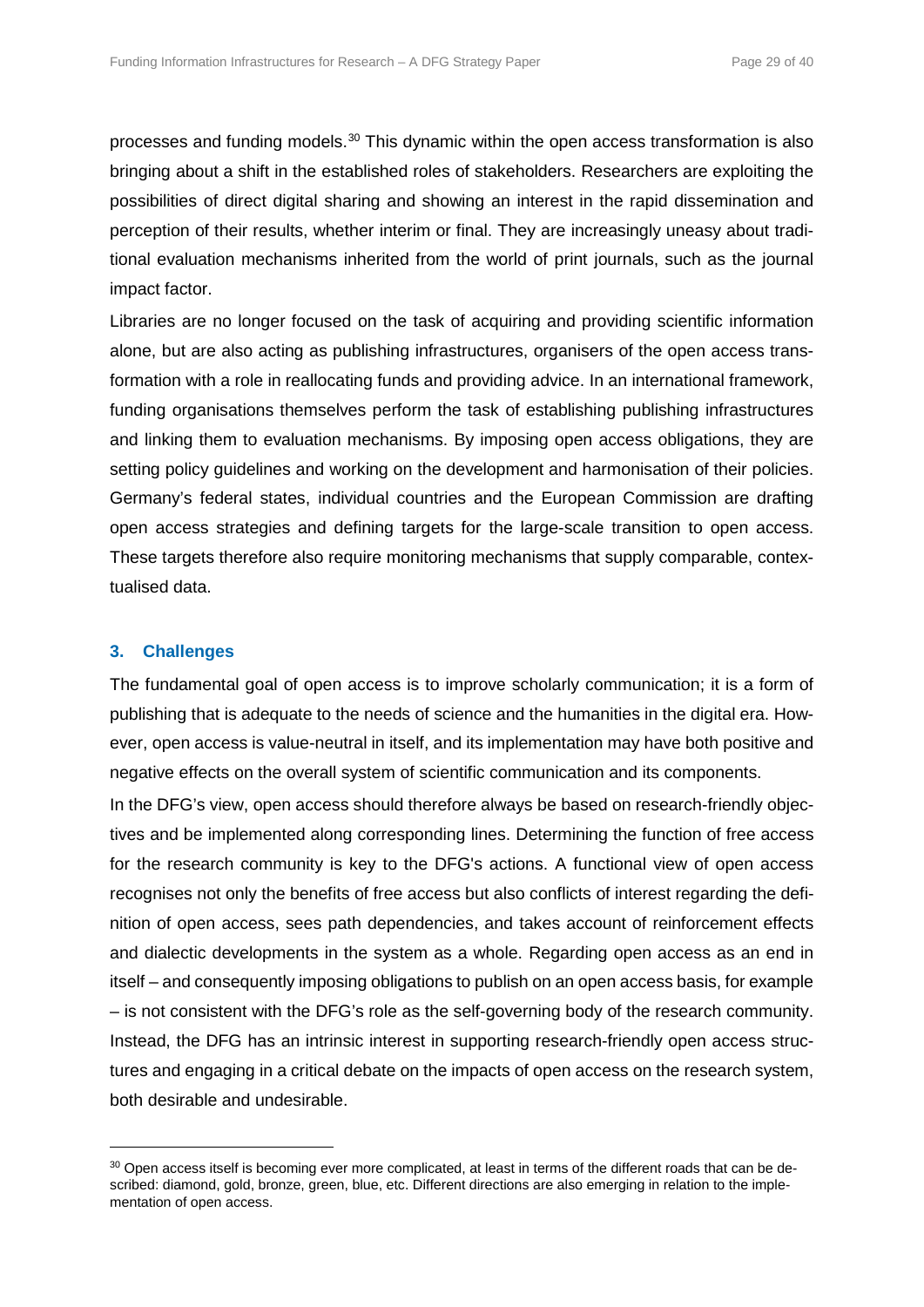With respect to the complexity of the situation, a clear position is needed as to the basic foundation on which open access can develop along research-friendly lines. The open access conditions defined in the Berlin Declaration of 2003 fundamentally apply, as do the principles based on these conditions defined by Science Europe<sup>[31](#page-29-0)</sup>. In view of efforts to create definitions of open access that vary from the Berlin Declaration<sup>32</sup>, further foundations are needed for a research-friendly open access policy.

Open access still means globally free accessibility and legally protected reuse of extensive information in return for appropriate remuneration of costs or as part of publicly funded and supported infrastructures. It is also generally in the interests of researchers and their institutions to retain rights of use over their work and to decide for themselves how it can be used, for example using CC licences without paying separately for them. The open access label should not be allowed to develop into a further complication in the supply of literature (for example through unclear rules on reuse and dissemination, differing embargo periods and different variants of open access). Different access modalities applying to the same content within individual countries or for different regions of the world are not adequate for the purposes of scientific research.

An instrumentalisation of open access and open science by commercial parties is also not in the interests of research. Platforms and services that were originally freely accessible and free of charge are increasingly being commercialised through takeover or a modification of the business model. There is a danger that researchers across the whole spectrum of science and scholarship may become dependent on digital services offered by dominant providers. The research community should reflect critically on this.

The ongoing expansion of academic publishing is also triggering phenomena that have a negative impact on the quality standards of published output. It does not serve the interests of science if strong pressure to publish leads to a weakening of quality assurance mechanisms. This applies to open access publishing just as it does to work that is not published directly on an open access basis. The DFG therefore supports the fundamental principles of good science publishing.<sup>[33](#page-29-2)</sup>

It would also not be in the interests of science if an expansion of access to licensed content led to an attempt to enable personal traceability of reception (end-to-end traceability) even of freely accessible scientific content on publishing platforms, and if such access, usage and

<span id="page-29-0"></span><sup>31</sup> Science Europe Principles on Open Access to Research Publications, May 2015: [http://www.scienceeu](http://www.scienceeurope.org/wp-content/uploads/2015/10/SE_POA_Pos_Statement_WEB_FINAL_20150617.pdf)[rope.org/wp-content/uploads/2015/10/SE\\_POA\\_Pos\\_Statement\\_WEB\\_FINAL\\_20150617.pdf.](http://www.scienceeurope.org/wp-content/uploads/2015/10/SE_POA_Pos_Statement_WEB_FINAL_20150617.pdf)

<span id="page-29-1"></span><sup>&</sup>lt;sup>32</sup> This includes attempts by major publishing companies to redefine open access.

<span id="page-29-2"></span><sup>&</sup>lt;sup>33</sup> The relevant basic principles or quidelines can be found in the Statement on scientific publications by three national Academies (Académie des sciences, Leopoldina and Royal Society) dated 24 October 2016, see [https://www.leopoldina.org/en/de/press/press-releases/press-release/press/2451/.](https://www.leopoldina.org/en/de/press/press-releases/press-release/press/2451/)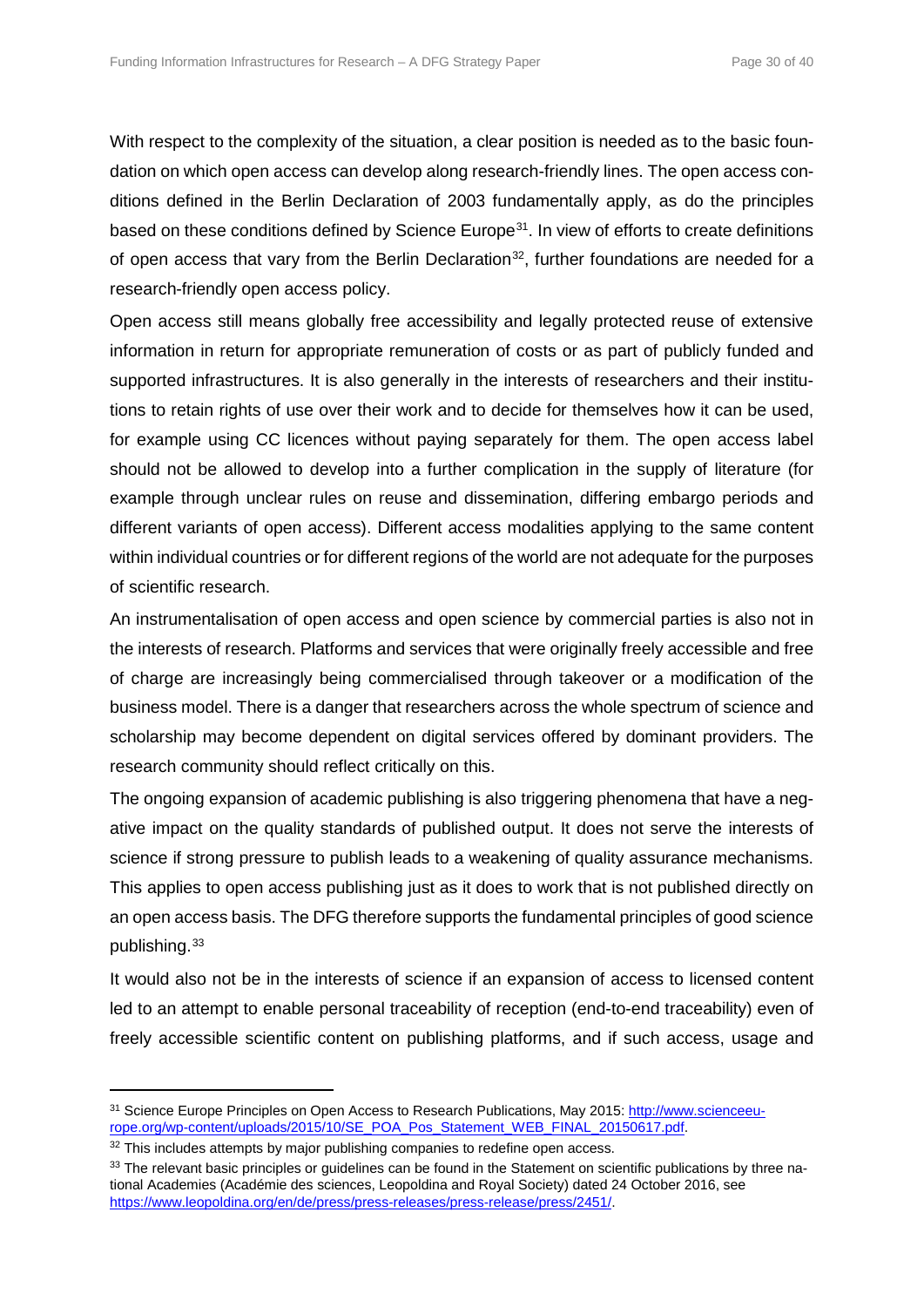where applicable dissemination data could be aggregated and analysed by commercial parties, states or other third parties. Finally, it is not in the interests of science that administrative and transaction costs at public institutions are increasing due to services that should generally be performed by publishers being outsourced to libraries and researchers.

The DFG believes that its future role in relation to open access will increasingly involve the adjustment of its funding mechanisms and standards in response to the systematic observation of positive as well as negative trends in academic publishing. Undesirable system effects should be avoided, the management of funding flows should be organised in a way that is beneficial to the research effort, and science-oriented open access goals should be achieved. This is all the more applicable in view of recognisable system trends which are harmful to science, for example trends towards further concentration among publishers, the possibility of conflicting objectives in open access<sup>[34](#page-30-0)</sup> and an increase in different opinions<sup>[35](#page-30-1)</sup> on the future restructuring of academic publishing.

The current period of rapid change offers all publishing stakeholders different and far-reaching opportunities to participate in actively shaping the future of open access. The DFG therefore calls on researchers, infrastructure facilities and their financial supporters to make their respective areas of responsibility conducive to the research endeavour.

# **4. Action Required and Measures**

 $\overline{a}$ 

The DFG's current approach, which it will continue to pursue, is to support all open access models which are deemed appropriate from a scientific perspective with an eye to their suitability for facilitating a research-friendly transformation. Wherever free access contributes to facilitating the sharing of information and knowledge transfer, enabling research processes or making them more efficient, improving quality assurance processes in scholarly communication or making publishing infrastructures and processes adequate for the needs of research, it will be supported by the DFG. Different subject areas use and develop different communication formats. DFG open access funding will therefore continue to take into account the heterogeneity of publishing practices that different subject cultures entail. Ultimately, the functional concept of transformation implies not only enabling the conversion of existing content in a restricted publishing mode to a freely accessible one, but also supporting the emergence of new

<span id="page-30-0"></span> $34$  The following situations may be considered as involving conflicting objectives: Are open access goals designed to increase the number of open access articles or reduce costs per publication? Should priority be given to supporting new publishing models and the creation of competition in publishing services or to transforming existing journals? Should preference be given to the green road or the gold?

<span id="page-30-1"></span><sup>&</sup>lt;sup>35</sup> The reference is primarily to debates surrounding suitable open access variants and the way in which infrastructures are expanded (as public assets or on a commercial basis).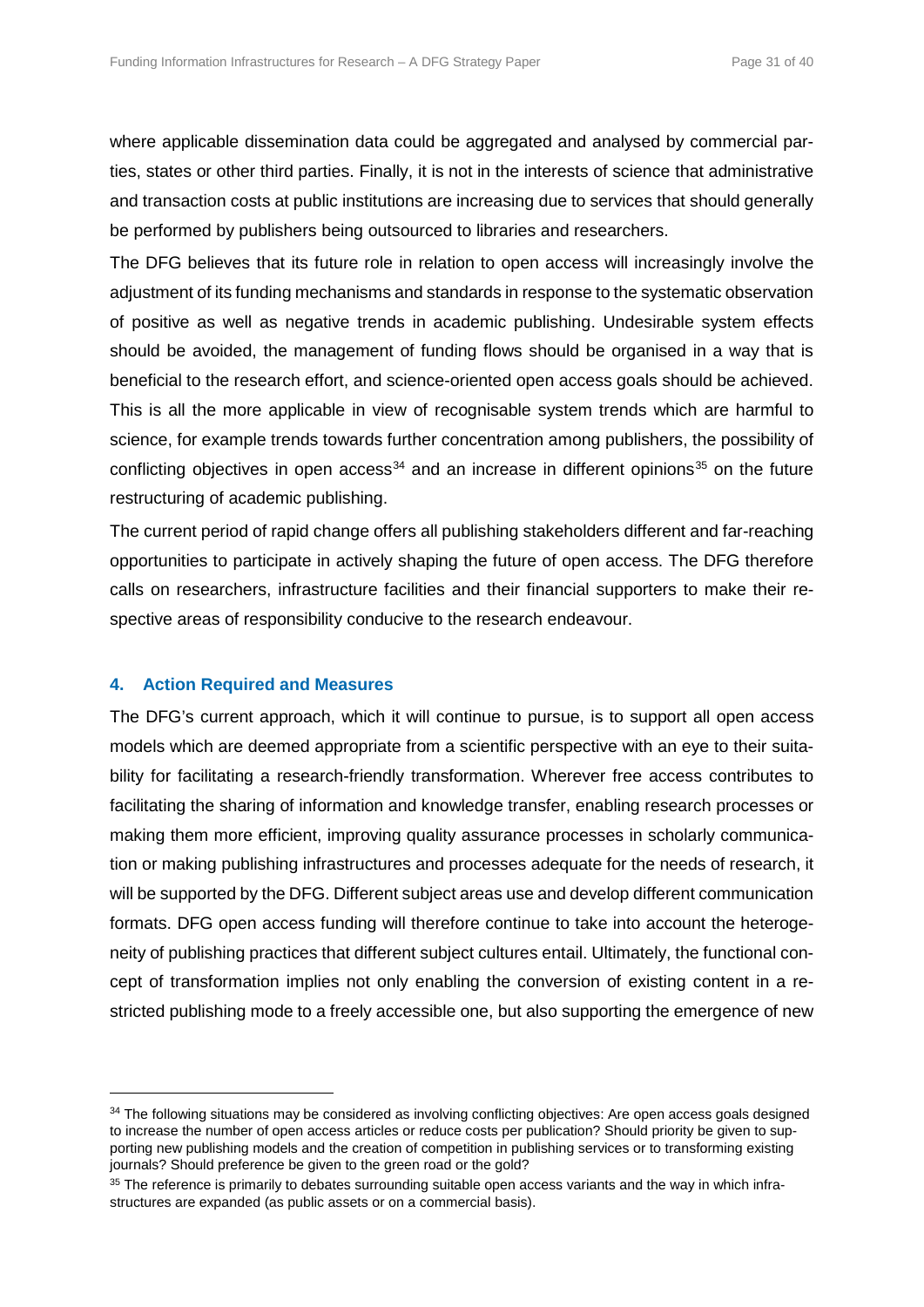forms of scientific communication which are geared from the outset towards the open sharing of research results.

As far as information infrastructure funding is concerned, comprehensive support for open access projects on a bottom-up basis will continue in the years ahead through the Infrastructure for Electronic Publications and Digital Scholarly Communication programme. This will be accompanied by the more strategic/structural Open Access Publishing and Licences for Digital Content programmes, which will be evaluated and further developed in turn in 2018 and 2019. The current proportion of freely accessible gold open access publications at German universi-ties<sup>[36](#page-31-0)</sup> raises the question of how, in future, DFG funding programmes and funding rules can optimally support the systematic and functionally based implementation of open access above and beyond this approach.

In the years ahead there will therefore be a need to design policies and programmes that go beyond information infrastructure funding and relate to research funding. This will present the challenge of harmonising, in strategic interventions, the heterogeneity of practice in individual subject areas and structurally uniform support by the DFG.

## *Further development of modalities for the funding of publication fees*

l

Continued support for the open access transformation will require a new approach to publication costs. This calls for mechanisms to correlate expenditure by central information facilities with the organisation's level of research activity and to balance out temporary peaks in demand. At an institutional level, fees for open access publications are already frequently administered via central funds, which are usually managed by libraries and also draw on the library budget (without additional funding). Initially, universities in particular must have a central overview of *all* cost elements and expenditure for publishing in order to manage a sustainable transformation. In most cases, a research-intensive institution will also be very successful in attracting third-party funding and will face high acquisition and licence costs and, potentially, high publishing costs (colour charges, page charges, APC, membership fees and potentially contributions to consortium models). Future mechanisms for publication funding must be adapted both on an intra-university basis and between third-party funding providers and institutions. However, this should be undertaken in such a way that increased and reduced burdens are balanced throughout the system.

The DFG will review the practice of fixed-rate publication fees with a view to open access and link it to the further development of institutional support for literature provision (programme

<span id="page-31-0"></span><sup>36</sup> M. Wohlgemuth, C. Rimmert, N. Taubert: Nutzung von Gold Open Access auf globaler und europäischer Ebene sowie in Forschungsorganisationen [Use of Gold Open Access at the Global and European Level and in Research Organisations], July 2017, p. 36 and p. 41 (available only in German).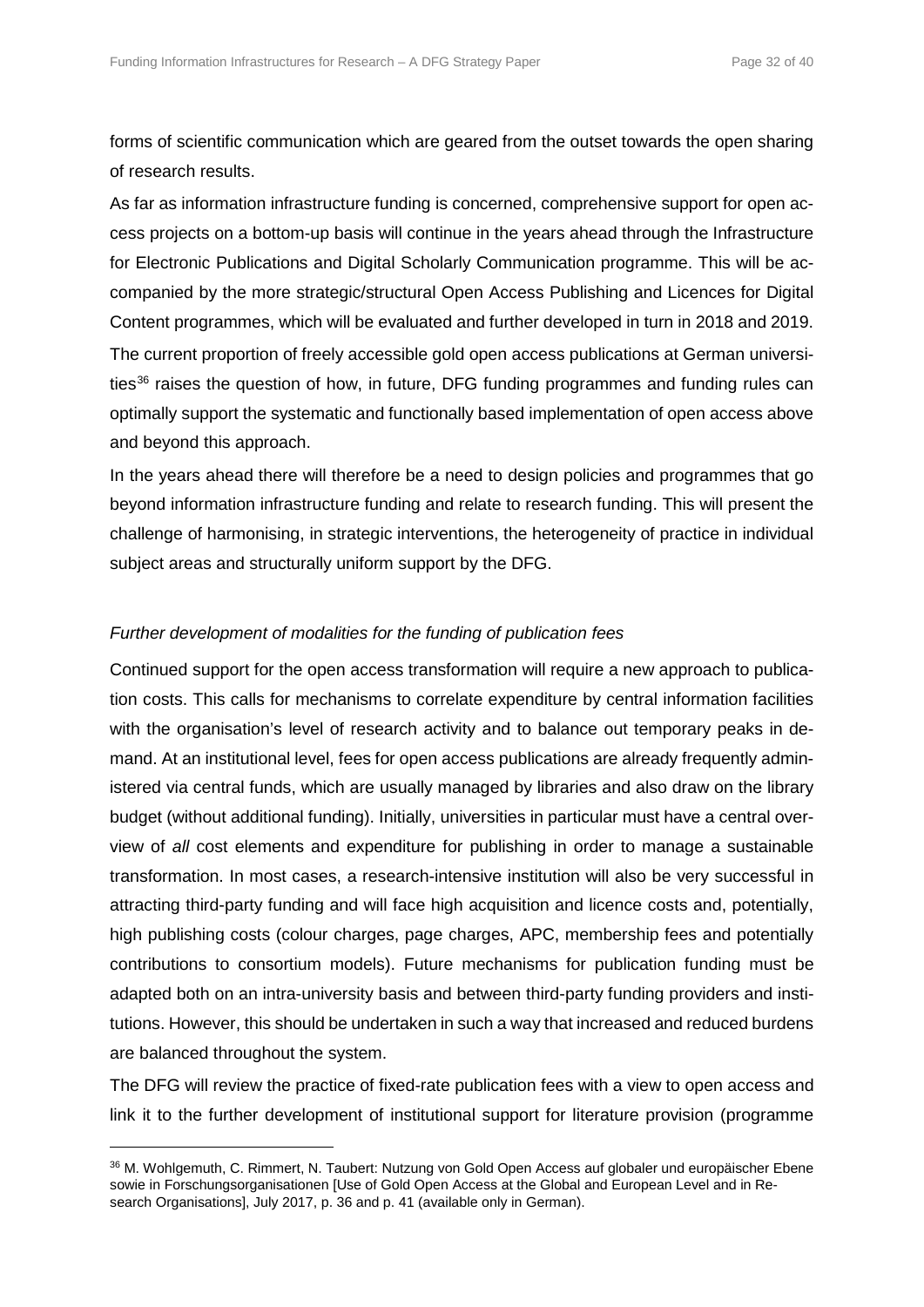evaluation for Open Access Publishing and Licences for Digital Content). In any event, it is important to prevent the allocation of publication funds from contributing to an inappropriate rise in system-wide costs. The DFG is therefore calling on the federal states, individual institutions and researchers themselves to be aware of cost trends in open access charges when allocating and using funds and to introduce mechanisms to ensure cost transparency.

## *Open access monitoring within the DFG*

Currently, the task at the national level and thus also for the DFG is the establishment of monitoring mechanisms with which to gather detailed, comparable information about publication output and the associated costs. Models for the transition to an open access publishing system, as envisaged by the OA2020 initiative and in the call for proposals on Open Access Transformation Contracts, must be developed on the basis of reliable data on publishing figures and costs. There is also a responsibility to maintain accountability in relation to open access publishing and cost trends in order to ensure that funds are being used economically. It should also be possible to correlate costs for different open access roads. The DFG therefore intends to establish processes to obtain more accurate data about publication output from DFG-funded projects and the associated costs. The systematic and comparable evaluation of relevant data will also provide an important basis for the ongoing development of DFG funding for open access publication fees. At the same time, the DFG will continue to participate in discussions on the methodology used to gather this type of data. The DFG does not limit the concept of monitoring to quantitative and empirical data. Monitoring also includes the analysis of system-wide trends of a qualitative nature. Quantitative data must be linked to qualitative objectives that go further than simple targets.

# *Further development of open access funding guidelines*

In contrast to the approach adopted by other funding providers, the DFG will continue its policy of not requiring individual researchers to publish the findings resulting from DFG-funded projects on an open access basis. The DFG open access policy, adopted in 2006 and published as part of the usage guidelines, will, however, be adapted to the effect that the DFG will *request* researchers in receipt of DFG funding to publish through open access. The DFG will continuously monitor the extent to which its rules enable and support an academically driven evolution of open access.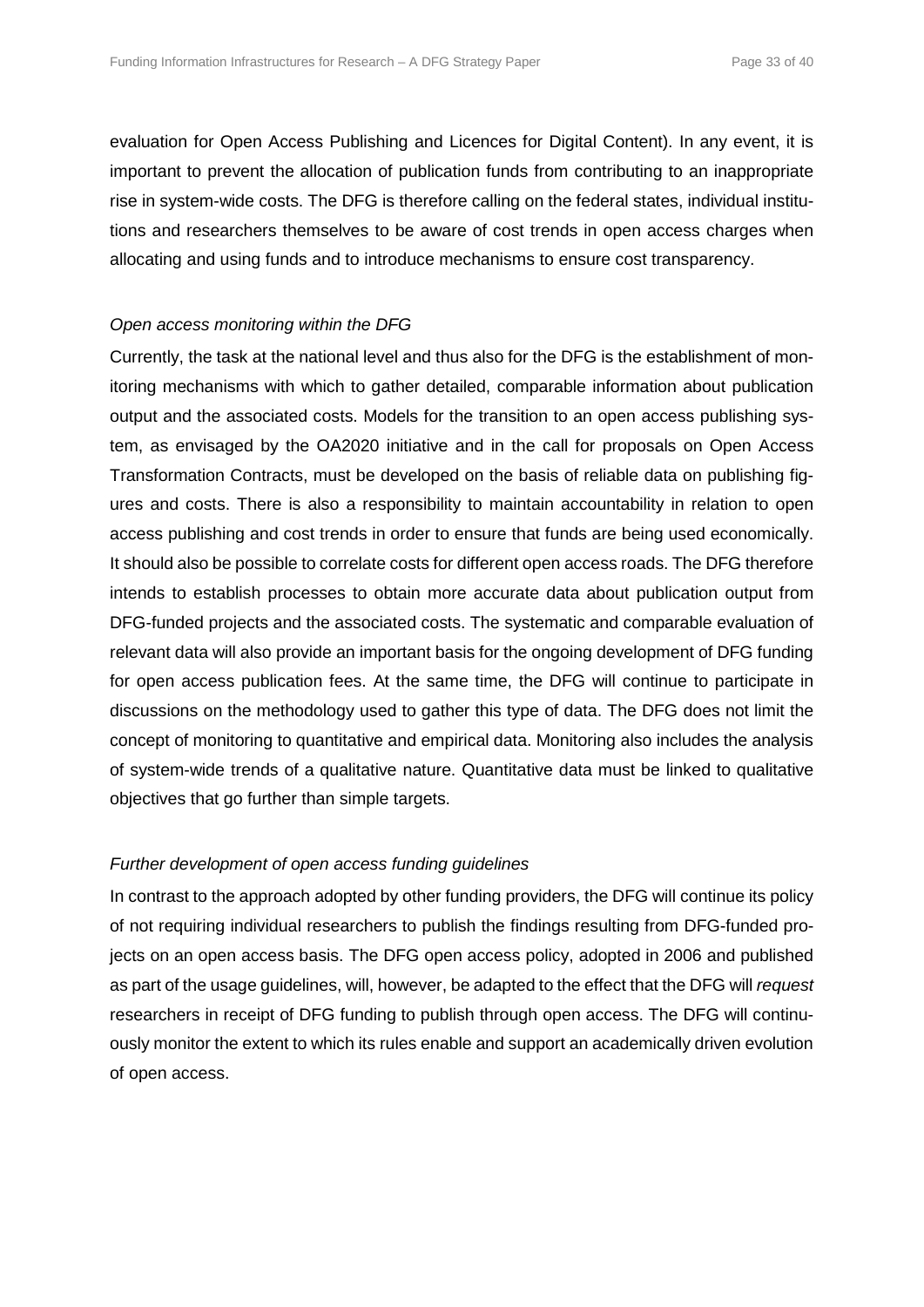# **III. Research Data**

# **1. Current Funding Situation**

Since research data is of fundamental importance to the quality of research work, the DFG supports the long-term safeguarding and provision of such data through policy statements, research funding regulations and the establishment of information infrastructures.

Following intensive discussions with the review boards, the Senate approved the Guidelines on the Handling of Research Data<sup>[37](#page-33-0)</sup> in autumn 2015. At an abstract, cross-disciplinary level, these guidelines set out basic expectations of data-related project planning and the provision of data produced in DFG-funded projects. They also call on scientific communities to develop regulations for research data management that are adequate to the needs of science and scholarship. In the Proposal Preparation Instructions, researchers are also asked to describe exactly<sup>[38](#page-33-1)</sup> how the data resulting from a project is to be made available to others working on the subject.

The funding programme Information Infrastructures for Research Data,<sup>[39](#page-33-2)</sup> established in 2013, is designed to facilitate the development or ongoing professionalisation of information infrastructures for the archiving and provision of research data, suitable for specific subject areas and in response to specific research needs. The breadth of projects funded reflects the diversity of requirements in terms of suitable infrastructures and fulfils the intent behind the funding programme of making funding available to all disciplines with their quite distinct sets of needs. A separate call<sup>[40](#page-33-3)</sup> concentrated on the question of how research data already available in repositories can be used to answer specific research questions, and was also intended to demonstrate how the infrastructure would need to be optimised in order to help answer such questions.

<span id="page-33-0"></span><sup>37</sup> DFG Guidelines on the Handling of Research Data, 2015: [http://www.dfg.de/download/pdf/foerderung/antrag](http://www.dfg.de/download/pdf/foerderung/antragstellung/forschungsdaten/guidelines_research_data.pdf)[stellung/forschungsdaten/guidelines\\_research\\_data.pdf.](http://www.dfg.de/download/pdf/foerderung/antragstellung/forschungsdaten/guidelines_research_data.pdf)

<span id="page-33-1"></span><sup>38</sup> Se[e http://www.dfg.de/formulare/54\\_01/54\\_01\\_en.pdf,](http://www.dfg.de/formulare/54_01/54_01_en.pdf) p. 5f.

<span id="page-33-2"></span><sup>&</sup>lt;sup>39</sup> See [http://www.dfg.de/formulare/12\\_14/12\\_14\\_en.pdf.](http://www.dfg.de/formulare/12_14/12_14_en.pdf)

<span id="page-33-3"></span><sup>40</sup> See [http://www.dfg.de/download/pdf/foerderung/programme/lis/ausschreibung\\_forschungsdaten\\_151130.pdf](http://www.dfg.de/download/pdf/foerderung/programme/lis/ausschreibung_forschungsdaten_151130.pdf) (available only in German).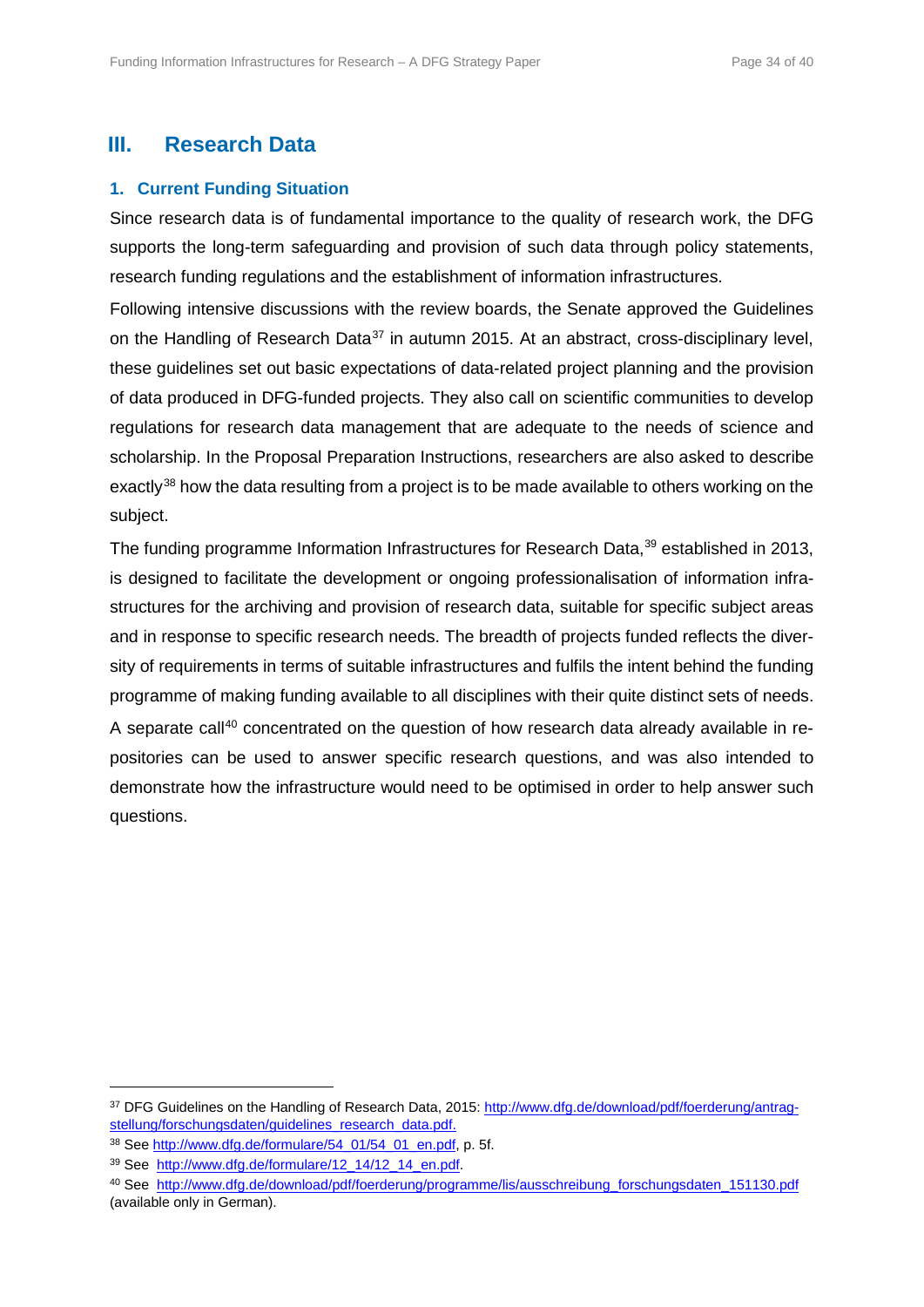#### **2. Research Data: Fulfilling Scientific and Policy Requirements**

Scientific communities are increasingly discussing the question of how to handle their research data. There is debate, for example, on what can be regarded as data in a given research area, how the technical handling of data can be supported, how research data should be described, documented and archived in specific subject areas and what usage regulations should be defined. The results of these discussions may yield recommendations and policies for research data management, such as are already available in certain research areas – in some cases making reference to DFG guidelines.<sup>[41](#page-34-0)</sup>

In terms of DFG funding, the establishment and expansion of data-related information infrastructures has so far been concentrated in the social sciences and humanities and in the life sciences. It is evident that the funded projects are motivated by the prospect of more efficient organisation and division of labour, better links (both technical and information-related) between existing information systems, and a desire to satisfy the need to address interdisciplinary research questions. Against this background it is clear that disciplines in which the professional handling of research data is well established are those which are striving for information systems with an optimum federated structure.

Debate at the research policy level reflects this trend. At the national level, it is demonstrated by the publications and recommendations of the German Council for Scientific Information In-frastructures (RfII).<sup>[42](#page-34-1)</sup> For example, the discussion paper presented by the RfII in April 2017 on a National Research Data Infrastructure (NFDI) contains essential elements for the efficient establishment of such an infrastructure, $43$  namely the strengthening of self-governance processes within academic disciplines, a willingness on the part of the research community and infrastructure providers to engage in the relevant dialogue, and the need to develop data-related skills through new training programmes. There is also a working group focused on the implementation of the Digital Agenda which is concerned with the development of relevant skills. With regard to the efficient use of research data in academia and industry, this working group has designed a competition to identify good approaches to relevant skills training across the full spectrum of research data handling.<sup>[44](#page-34-3)</sup>

There are clear parallels between the German and the international and European consideration of this issue. In particular, the discussions surrounding the European Open Science Cloud

<span id="page-34-0"></span><sup>&</sup>lt;sup>41</sup> Se[e http://www.dfg.de/en/research\\_funding/proposal\\_review\\_decision/applicants/research\\_data.](http://www.dfg.de/en/research_funding/proposal_review_decision/applicants/research_data/index.html)

<span id="page-34-1"></span><sup>42</sup> German Council for Scientific Information Infrastructures; [http://www.rfii.de](http://www.rfii.de/)

<span id="page-34-2"></span><sup>43</sup> RfII Discussion Paper 2017: Zur Nationalen Forschungsdateninfrastruktur [On the National Research Data Infrastructure], available only in German); [http://www.rfii.de/?wpdmdl=2269.](http://www.rfii.de/?wpdmdl=2269)

<span id="page-34-3"></span><sup>44</sup> See http://www.fz-juelich.de/ue/DE/Leistungen/Controlling\_UE-C/WS\_Wissenschaft/\_node.html (available only in German).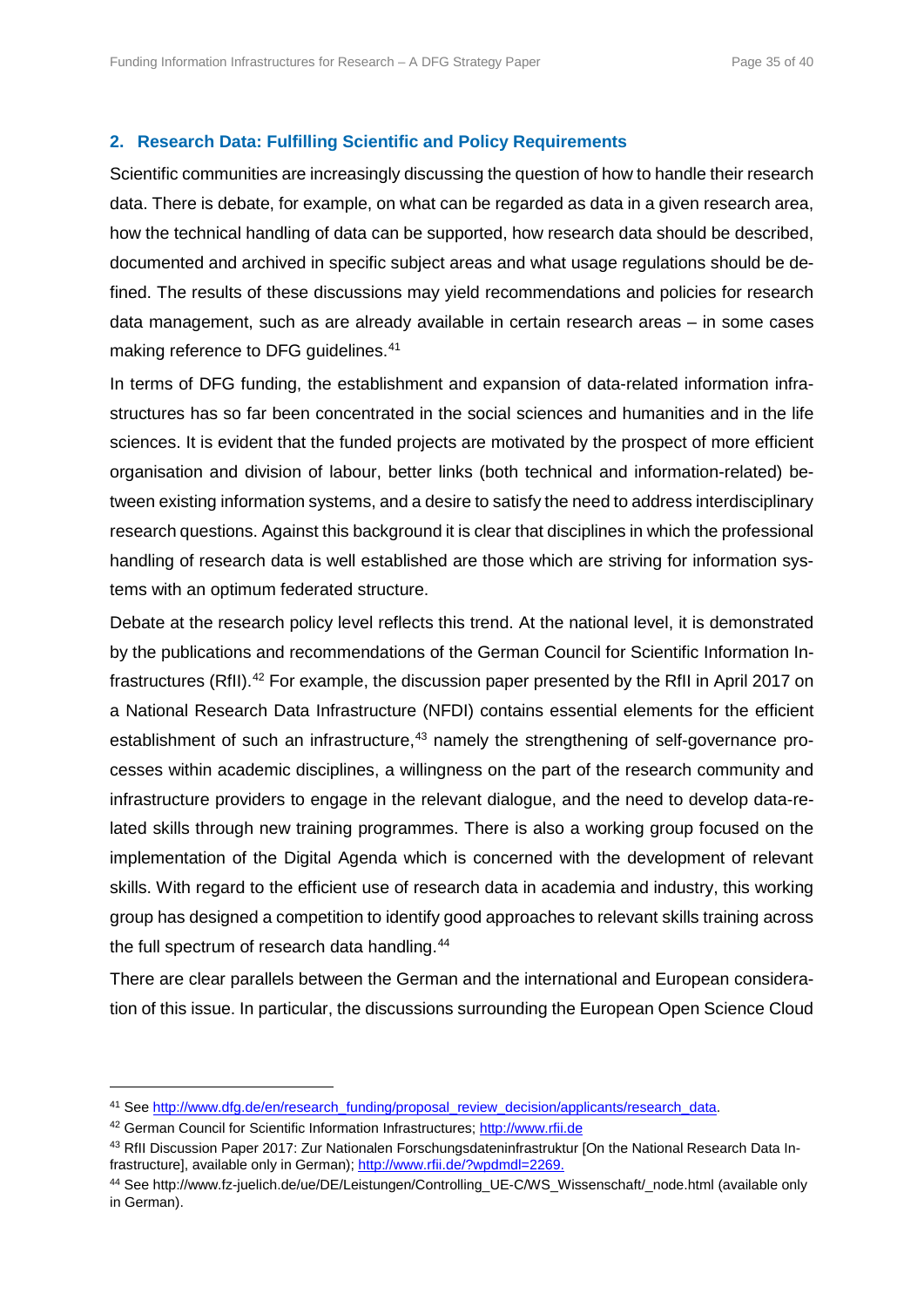(EOSC) proposed by the European Commission<sup>[45](#page-35-0)</sup>, which is intended to create an international network of initiatives, are important at present. The associated issues, such as standards, access regulations, business models and governance, largely reflect the issues being discussed nationally, and German experts are contributing to the debate.

In view of the highly dynamic nature of the debate, and given the clear differences between the needs and challenges of different academic disciplines where the handling of research data is concerned, the DFG should specifically focus its funding activities on those options that enable vital contributions to be made to the establishment of research data infrastructures coordinated at the national and European level. These options include policies and regulations, the development of research data management skills and the coordinated establishment of a federated research data infrastructure.

# **3. Action Required**

l

## *Action area: Policies and regulations*

The action area of policies and regulations is regarded as one of the most effective fields for establishing the professional handling of research data. Consideration must be given to both organisational and community-specific requirements. At a national level, in addition to the Alliance of German Science Organisations<sup>46</sup>, many other scientific and academic organisations and institutions have drawn up regulations of a general nature and made them mandatory to varying degrees for their researchers. There is vigorous discussion, not least in the context of the EOSC, as to whether researchers submitting proposals should be required to submit binding data management plans designed to support the long-term archiving and provision of research data adequate to the needs of their discipline. The DFG does not require data management plans, but does emphasise the need for carefully planned data management by asking applicants to provide a detailed description in research project proposals of how they intend to handle research data.<sup>[47](#page-35-2)</sup> The option of applying for a separate information management module in the case of Collaborative Research Centres also supports this effort.

The concrete implementation of the general recommendations and higher-level regulations for the handling of research data is especially successful where individual disciplines have defined in greater detail how the research data that is characteristic of their discipline is to be handled. Detailed regulations, agreed within individual scientific communities, do, however, tend to be

<span id="page-35-0"></span><sup>45</sup> The European Open Science Cloud Pilot Project [https://eoscpilot.eu](https://eoscpilot.eu/)

<span id="page-35-1"></span><sup>46</sup> Principles for the Handling of Research Data (2010): [https://www.allianzinitiative.de/fileadmin/user\\_up](https://www.allianzinitiative.de/fileadmin/user_upload/www.allianzinitiative.de/Principles_Research_Data_2010.pdf)[load/www.allianzinitiative.de/Principles\\_Research\\_Data\\_2010.pdf.](https://www.allianzinitiative.de/fileadmin/user_upload/www.allianzinitiative.de/Principles_Research_Data_2010.pdf)

<span id="page-35-2"></span> $47$  Proposal Preparation Instructions – Project Proposals; DFG form  $54.01 - 07/17$ ; section 2.4 Data handling; [http://www.dfg.de/formulare/54\\_01/54\\_01\\_en.pdf.](http://www.dfg.de/formulare/54_01/54_01_en.pdf)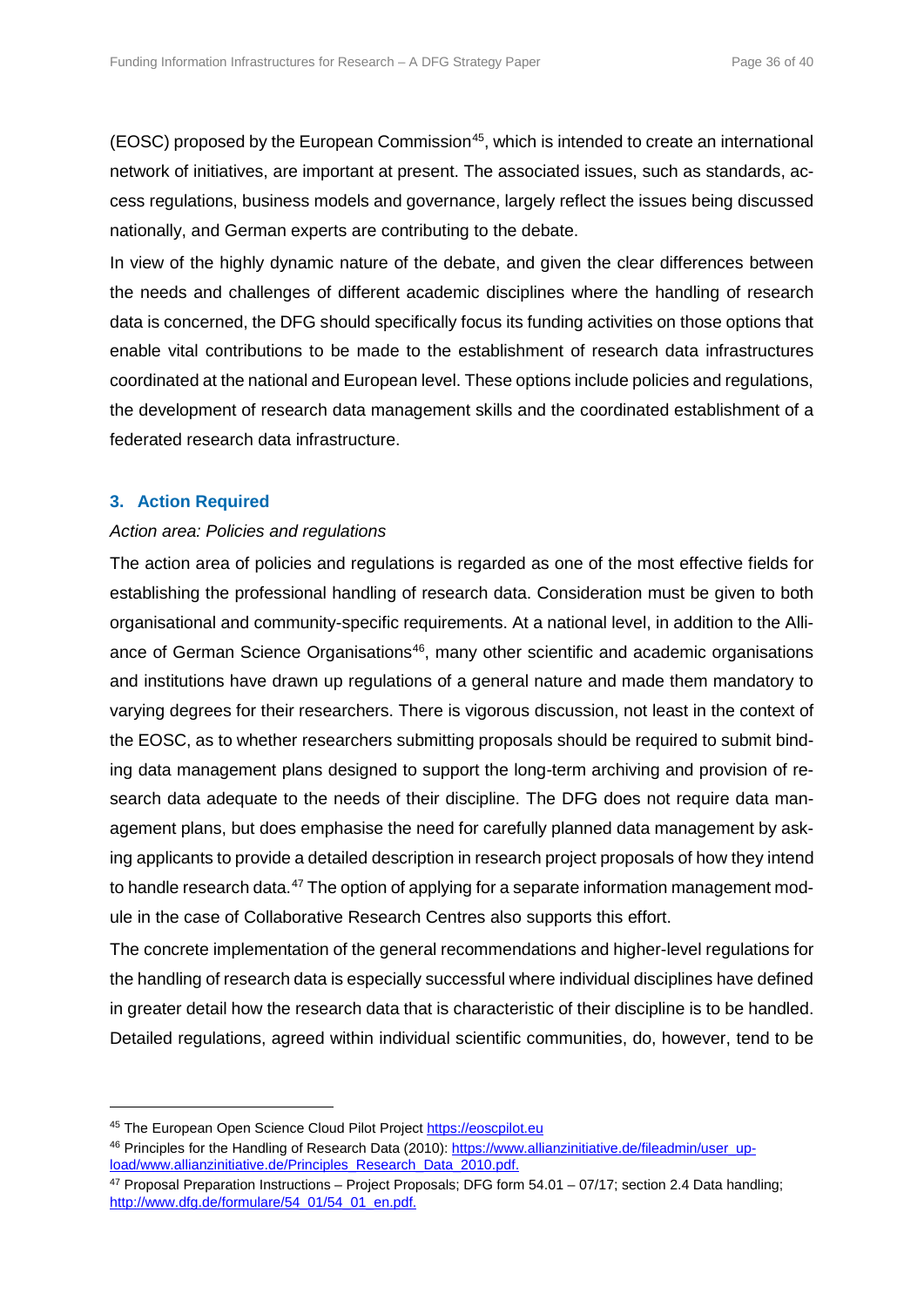found in those disciplines which are already very well organised;<sup>[48](#page-36-0)</sup> other research areas are only just beginning to discuss possible regulations or do not yet recognise a need to address this issue. It is emphasised that significant differences between the cultures of individual subject areas continue to pose a challenge and must always be taken into account in any consideration of these issues.

# *Action area: Establishment and development of research data management skills*

The professional handling of research data requires sound knowledge of methods for gathering, analysis and (where relevant value-creating) use of such data as well as professional research data management. However, systematic training in these skills as part of the professional training of researchers and information specialists is still in its early stages. The German Council for Scientific Information Infrastructures, among others, is therefore calling for the targeted expansion of data-specific expertise, making a distinction between continuing and advanced training for researchers and professional training for specialists in data and information management.<sup>[49](#page-36-1)</sup> To ensure the future success of the research endeavour, relevant training courses must be developed for early career researchers, and these must become a permanent feature of university curricula in the medium to long term. Although this is not part of the DFG's primary mandate, the organisation should consider where its own funding instruments provide suitable opportunities to introduce researchers, especially those at the early stages of their careers, to the professional management of research data. Relevant activities must be closely coordinated with appropriate stakeholders in the research system, such as learned societies, so that they can have a long-term structural impact.

# *Action area: Establishment of suitable infrastructure*

Information infrastructures that provide long-term archiving and reliable provision of research data from different subject areas are already available in many forms and may be regarded as an effective basis which can be adapted to new requirements and further professionalised. The fact that the infrastructures resulting from DFG funding are very different in character reflects the differing requirements and working practices of the scientific communities and the fact that most of these infrastructures have so far developed within a comparatively small number of research areas. It is important, when establishing and expanding data-related infrastructures, to avoid isolated solutions and instead, by linking new and existing data repositories and services through coordinated networking, to create a reliable and, where appropriate, cross-

<span id="page-36-0"></span><sup>48</sup> See the subject-specific information on handling research data (as note 1): [http://www.dfg.de/en/research\\_fund](http://www.dfg.de/en/research_funding/proposal_review_decision/applicants/research_data/index.html)[ing/proposal\\_review\\_decision/applicants/research\\_data.](http://www.dfg.de/en/research_funding/proposal_review_decision/applicants/research_data/index.html)

<span id="page-36-1"></span><sup>49</sup> See footnote 39.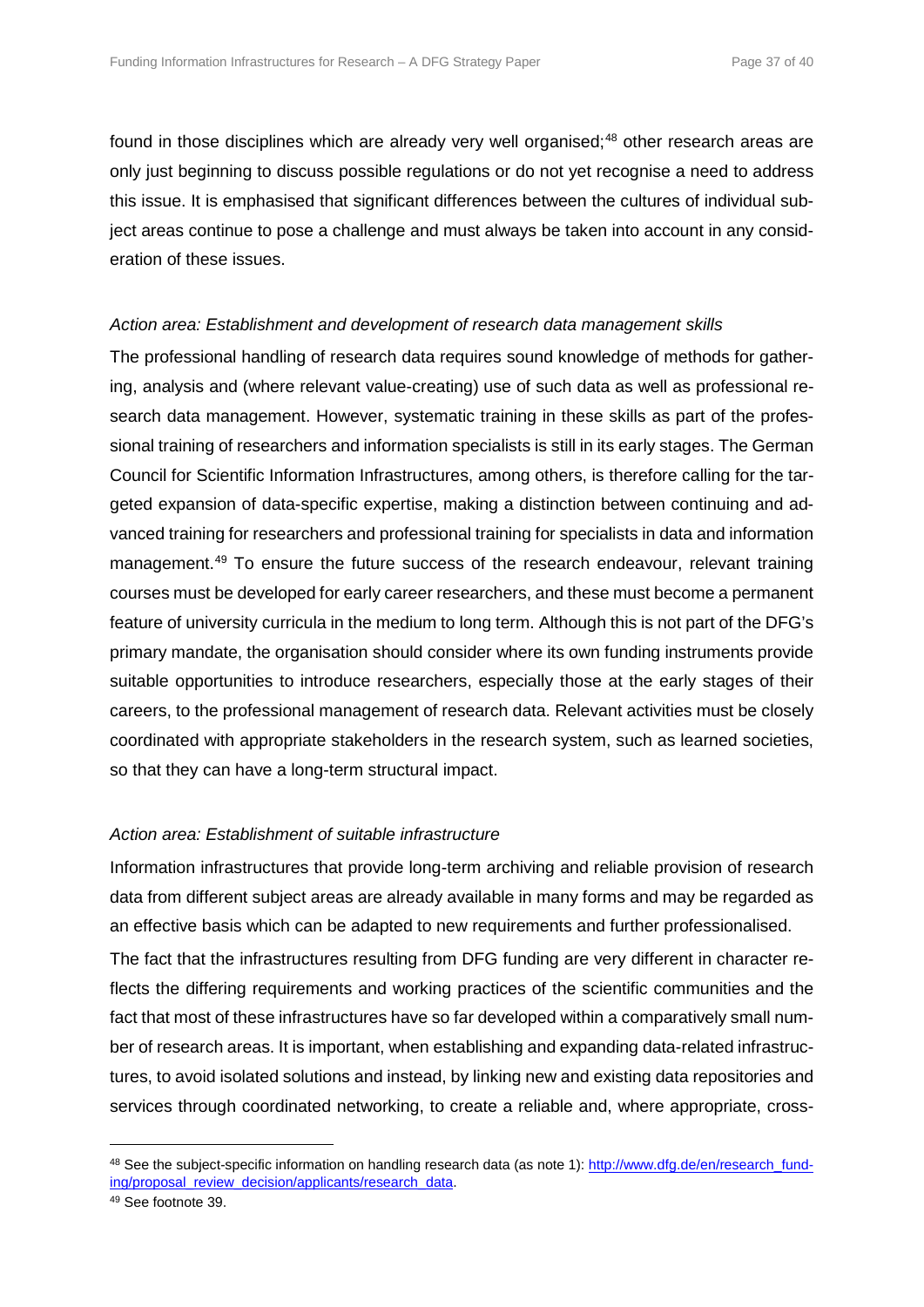disciplinary federation of information infrastructures. Funding should therefore be systematically designed to ensure the connectivity and interoperability of data-related infrastructure. It is necessary both to address the federation of community-specific infrastructures and to examine how institutional structures can be modified as required to reliably support scientific work on the basis of research data. So far, only isolated institutional concepts suitable for supporting research data management on the basis of strong IT architectures have been developed and implemented. The evaluation of the Information Infrastructures for Research Data funding programme scheduled in 2018 may be expected to provide guidance as to how best to support the specific needs of researchers, at least as far as community-specific infrastructures and services are concerned.

## **4. Measures**

## *Action area: Policies and regulations*

The further development and negotiation of subject-specific policies and regulations should be supported through DFG funding. This funding should be carried out in close consultation with subject area funding and should target scientific communities with a significantly lower level of organisation. There is a particular need for the development of research data guidelines and the associated self-organisation in research areas that work with volume data. The necessary measures, such as roundtable discussions, can be funded as part of the Information Infrastructures for Research Data programme in order to support these processes.

In particular, subject-specific data policies must address the question of what kind of data requires long-term storage and in which cases archiving can be deliberately waived. It is appropriate to establish a position on this point in order to formulate and implement any requirements for the provision of local storage capacities. This will also highlight how relevant it is to the implementation of subject-specific policies to consider and design the interfaces between local and national data infrastructures.

However, to implement the required policies it is necessary to specifically engage all stakeholders across the particular range of fields. For this reason, the DFG must also make a point of networking the many stakeholders involved and working towards achieving acceptance of the developed policies through the review boards. To enable the best possible research in digital infrastructures, the DFG must make a special effort to bring on board those disciplines which do not operate within a big data environment.

Finally, on the basis of such broad discussion, which also takes the circumstances of individual disciplines into account, it will be possible to examine whether the request to describe the development and use of data management plans in project proposals submitted to the DFG should be defined in more detail.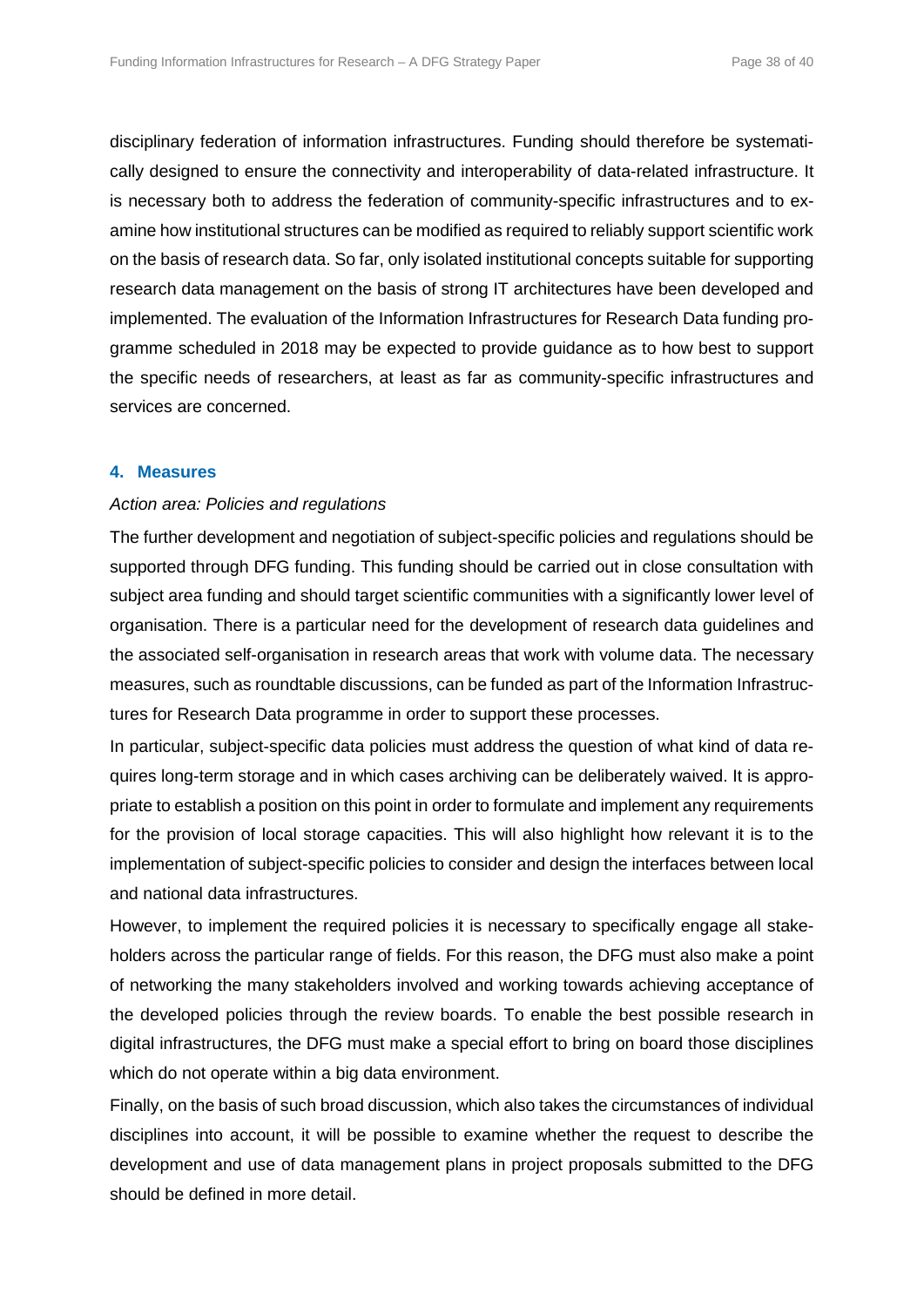# *Action area: Establishment and development of research data management skills*

Training in data skills is currently often provided in the context of extracurricular activities, such as summer schools. With regard to the DFG funding portfolio, it would therefore be appropriate to evaluate whether similar summer schools could be offered in DFG-specific funding formats such as Collaborative Research Centres, Research Training Groups or workshops for early career investigators, thus enhancing the level of expertise in research data management through research project funding. This evaluation could initially result in recommendations on systematic training in the relevant skills. It is also conceivable that the Information Infrastructures for Research Data programme could be specifically used to develop initial ideas for the design of such training or to identify at what places in the DFG funding portfolio the development of relevant skills could be systematically integrated.

This measure must be coordinated with the results of comparable initiatives in Germany and abroad. It will be important to cooperate with experts, especially at universities and other higher education institutions, and to widely publicise model examples of the quality-oriented handling of research data – for example on the part of university libraries.

# *Action area: Establishment of suitable infrastructure*

Initially, the funding of information infrastructures for research data will continue to serve the needs of the scientific communities. In addition, however, funding is now also to specifically address institutions in a targeted manner. Both types of funding must ultimately be reconciled with due consideration of the DFG's contribution to the establishment of a National Research Data Infrastructure (NFDI).<sup>[50](#page-38-0)</sup>

A funding option will be developed, drawing on the results of the evaluation of the funding programme in 2018, which is clearly oriented towards the coordination and federation of existing community-specific infrastructures so as to ensure the connectivity and interoperability of different systems.

At the same time, future funding will specifically create the impetus for research institutions to develop IT and data management concepts and, when implementing these concepts, to clearly orient their structures to support computer-assisted analysis and reuse of digital data in research. The national impact of the impetus envisaged will be achieved by initiating a dialogue among the funded institutions in parallel to actual infrastructure funding, for example to reach agreement on standards for these concepts.

<span id="page-38-0"></span><sup>50</sup> See footnote 39.